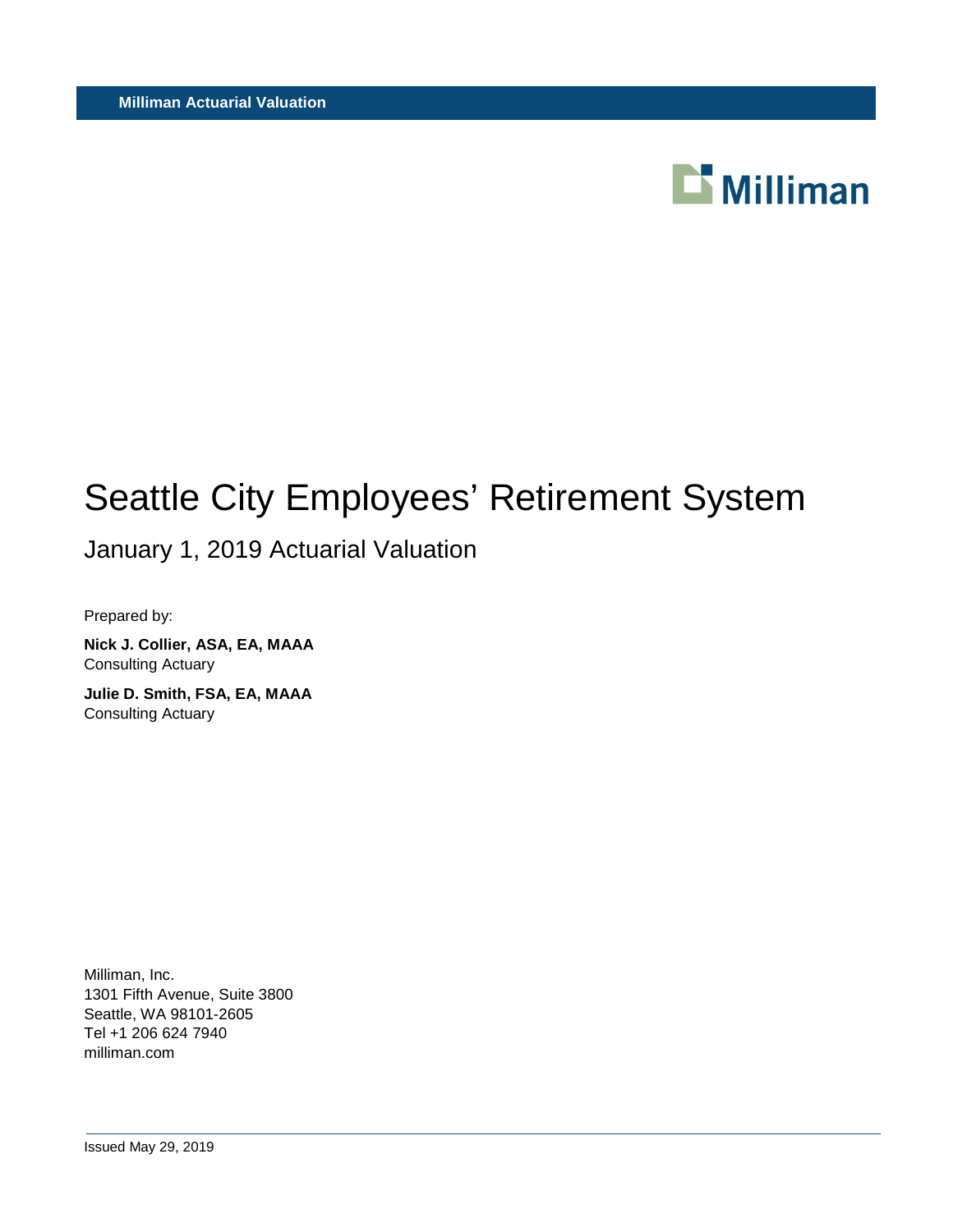

1301 Fifth Avenue Suite 3800 Seattle, WA 98101-2605 USA Tel +1 206 624 7940

Fax +1 206 623 3485

milliman.com

May 29, 2019

Retirement Board Seattle City Employees' Retirement System 720 Third Avenue, Suite 900 Seattle, WA 98104

Dear Members of the Board:

As requested, we have prepared an actuarial valuation of the Seattle City Employees' Retirement System (SCERS) as of January 1, 2019. This report reflects the benefit provisions and calculated contribution rates in effect as of January 1, 2019.

#### **Actuarial Certification**

In preparing this report, we relied, without audit, on information (some oral and some in writing) supplied by SCERS staff. This information includes, but is not limited to, statutory provisions, employee data, and financial information. We found this information to be reasonably consistent and comparable with information used for other purposes. The valuation results depend on the integrity of this information. If any of this information is inaccurate or incomplete our results may be different and our calculations may need to be revised.

All costs, liabilities, rates of interest, and other factors for the System have been determined on the basis of actuarial assumptions and methods which are individually reasonable (taking into account the experience of the System and reasonable expectations), and which, in combination, offer a reasonable estimate of anticipated experience affecting the System. Further, in our opinion, each actuarial assumption used is reasonably related to the experience of the Plan and to reasonable expectations which, in combination, represent a reasonable estimate of anticipated experience under the System.

This valuation report is only an estimate of the System's financial condition as of a single date. It can neither predict the System's future condition nor guarantee future financial soundness. Actuarial valuations do not affect the ultimate cost of System benefits, only the timing of System contributions. While the valuation is based on an array of individually reasonable assumptions, other assumption sets may also be reasonable and valuation results based on those assumptions would be different. No one set of assumptions is uniquely correct. Determining results using alternative assumptions is outside the scope of our engagement.

Future actuarial measurements may differ significantly from the current measurements presented in this report due to such factors as the following: plan experience differing from that anticipated by the economic or demographic assumptions; changes in economic or demographic assumptions; increases or decreases expected as part of the natural operation of the methodology used for these measurements (such as the end of an amortization period or additional cost or contribution requirements based on the plan's funded status); and

This work product was prepared solely for SCERS for the purposes described herein and may not be appropriate to use for other purposes. Milliman does not intend to benefit and assumes no duty or liability to other parties who receive this work. Milliman recommends that third parties be aided by their own actuary or other qualified professional when reviewing the Milliman work product. sera0318(CorrectedAppA).docx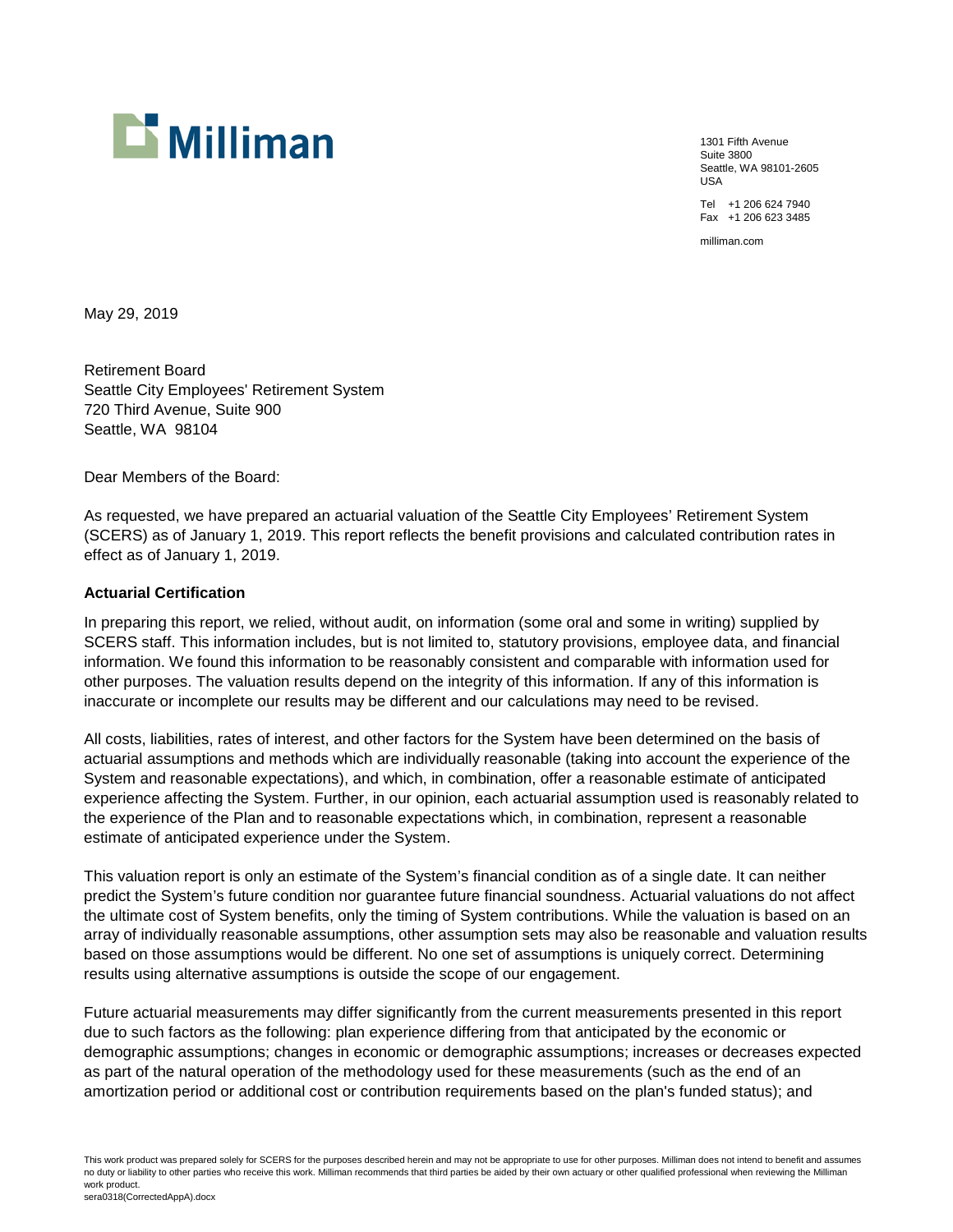

Retirement Board May 29, 2019 Page 2

changes in plan provisions or applicable law. Due to the limited scope of our assignment, we did not perform an analysis of the potential range of future measurements. The Retirement Board has the final decision regarding the appropriateness of the assumptions and adopted them as indicated in Appendix A at the July 12, 2018 Board meeting.

Actuarial computations presented in this report are for purposes of determining the recommended funding amounts for SCERS. Actuarial computations presented for financial reporting in a separate report under GASB Statements No. 67 and 68 are for purposes of assisting SCERS and participating employers in fulfilling their financial accounting requirements. The computations prepared for these two purposes may differ as disclosed in our report. The calculations in the enclosed report have been made on a basis consistent with our understanding of SCERS' funding requirements and goals. Determinations for purposes other than meeting these requirements may be significantly different from the results contained in this report. Accordingly, additional determinations may be needed for other purposes.

Milliman's work is prepared solely for the internal business use of SCERS. To the extent that Milliman's work is not subject to disclosure under applicable public records laws, Milliman's work may not be provided to third parties without Milliman's prior written consent. Milliman does not intend to benefit or create a legal duty to any third party recipient of its work product. Milliman's consent to release its work product to any third party may be conditioned on the third party signing a Release, subject to the following exception(s):

- a) SCERS may provide a copy of Milliman's work, in its entirety, to the System's professional service advisors who are subject to a duty of confidentiality and who agree to not use Milliman's work for any purpose other than to benefit the System.
- b) SCERS may provide a copy of Milliman's work, in its entirety, to other governmental entities, as required by law.

No third party recipient of Milliman's work product should rely upon Milliman's work product. Such recipients should engage qualified professionals for advice appropriate to their own specific needs.

The consultants who worked on this assignment are retirement actuaries. Milliman's advice is not intended to be a substitute for qualified legal or accounting counsel.

The signing actuaries are independent of the City of Seattle. We are not aware of any relationship that would impair the objectivity of our work.

On the basis of the foregoing, we hereby certify that, to the best of our knowledge and belief, this report, along with the information contained in the Comprehensive Annual Financial Report, is complete and accurate and has been prepared in accordance with generally recognized and accepted actuarial principles and practices. We are members of the American Academy of Actuaries and meet the Qualification Standards to render the actuarial opinion contained herein.

This work product was prepared solely for SCERS for the purposes described herein and may not be appropriate to use for other purposes. Milliman does not intend to benefit and assumes no duty or liability to other parties who receive this work. Milliman recommends that third parties be aided by their own actuary or other qualified professional when reviewing the Milliman work product. sera0318(CorrectedAppA).docx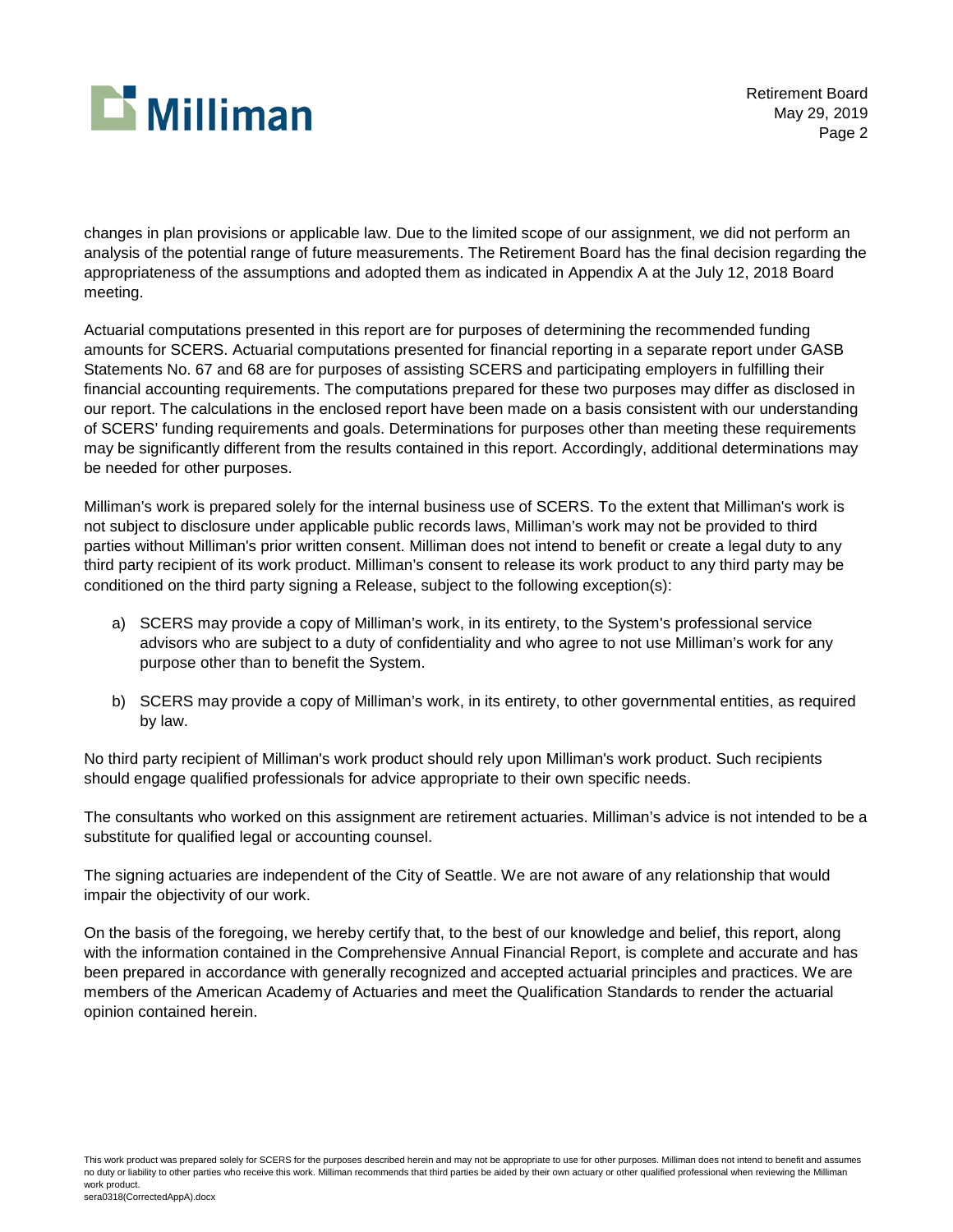

Retirement Board May 29, 2019 Page 3

We would like to express our appreciation to the system staff who gave substantial assistance in supplying the data on which this report is based.

Sincerely,

Vin Cel :

Nick J. Collier, ASA, EA, MAAA Consulting Actuary

Julie D. Smith, FSA, EA, MAAA Consulting Actuary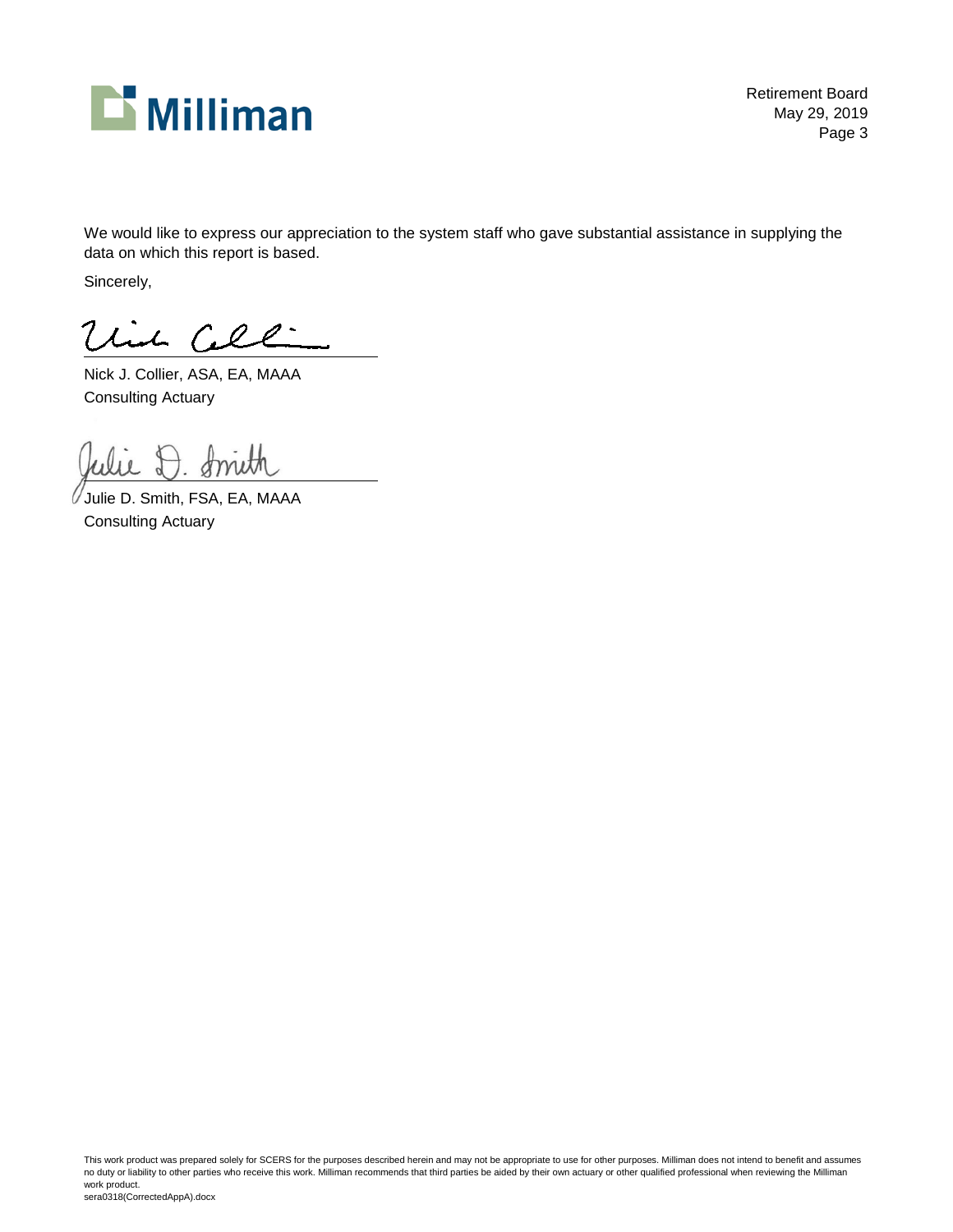# **Table of Contents**

| 2.             |  |
|----------------|--|
| 3 <sub>1</sub> |  |
|                |  |
|                |  |
|                |  |
|                |  |
|                |  |
|                |  |
|                |  |
| 5.             |  |
|                |  |
|                |  |
| 6.             |  |
|                |  |
|                |  |
|                |  |
|                |  |
| 8.             |  |
|                |  |
| 9.             |  |
|                |  |
|                |  |
|                |  |

i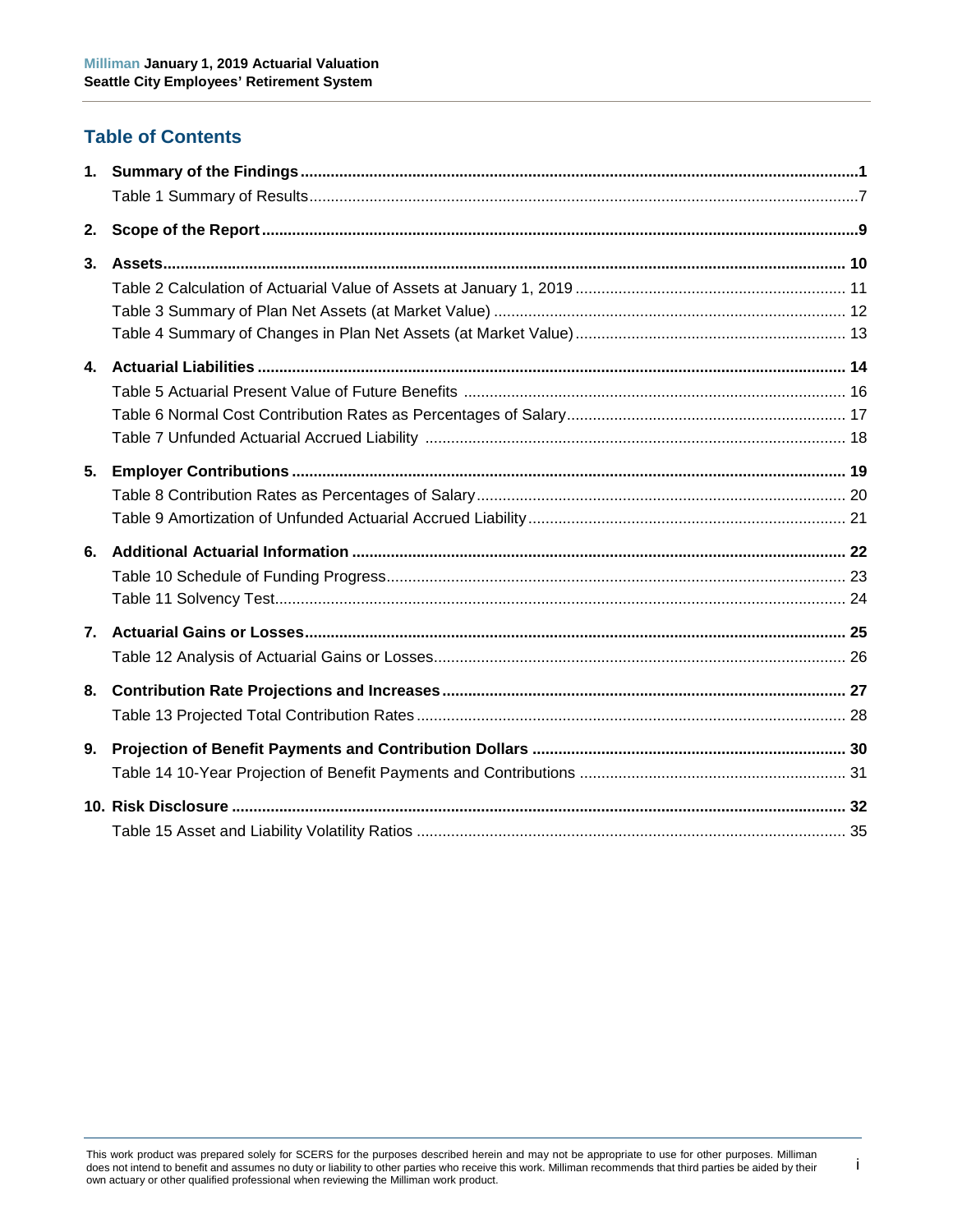| Table A-6 Other Terminations of Employment Among Members Not Eligible to Retire - Plans 1 and 2 44    |
|-------------------------------------------------------------------------------------------------------|
|                                                                                                       |
|                                                                                                       |
|                                                                                                       |
|                                                                                                       |
|                                                                                                       |
| Table C-2 Members Receiving Service Retirement Benefits as of January 1, 2019 - Inactive Lives 53     |
| Table C-3 Members Receiving Disability Retirement Benefits as of January 1, 2019 - Inactive Lives  54 |
| Table C-4 Survivors Receiving Retirement Benefits as of January 1, 2019 - Inactive Lives 55           |
| Table C-5 Distribution of Employees and Salaries as of January 1, 2019 - Active Lives  56             |
| Table C-6 Distribution of Employees and Salaries as of January 1, 2019 - Active Lives  58             |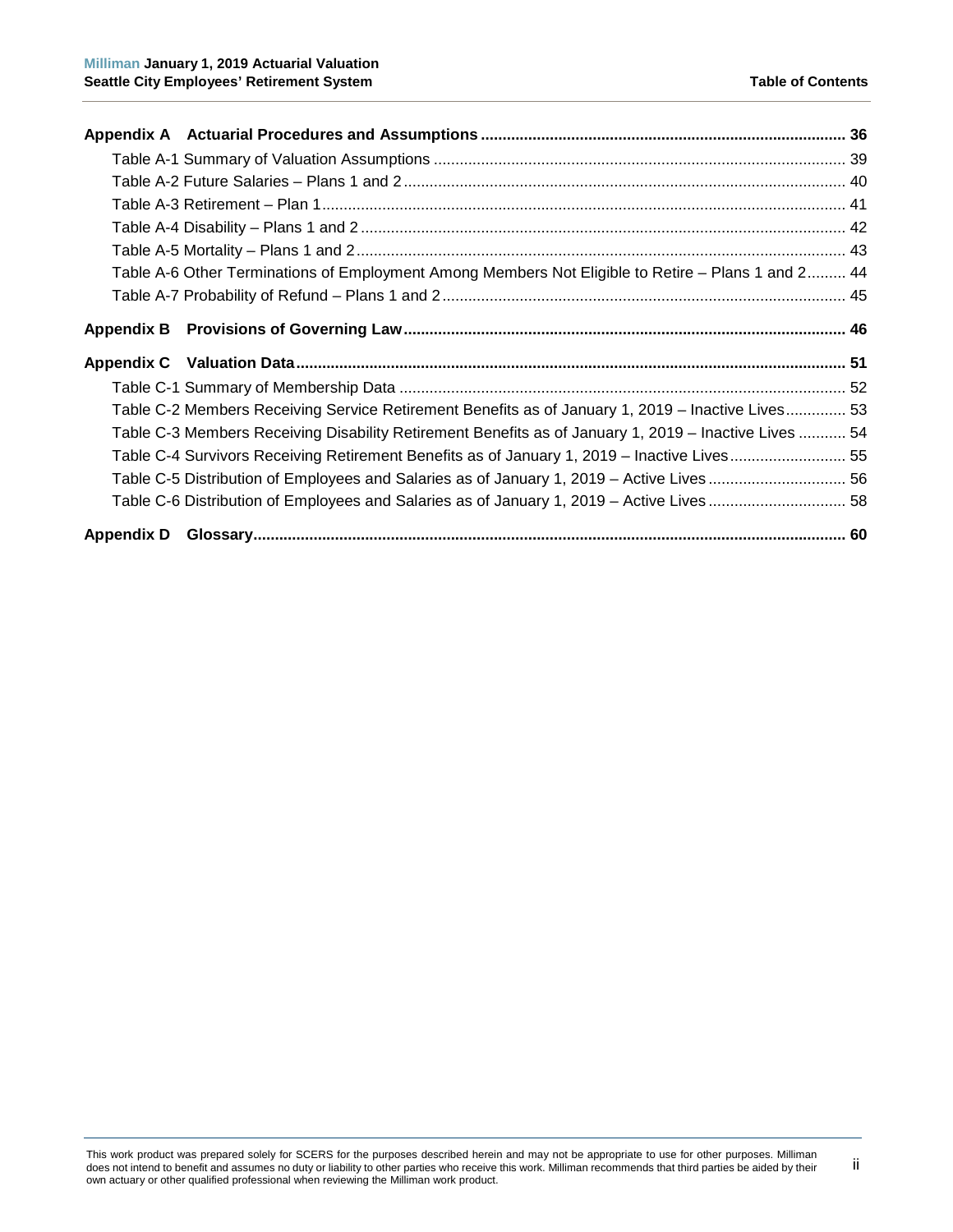# <span id="page-6-0"></span>**1. Summary of the Findings**

#### **Overview**

|                                             | <b>January 1, 2019</b> | January 1, 2018 |
|---------------------------------------------|------------------------|-----------------|
| <b>Total Actuarial Contribution Rate</b>    | 25.79%                 | 24.40%          |
| <b>Employer Actuarial Contribution Rate</b> | 16.14%                 | 14.55%          |
| <b>Funding Ratio</b>                        | 68.2%                  | 69.9%           |

We are pleased to present the results of the January 1, 2019 actuarial valuation. This valuation determines the minimum actuarially required employer contribution rate (referred to as the employer actuarial contribution rate) payable beginning January 1, 2020 based on the Board's funding policy. Several key points of the valuation are summarized as follows:

- **2019 Assumption Changes**: The Board adopted new assumptions at its July 2018 Board meeting to be used for the January 1, 2019 funding valuation. The assumptions are based on the 2018 Investigation of Experience Report. The adopted assumptions included a decrease in the investment return assumption to 7.25%, a decrease in the consumer price inflation assumption to 2.75%, and an overall increase in life expectancies. All assumption changes have been reflected in this January 1, 2019 actuarial report, as outlined in Appendix A.
- **Investment Returns**: For the year ending December 31, 2018, the SCERS assets returned an estimated negative 3.7% on a market value basis (net of investment expenses), which was less than the assumed rate of 7.50% for 2018. The result is an actuarial loss on assets for the 2018 year. Note that only one-fifth of the current year loss is recognized in this year's Actuarial Value of Assets (AVA), due to the asset smoothing method. Combined with prior years' asset gains and losses, the return was a positive 5.5% on an actuarial value basis; see Section 3 of this report for additional details.
- **Employer Contribution Rate**: The employer actuarial contribution rate has increased from the prior valuation, from 14.55% to 16.14% of payroll. The most significant factor causing this increase was the implementation of new assumptions adopted with the 2018 Investigation of Experience. See the section following titled "Analysis of Change" for more details. Our understanding is that the employer is currently contributing at a rate greater than the minimum 14.55% in 2019 to mitigate the increase in the 2020 contribution rate due to the implementation of new assumptions.
- **Funding Progress**: On the basis of the January 1, 2018 actuarial valuation, the Funding Ratio (which is measured as the AVA divided by the Actuarial Accrued liability) was 69.9%. Based on the January 1, 2019 valuation, the Funding Ratio has decreased to 68.2%.The most significant factors causing this decrease were the implementation of new assumptions and the lower than expected investment return for 2018. Note that these Funding Ratios are calculated using the AVA; Funding Ratio results based on the Market Value of Assets (MVA) are shown in Table 1 at the end of this section.
- **Funding Policy**: In August 2013, the Seattle City Council passed a resolution to formally close the period over which any SCERS UAAL will be amortized. This resolution stipulated that the 30-year amortization period would be closed as of the January 1, 2013 actuarial valuation. The result is that, for purposes of the January 1, 2019 valuation calculation, a 24-year remaining closed period is in effect.

1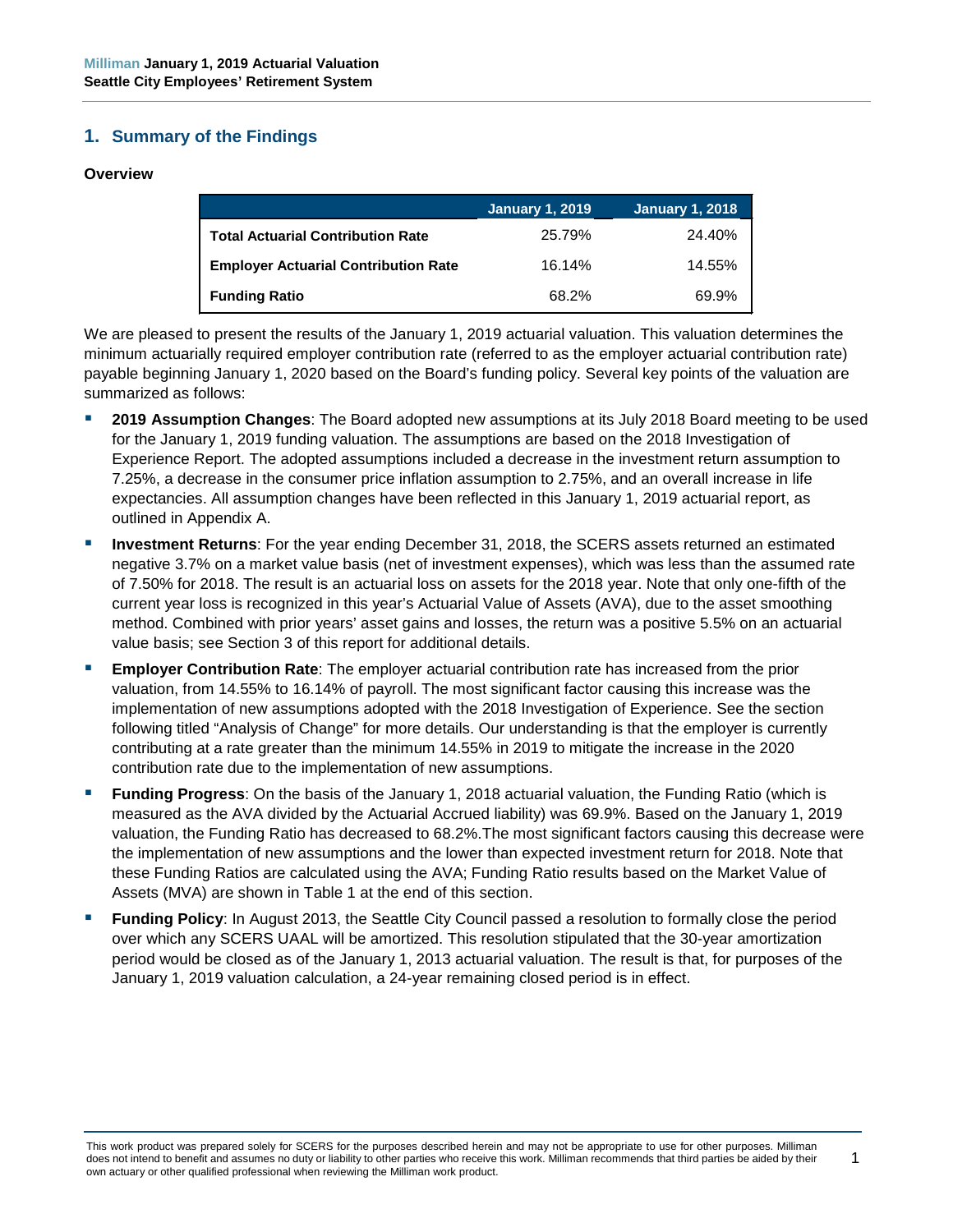#### **Funding Progress**

On the basis of the January 1, 2018 actuarial valuation, the Funding Ratio was 69.9%. Based on the January 1, 2019 valuation, the Funding Ratio is 68.2%. The decrease in the Funding Ratio is due mainly to the new assumptions adopted and the lower than expected investment return in 2018, partially offset by the UAAL payment made by the City in 2018. See Section 3 of this report for a full discussion.

Details of the changes in the Funding Ratio are shown in the table below.

#### **Analysis of Change**

The table shows the sources of change in the actuarial contribution rate and the funding ratio between the prior and current actuarial valuations.

| <b>Sources of Change</b>                         | <b>Employer</b><br><b>Actuarial</b><br><b>Contrib. Rate</b> | <b>Funding</b><br><b>Ratio</b> |
|--------------------------------------------------|-------------------------------------------------------------|--------------------------------|
| January 1, 2018 Actuarial Valuation              | 14.55%                                                      | 69.9%                          |
| Expected Valuation-to-Valuation Change           |                                                             | $1.2 \%$                       |
| Asset Gain/Loss on Actuarial Value               | 0.41%                                                       | (1.3)%                         |
| Salary/Membership Growth Different Than Expected | $0.05 \%$                                                   | $0.4 \%$                       |
| Demographic Experience                           | $0.12 \%$                                                   | (0.3)%                         |
| Lower Normal Cost Rate for Plan 2 Members        | $(0.04)$ %                                                  |                                |
| Changes in Assumptions                           | 0.98%                                                       | (1.7)%                         |
| Other                                            | 0.07%                                                       |                                |
| <b>Total Change</b>                              | 1.59%                                                       | (1.7)%                         |
| January 1, 2019 Actuarial Valuation              | 16.14 %                                                     | $68.2 \%$                      |

#### **Employer Actuarial Contribution Rate**

Based on the actuarial valuation of the benefits in effect under the SCERS as of January 1, 2019, the total actuarially required contribution rate increased from 24.40% to 25.79% for the year beginning January 1, 2020.

The current contribution rates for the death benefit program are projected to be sufficient to finance the \$2,000 death benefit.

Reducing by the the average 2019 member contribution rate of 9.65% (a blend of the 10.03% for Plan 1 members and 7.00% for Plan 2 members), the employer actuarial contribution rate is calculated to be 16.14% of pay effective January 1, 2020 under the funding policy, an increase from the prior valuation's rate of 14.55%. This reflects the City's commitment to fund at least the actuarially determined contribution rate, which is based on a 24-year amortization of the UAAL beginning January 1, 2019. A greater City contribution rate would result in a shorter projected amortization of the UAAL, if all actuarial assumptions are met. Our understanding is that the employer is currently contributing at a rate greater than the minimum 14.55% for 2019 to mitigate the increase in the 2020 contribution rate due to the implementation of new assumptions.

We have performed a five-year projection of the employer actuarial contribution rates if a 7.25% return is earned on the Market Value of Assets in each future year (and assuming that no other actuarial gains or losses occur and there are no other changes to assumptions or benefit provisions). This projection shows the expected impact of recognizing the currently deferred asset gains and losses over time. The result is an increase in the contribution rate over the next several years.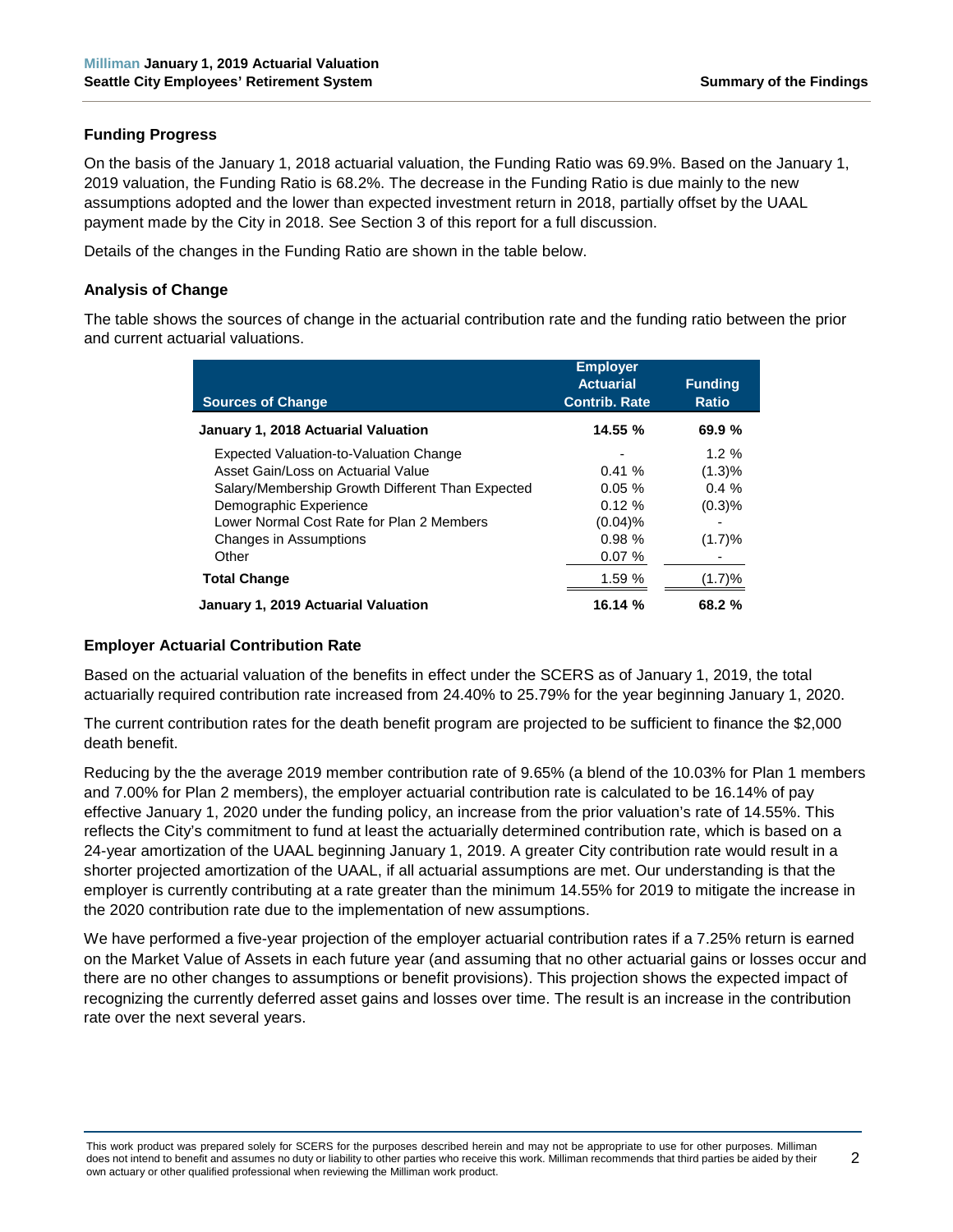3

It is likely that the Market Value of Assets will not return an annual average of exactly 7.25% over all future years. To show the potential impact of volatility in asset returns on the employer actuarial contribution rate, we have performed a projection of the contribution rates at the 5<sup>th</sup> and 95<sup>th</sup> percentile expected returns (thereby yielding a 90% asset-return-based confidence interval for the specified rates). These projections are shown in the graph and table below.



#### **Projected Employer Actuarial Contribution Rate**

|  |  | <b>Projected Employer Actuarial Contribution Rate</b> |  |  |
|--|--|-------------------------------------------------------|--|--|
|  |  |                                                       |  |  |

| <b>Contribution</b><br>$Year^{(1)}$ | Assuming 7.25%<br><b>Future Returns</b> | 90% Asset Return<br><b>Confidence Interval</b> |  |  |  |  |  |
|-------------------------------------|-----------------------------------------|------------------------------------------------|--|--|--|--|--|
| 2020                                | 16.14%                                  | 16.14% - 16.14%                                |  |  |  |  |  |
| 2021                                | 16.57%                                  | 15.72% - 17.37%                                |  |  |  |  |  |
| 2022                                | 16.74%                                  | 14.90% - 18.49%                                |  |  |  |  |  |
| 2023                                | 16.95%                                  | 13.86% - 19.90%                                |  |  |  |  |  |
| 2024                                | 17.58%                                  | 13.00% - 21.97%                                |  |  |  |  |  |
| 2025                                | 17.58%                                  | 11.16% - 23.64%                                |  |  |  |  |  |

*1. Contribution year lags valuation year by one year. For example: Contribution Year 2020 is based on the 2019 valuation results, amortized over 24 years beginning in 2019, if the increase takes place in 2020.*

| <b>Compounded Average Return for Period</b> |            |       |  |  |  |  |  |
|---------------------------------------------|------------|-------|--|--|--|--|--|
|                                             | Percentile |       |  |  |  |  |  |
|                                             | 95th       | 5th   |  |  |  |  |  |
| 1-Year Period                               | $-11.2%$   | 26.9% |  |  |  |  |  |
| 2-Year Period                               | $-6.4\%$   | 20.4% |  |  |  |  |  |
| 3-Year Period                               | $-4.2\%$   | 17.7% |  |  |  |  |  |
| 4-Year Period                               | $-2.9%$    | 16.1% |  |  |  |  |  |
| 5-Year Period                               | $-2.0\%$   | 15.0% |  |  |  |  |  |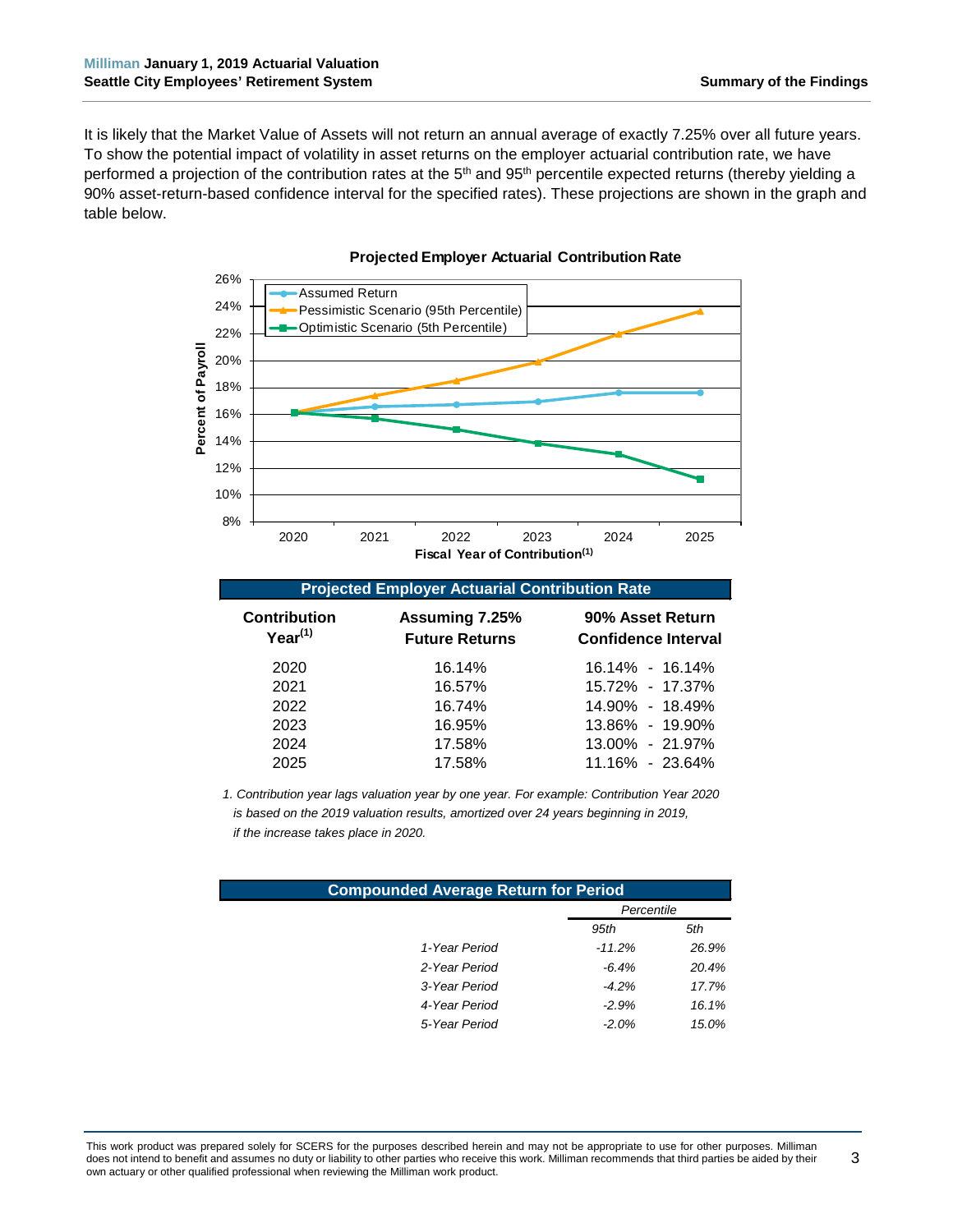4

The 90% confidence interval results are based on the 5th and 95th percentile compounded returns for one-, two-, three-, four- and five-year periods. Since actuarial assets are used to calculate contribution rates, deferred gains or losses would continue to decrease or increase the actuarially required employer contribution rate after these dates.

See Section 8 of this report for a detailed discussion of the projected contribution rates.

#### **Funding Valuation**

This report provides information relevant to the funding of SCERS. Information for financial reporting purposes will be provided in a separate GASB 67 and 68 Disclosure report.

#### **Contingent COLA Benefits**

The Seattle Municipal Code allows for an increase in the cost-of-living adjustment (COLA) available to current and future retired members. Currently, the Floor COLA (also referred to as a Restoration of Purchasing Power COLA) is at the 65% level. The enhanced COLA benefit (70% Floor COLA) does not become effective until the System attains at least a 100% funding level.

Since it is unknown when this benefit will become effective, especially given the current funded status of the System, we have not included the valuation of these potential benefit changes (i.e., the increase in the ROPP COLA to the 70% level) in this valuation. See Appendix A of this report for further details**.**

#### **Membership Information**

Total valuation payroll has increased by 2.2% since the 2018 valuation, and active membership has increased by 1.1% during this same period. As of January 1, 2019, the annualized payroll is \$778 million for 9,388 active members.

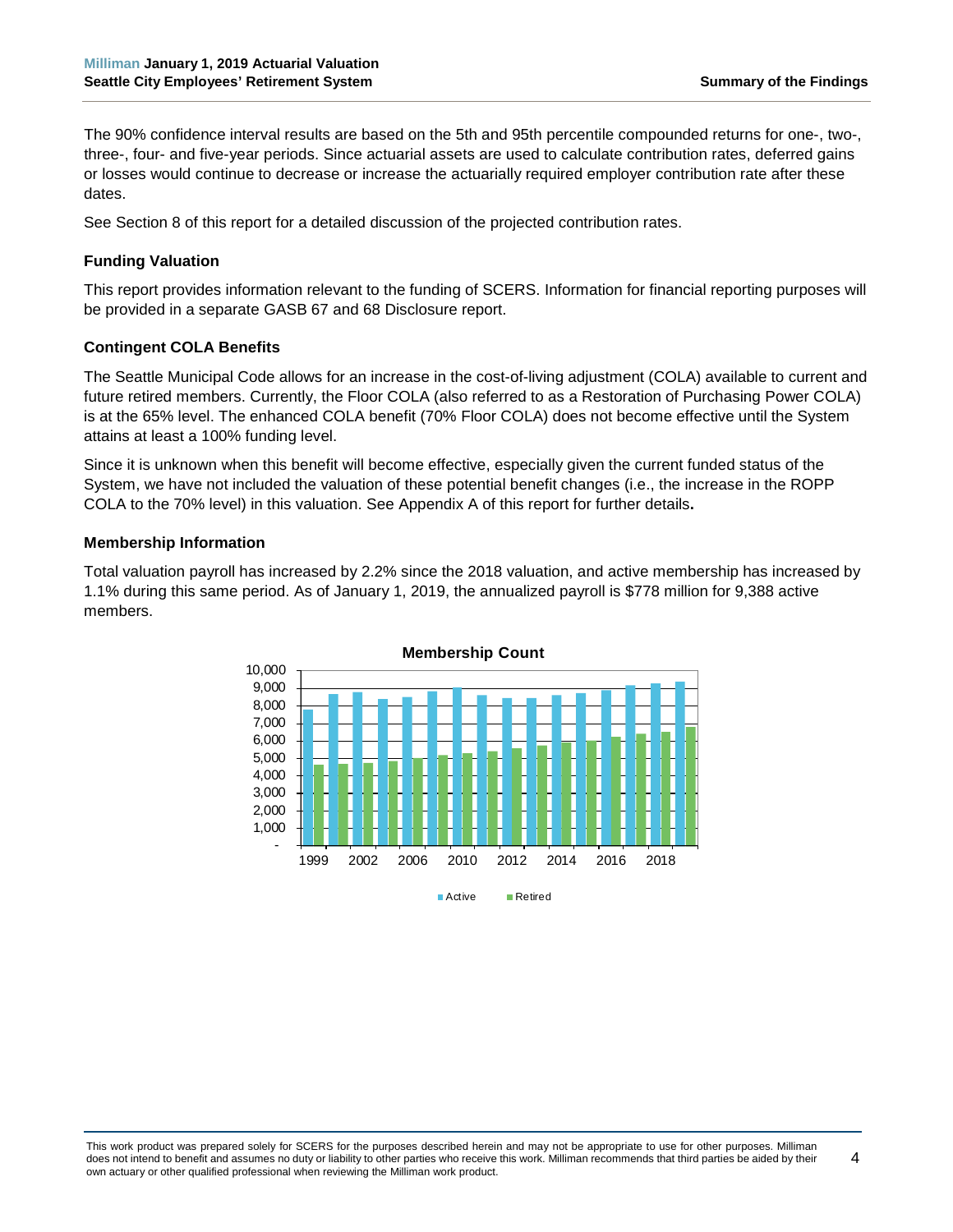Retired member counts and average retirement benefit amounts continue to increase steadily. As of January 1, 2019, there were 6,792 retired members and beneficiaries with an average benefit of \$2,421 per month. This represents a 3.9% increase in count and a 3.8% increase in average benefit amount.



**Average Monthly Retirement Benefit**

# **Analysis of Change in Member Population**

|                                   | <b>Actives</b> | <b>Deferred</b><br>Members <sup>(1)</sup> | Retirees/<br><b>Beneficiaries</b> |
|-----------------------------------|----------------|-------------------------------------------|-----------------------------------|
| January 1, 2018 Valuation         | 9,284          | 2,502                                     | 6,534                             |
| Termination with Refund / Death   | (109)          | (119)                                     | (240)                             |
| <b>Termination without Refund</b> | (300)          | 300                                       |                                   |
| Service Retirement                | (332)          | (69)                                      | 401                               |
| <b>Disability Retirement</b>      |                |                                           |                                   |
| Rehires                           | 16             | (16)                                      |                                   |
| New Entrants / Beneficiaries      | 829            | 37                                        | 97                                |
| Data Corrections                  |                |                                           |                                   |
| January 1, 2019 Valuation         | 9,388          | 2,635                                     | 6,792                             |

The following table summarizes the year-to-year change in member population.

*1. Counts include non-vested terminated members whose contributions are still on deposit with SCERS as of the valuation date.*

#### **Summary Exhibit**

A summary of the key results of this valuation, along with a comparison to the January 1, 2018 valuation, is shown in Table 1.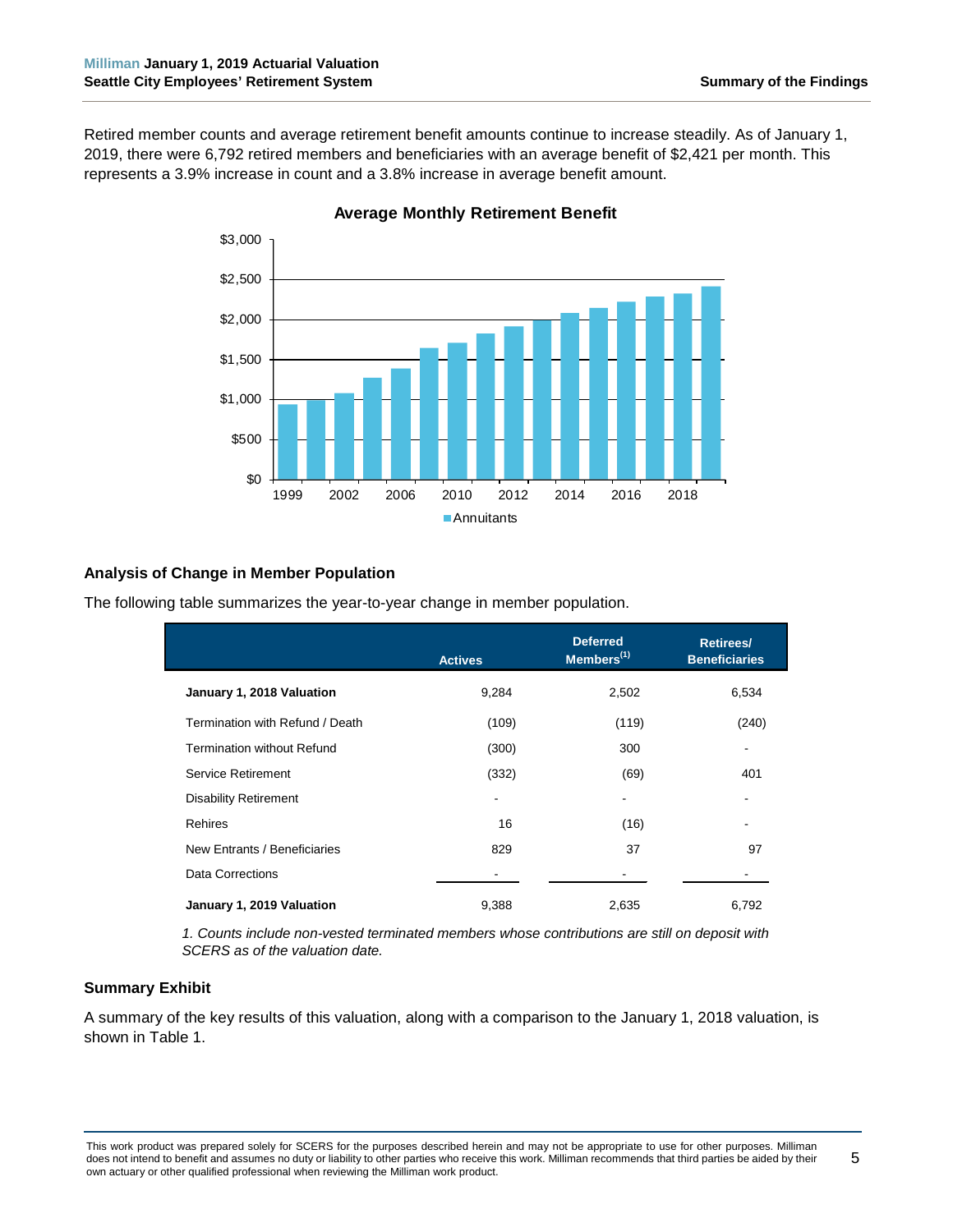Note that the valuation measures are based on the Actuarial Value of Assets, which recognizes asset gains and losses over a five-year period; however, we have also shown key measures using the Market Value of Assets.

Graphs 1 and 2 and the associated data table show historical asset and liability information, including the Present Value of Future Benefits (PVFB) and Present Value of Future Normal Costs (PVFNC), at previous valuation dates.

This work product was prepared solely for SCERS for the purposes described herein and may not be appropriate to use for other purposes. Milliman does not intend to benefit and assumes no duty or liability to other parties who receive this work. Milliman recommends that third parties be aided by their own actuary or other qualified professional when reviewing the Milliman work product.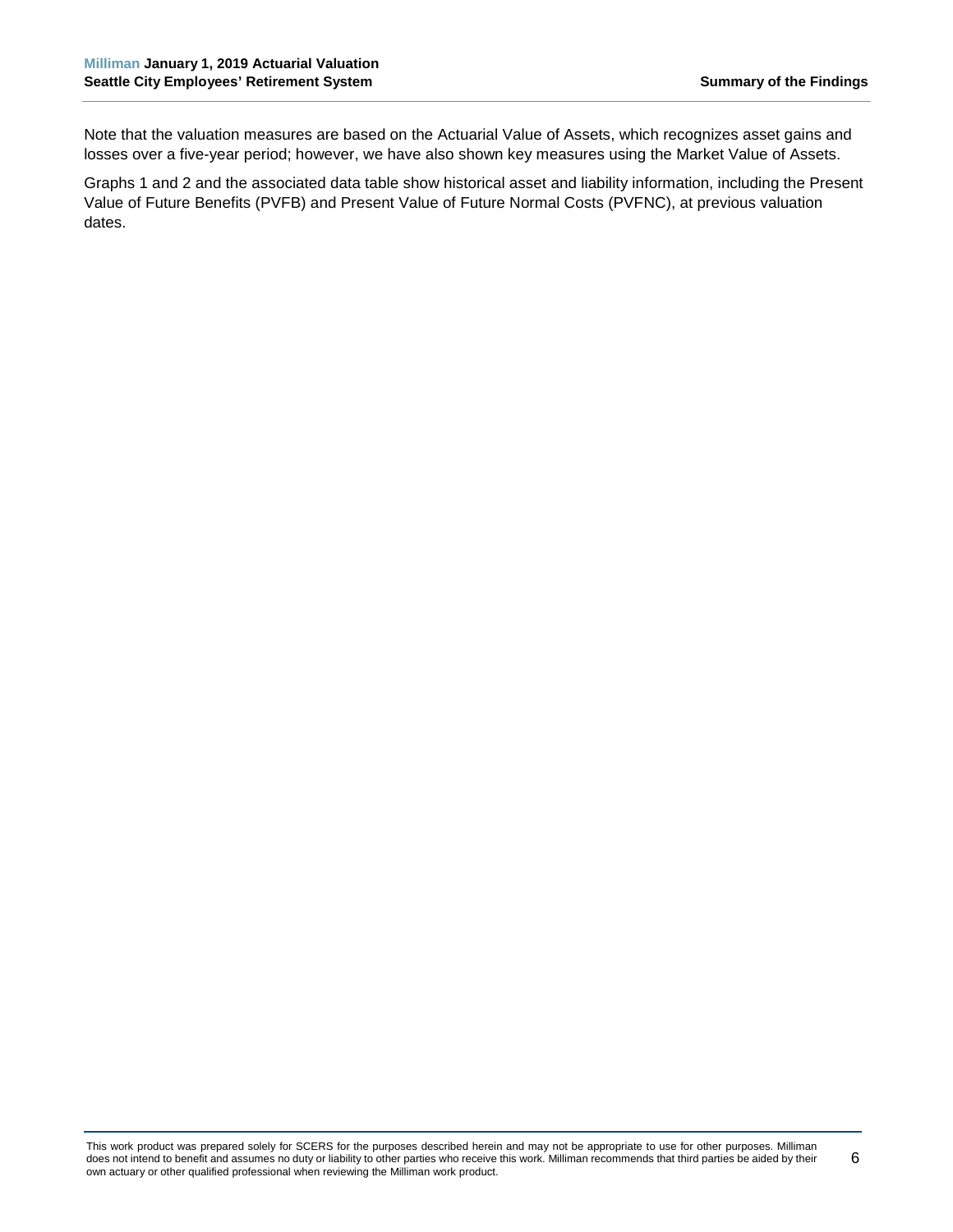<span id="page-12-0"></span>

|      |                                                                                              | <b>Valuation</b><br><b>January 1, 2019</b> | <b>Valuation</b><br><b>January 1, 2018</b> | <b>Percentage</b><br>Change |
|------|----------------------------------------------------------------------------------------------|--------------------------------------------|--------------------------------------------|-----------------------------|
| I.   | <b>Total Membership</b>                                                                      |                                            |                                            |                             |
|      | A. Active Members                                                                            | 9,388                                      | 9,284                                      | 1.1%                        |
|      | <b>B. Retired Members &amp; Beneficiaries</b>                                                | 6,792                                      | 6,534                                      | 3.9%                        |
|      | C. Vested Terminated Members <sup>(1)</sup>                                                  | 2,635                                      | 2,502                                      | 5.3%                        |
|      | D. Total                                                                                     | 18,815                                     | 18,320                                     | 2.7%                        |
| Ш.   | Pay as of Valuation Date                                                                     |                                            |                                            |                             |
|      | A. Annual Total (\$millions)                                                                 | \$<br>777.6                                | \$<br>761.0                                | 2.2%                        |
|      | <b>B.</b> Annual Average                                                                     | \$<br>82,829                               | \$<br>81,969                               | 1.0%                        |
| III. | Average Monthly Benefit Paid to<br><b>Current Retirees and Beneficiaries</b>                 |                                            |                                            |                             |
|      | A. Service Retirement                                                                        | \$<br>2,526                                | \$<br>2,450                                | 3.1%                        |
|      | <b>B. Disability Retirement</b>                                                              | 1,407                                      | 1,373                                      | 2.5%                        |
|      | C. Surviving Spouse and Dependents                                                           | 1,670                                      | 1,519                                      | 9.9%                        |
|      | D. Total                                                                                     | \$<br>2,421                                | \$<br>2,332                                | 3.8%                        |
|      | IV. Actuarial Accrued Liability (\$millions)                                                 |                                            |                                            |                             |
|      | A. Active Members                                                                            | \$<br>1,867.4                              | \$<br>1,835.4                              | 1.7%                        |
|      | <b>B. Retired Members</b>                                                                    | 2,125.6                                    | 1,893.8                                    | 12.2%                       |
|      | C. Vested Terminated Members                                                                 | 223.7                                      | 212.6                                      | 5.2%                        |
|      | D. Total                                                                                     | \$<br>4,216.7                              | \$<br>3,941.8                              | 7.0%                        |
| V.   | Assets                                                                                       |                                            |                                            |                             |
|      | A. Actuarial Value of Assets (\$millions)                                                    | \$<br>2,877.4                              | \$<br>2,755.2                              | 4.4%                        |
|      | VI. Unfunded Actuarial Accrued Liability                                                     |                                            |                                            |                             |
|      | or Surplus Funding (\$millions)                                                              | \$<br>1,339.3                              | \$<br>1,186.6                              | 12.9%                       |
|      | VII. Normal Cost Rate Plus Amortization of UAAL<br><b>Total Contribution Rate Needed for</b> |                                            |                                            |                             |
|      | 24-Year <sup>(2)</sup> Amortization (as a % of Payroll)                                      | 25.79%                                     | 24.40%                                     | 5.7%                        |
|      | <b>Employer Actuarial Contribution Rate</b>                                                  | 16.14%                                     | 14.55%                                     |                             |
|      | VIII. Funding Ratio                                                                          | 68.2%                                      | 69.9%                                      | (2.4)%                      |
|      | IX. Normal Cost as a Percent of Salary                                                       | 15.42%                                     | 15.56%                                     | (0.9)%                      |
|      | Market Value of Assets (MVA) -- For Informational Purposes Only                              |                                            |                                            |                             |
|      |                                                                                              |                                            |                                            |                             |
| Х.   | Assets Based on MVA<br>A. Market Value of Assets (\$millions)                                | \$<br>2,717.4                              | \$<br>2,852.9                              | (4.7)%                      |
|      | XI. Amortization of UAAL Based on MVA                                                        |                                            |                                            |                             |
|      | A. Total Contribution Rate Needed for                                                        |                                            |                                            |                             |
|      | 24-Year <sup>(2)</sup> Amortization (as a % of Payroll)                                      | 26.99%                                     | 23.61%                                     | 14.3%                       |
|      | XII. Funding Ratio Based on MVA                                                              | 64.4%                                      | 72.4%                                      | $(11.0)$ %                  |

# **Table 1 Summary of Results**

*1. Includes non-vested terminated members whose contributions are still on deposit with SCERS as of the valuation date 2. Amortization method is closed 30-year beginning with the January 1, 2013 valuation. 2018 values shown are over 25 years.*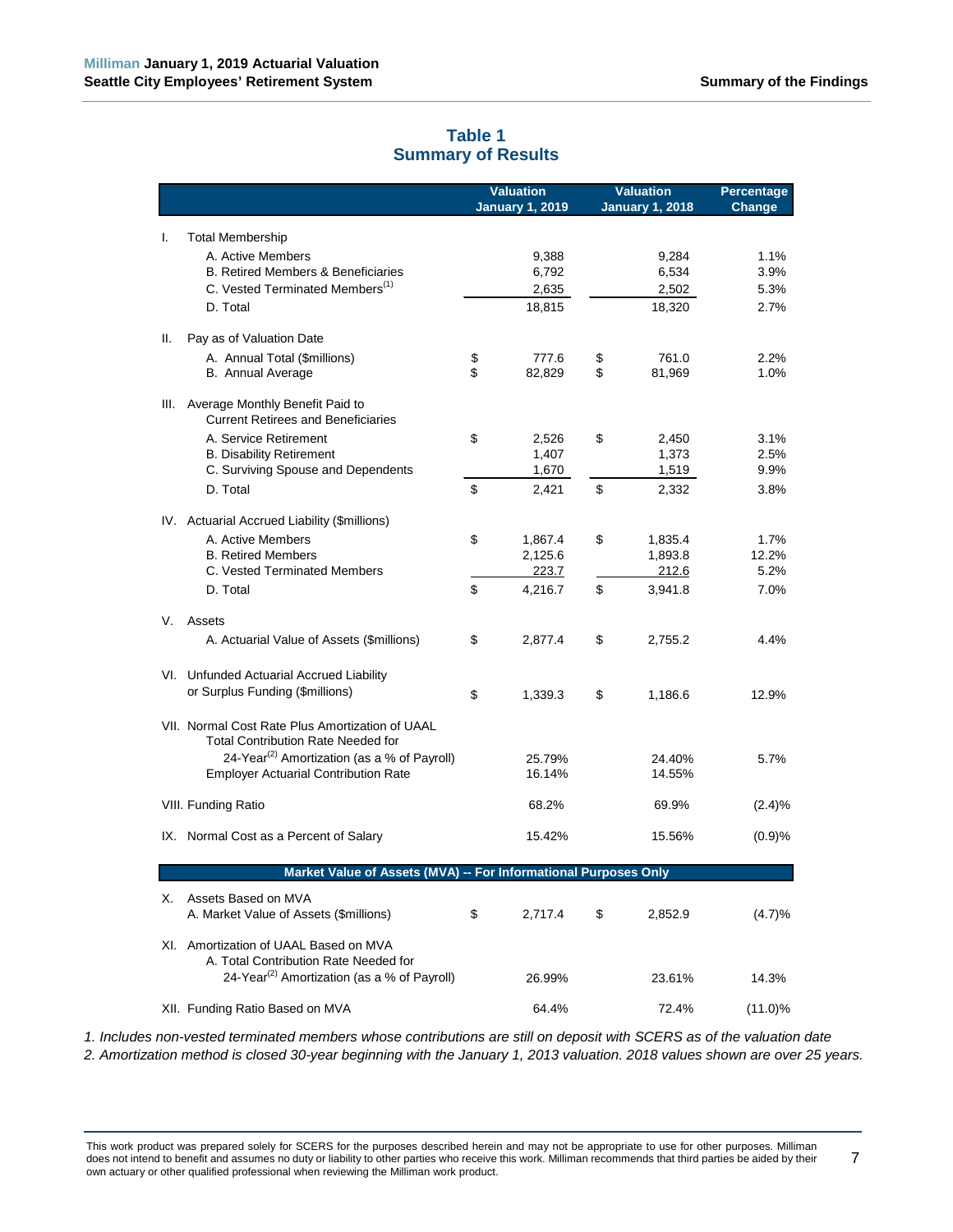8



#### **Graph 1 Historical Asset and Liability Comparison**





# **Graph 2 Historical Funding Ratios**

|      |             | <b>Funding</b> |              |             |              |
|------|-------------|----------------|--------------|-------------|--------------|
| Year | <b>PVFB</b> | <b>Assets</b>  | <b>PVFNC</b> | <b>UAAL</b> | <b>Ratio</b> |
| 2010 | 3,328.7     | 1,645.3        | 674.9        | 1,008.5     | 62.0%        |
| 2011 | 3,379.6     | 2,013.7        | 670.6        | 695.4       | 74.3%        |
| 2012 | 3,494.1     | 1,954.3        | 634.8        | 905.0       | 68.3%        |
| 2013 | 3,679.8     | 1,920.1        | 654.5        | 1,105.2     | 63.5%        |
| 2014 | 4,007.3     | 2.094.3        | 747.2        | 1,165.8     | 64.2%        |
| 2015 | 4,231.3     | 2,266.7        | 798.7        | 1,165.9     | 66.0%        |
| 2016 | 4,458.1     | 2,397.1        | 853.0        | 1,208.0     | 66.5%        |
| 2017 | 4.672.6     | 2.564.1        | 906.2        | 1,202.3     | 68.1%        |
| 2018 | 4,885.2     | 2,755.2        | 943.4        | 1,186.6     | 69.9%        |
| 2019 | 5,136.8     | 2.877.4        | 920.1        | 1,339.3     | 68.2%        |

This work product was prepared solely for SCERS for the purposes described herein and may not be appropriate to use for other purposes. Milliman does not intend to benefit and assumes no duty or liability to other parties who receive this work. Milliman recommends that third parties be aided by their own actuary or other qualified professional when reviewing the Milliman work product.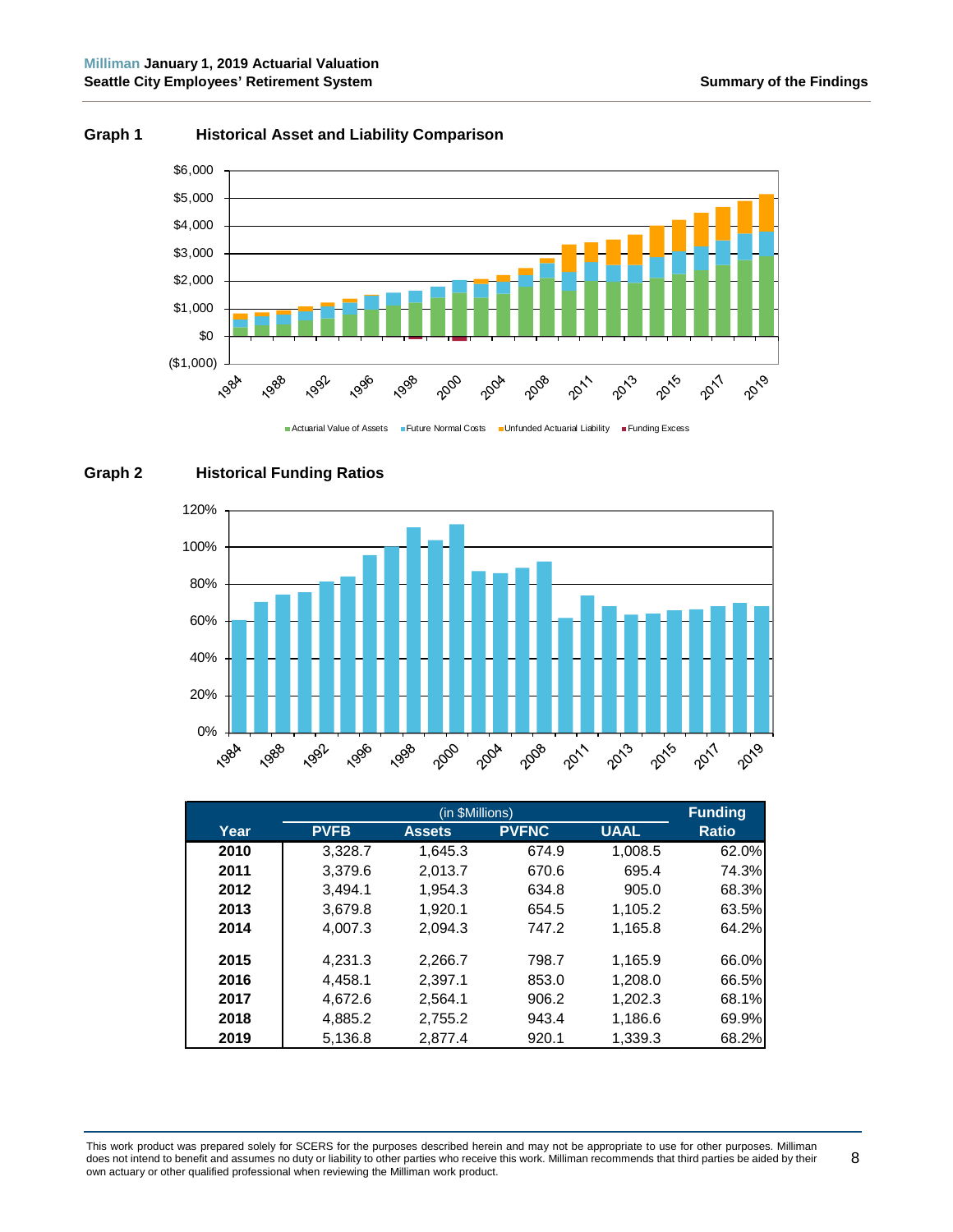# <span id="page-14-0"></span>**2. Scope of the Report**

This report presents the actuarial valuation of the Seattle City Employees' Retirement System as of January 1, 2019.

A summary of the findings resulting from this valuation is presented in the previous section. Section 3 describes the assets of the System. A summary of the assets is set forth in Table 2. Sections 3, 4, and 5 describe how the obligations of the System are to be met under the actuarial cost method in use.

Section 6 discloses additional historical information.

Section 7 sets forth estimated actuarial gains or losses from the various sources. Section 8 shows projections of the System's funding under both optimistic and pessimistic scenarios. Section 9 shows projections of SCERS benefit payments and dollar contributions over a 10-year period following the actuarial valuation. Section 10 provides a general discussion of potential risks to SCERS' future funding levels.

Appendix A is a summary of the actuarial procedures and assumptions used to compute the liabilities and contributions shown in this report.

The current benefit structure, as determined by the provisions of the governing law on January 1, 2019, is summarized in Appendix B. Schedules of valuation data classifying the data used in the valuation by various categories of contributing members, former contributing members and beneficiaries make up Appendix C.

Comparative statistics are presented on the System's membership and contribution rates. Appendix D is a glossary of actuarial terms used in this report.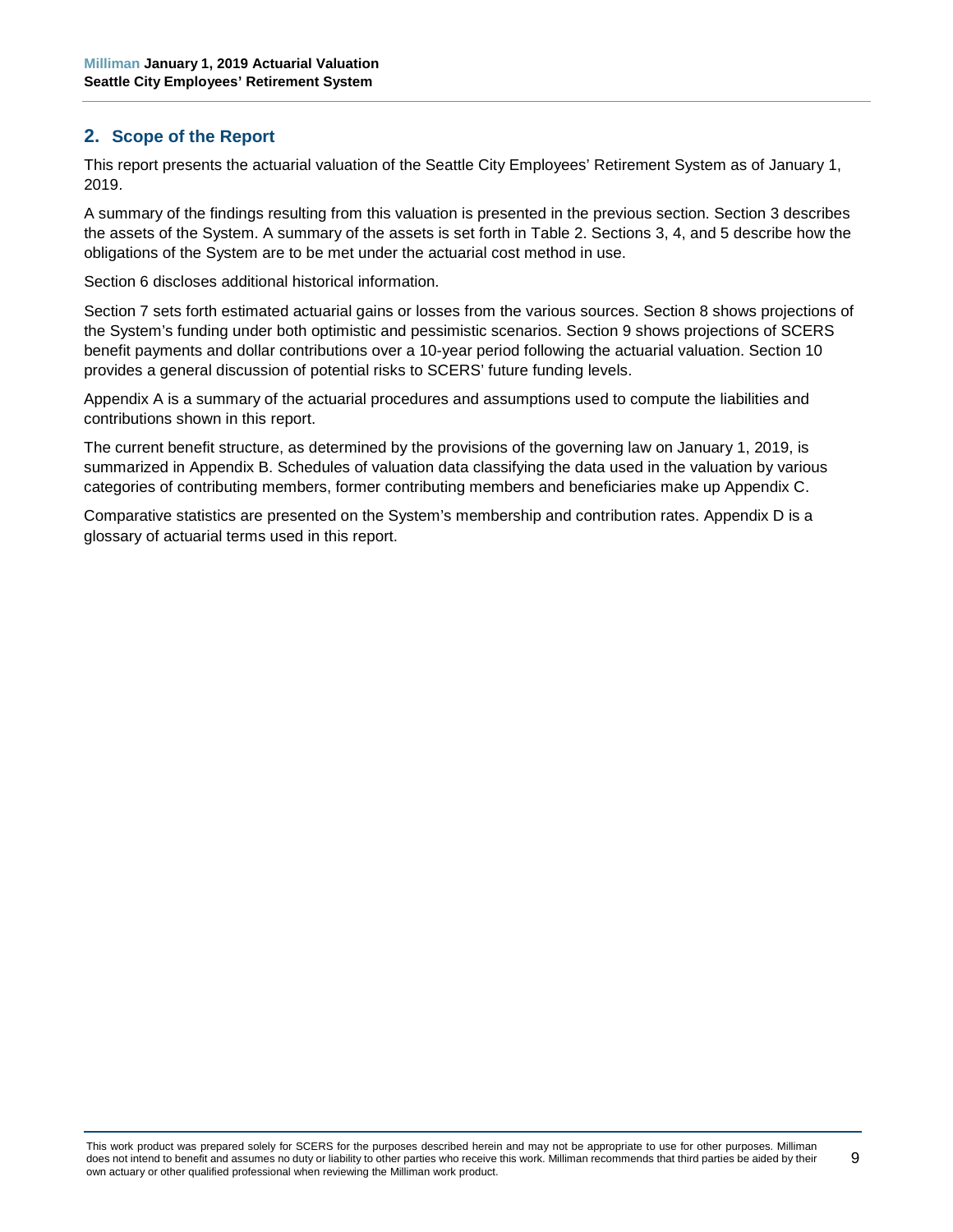## <span id="page-15-0"></span>**3. Assets**

In many respects, an actuarial valuation can be regarded as an inventory process. The inventory is taken as of the actuarial valuation date, which for this valuation is January 1, 2019. On that date, the assets available for the payment of benefits are appraised. These assets are compared with the actuarial liabilities, which are generally well in excess of the assets. The actuarial process thus leads to a method of determining what contributions by members and their employers, combined with the current assets, are needed to pay the expected benefits.

This section of the report deals with the asset determination. In the next section, the actuarial liabilities will be discussed. Section 5 will deal with the process for determining required contributions, based on the relationship between the assets and the actuarial liabilities.

#### **Financial Exhibits**

Table 2 shows the calculation of the Actuarial Value of Assets as of January 1, 2019. Note that a net loss is currently being deferred. This means that, if the system earns 7.25% in the future, the AVA will experience an actuarial loss over upcoming years as the remaining portions of deferred asset losses are recognized. In both the Executive Summary and Section 8 of this report, we discuss projections of the minimum actuarially required contribution rates resulting from this projected actuarial loss on the AVA.

Tables 3 and 4 summarize the financial resources of the System on January 1, 2019 on a Market Value basis. Table 3 shows the Market Value of Assets at January 1, 2019 and January 1, 2018. Table 4 shows the changes in Market Value of Assets during the year ending January 1, 2018 and the year ending January 1, 2019.

Tables 3 and 4 are taken directly from data furnished to us by SCERS staff. We have accepted these tables for use in this report without audit, but we have reviewed them for reasonableness and consistency with previous reports.

#### **Actuarial Asset Method**

SCERS uses five-year asset smoothing which recognizes the asset gain or loss occurring in each year evenly over a five-year period. The following graph shows a historical comparison of the actuarial and market assets used for valuation purposes. Note that prior to 2011 the AVA was equal to the MVA.



#### **Applicable Valuation Assets(1)**

*<sup>1.</sup> Prior to 2010, actuarial valuations were only performed every second year.*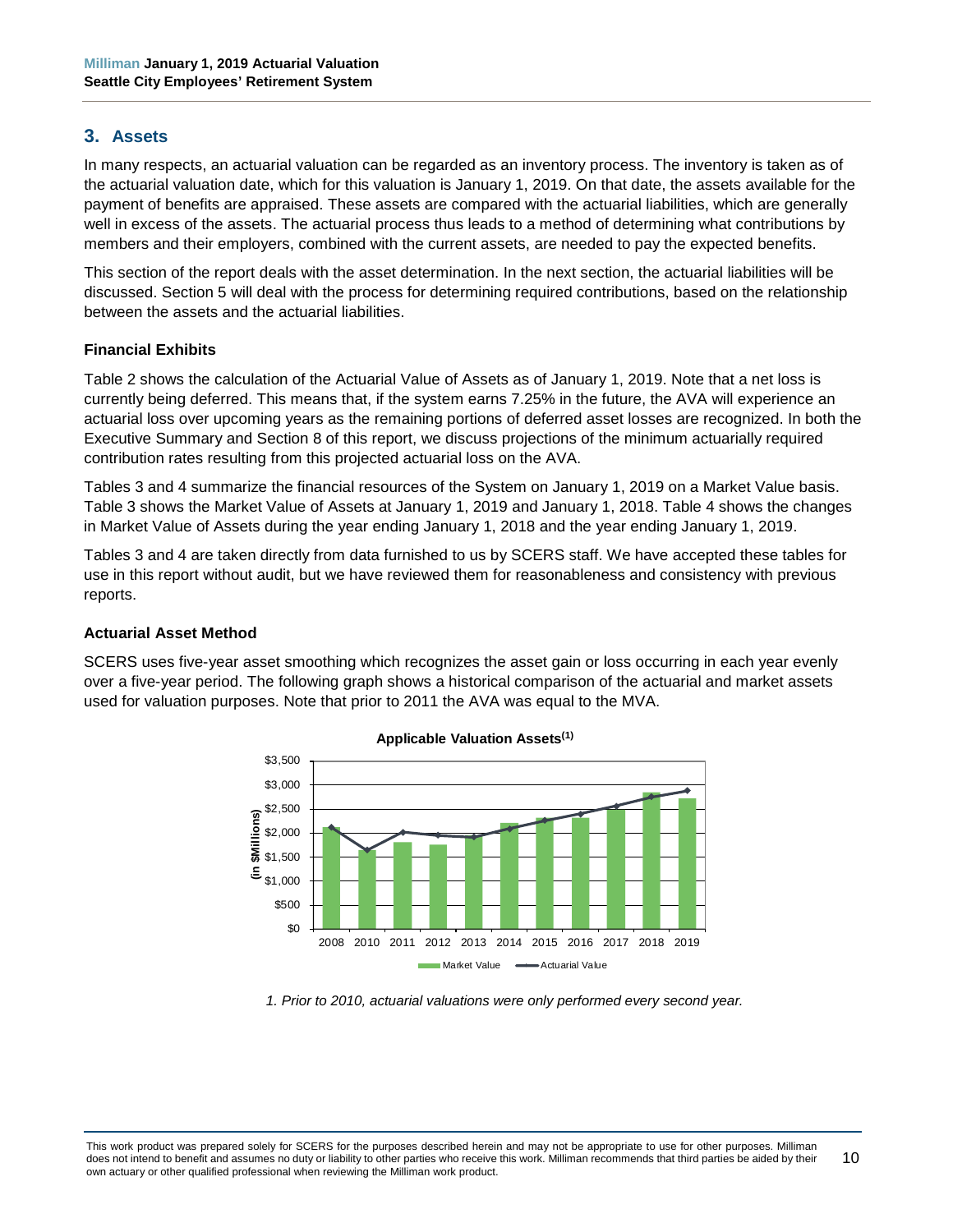# **Table 2 Calculation of Actuarial Value of Assets at January 1, 2019**

(All dollar amounts in millions)

| <b>Five-Year Asset Smoothing</b> |      |                   |               |                         |                          |     |                         |     |                                                                                                                               |                                 |             |           |                                 |          |
|----------------------------------|------|-------------------|---------------|-------------------------|--------------------------|-----|-------------------------|-----|-------------------------------------------------------------------------------------------------------------------------------|---------------------------------|-------------|-----------|---------------------------------|----------|
| Year                             |      | Market Value at   | Total         | <b>Benefit Payments</b> | Expected                 |     |                         |     | Market Value of Assets                                                                                                        |                                 | Asset       | Current   |                                 | Deferred |
| Ended                            |      | Beginning of Year | Contributions | Plus Admin. Expenses    | <b>Investment Return</b> |     | Expected <sup>(1)</sup> |     | Actual                                                                                                                        |                                 | Gain/(Loss) | Phase Out |                                 | Amount   |
| December 31,                     | 2014 | $2,216.9$ \$<br>S | 154.0         | 170.7<br>- \$           | 165.7<br>\$              | -SG | 2,365.9                 | -\$ | 2,322.7                                                                                                                       | S                               | (43.2)      | 0%        |                                 |          |
| December 31.                     | 2015 | 2,322.7           | 166.9         | 183.7                   | 173.6                    |     | 2.479.5                 |     | 2,313.0                                                                                                                       |                                 | (166.5)     | 20%       | \$                              | (33.3)   |
| December 31,                     | 2016 | 2.313.0           | 180.2         | 194.7                   | 172.9                    |     | 2.471.4                 |     | 2,488.5                                                                                                                       |                                 | 17.1        | 40%       |                                 | 6.8      |
| December 31.                     | 2017 | 2.488.5           | 185.8         | 210.5                   | 185.7                    |     | 2.649.5                 |     | 2,852.9                                                                                                                       |                                 | 203.4       | 60%       |                                 | 122.0    |
| December 31, 2018                |      | 2.852.9           | 194.1         | 223.0                   | 212.9                    |     | 3,036.9                 |     | 2,717.4                                                                                                                       |                                 | (319.5)     | 80%       |                                 | (255.6)  |
|                                  |      |                   |               |                         |                          |     |                         |     |                                                                                                                               | Total Deferred at Jan. 1, 2019: |             |           |                                 | (160.0)  |
|                                  |      |                   |               |                         |                          |     |                         |     | Market Value of Assets at Jan. 1, 2019.<br>Less Total Deferred at Jan. 1, 2019:<br>Actuarial Value of Assets at Jan. 1, 2019: |                                 |             |           | 2,717.4<br>(160.0)<br>\$2,877.4 |          |

<span id="page-16-0"></span>*1. Expected Market Value of Assets based on the actuarial investment return assumption for the prior year, taking into account actual cash flows during year.*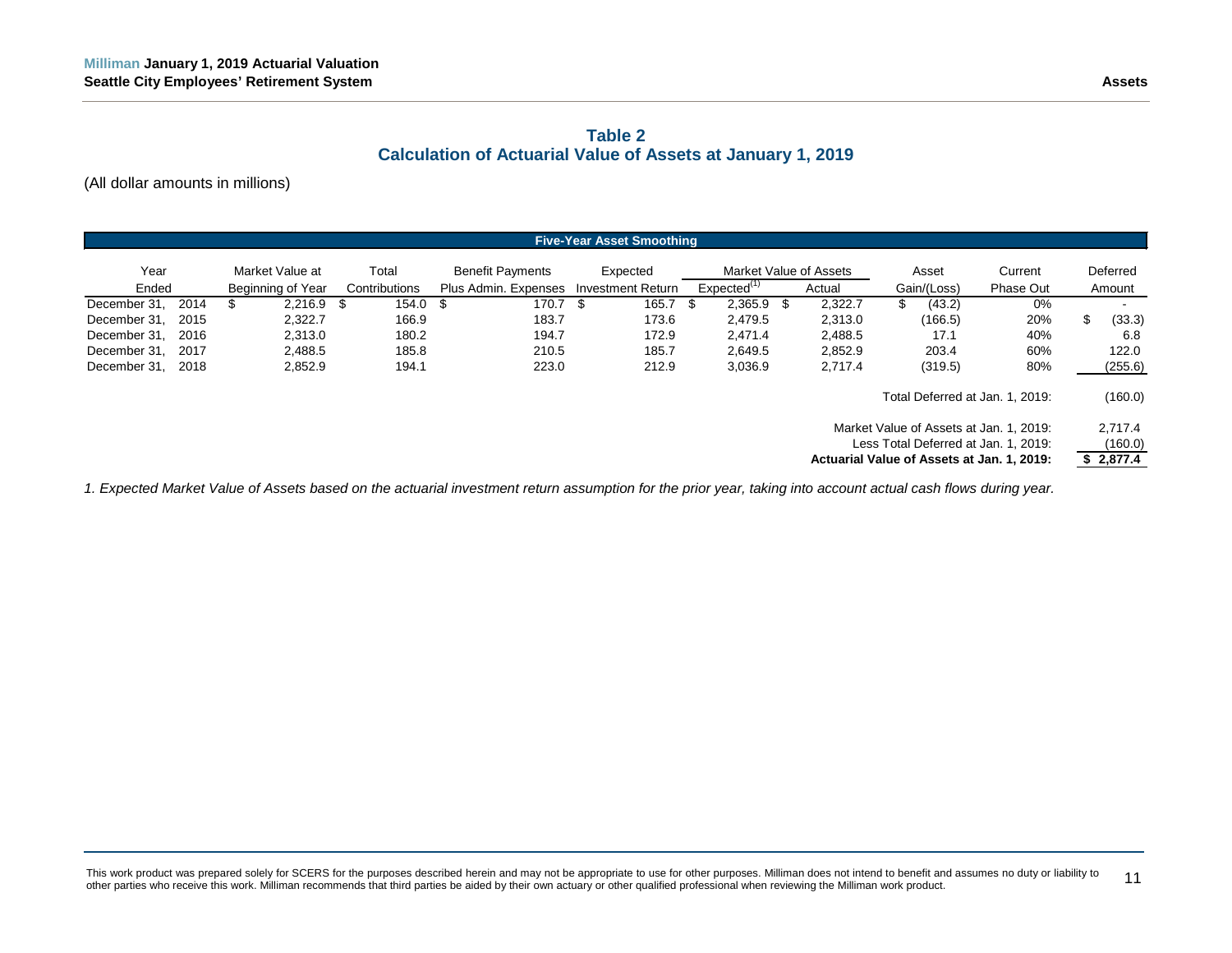<span id="page-17-0"></span>

|                                                                   | <b>January 1, 2019</b> |                     | <b>January 1, 2018</b> |    |                     |                     |
|-------------------------------------------------------------------|------------------------|---------------------|------------------------|----|---------------------|---------------------|
|                                                                   |                        | <b>Market Value</b> | <b>Distribution</b>    |    | <b>Market Value</b> | <b>Distribution</b> |
| <b>Assets</b>                                                     |                        |                     |                        |    |                     |                     |
| Cash and cash equivalents                                         | \$                     | 61,830,698          | 2.3%                   | \$ | 103,480,376         | 3.6%                |
| Receivables                                                       |                        |                     |                        |    |                     |                     |
| <b>Members</b>                                                    | \$                     | 4,688,580           | 0.2%                   | \$ | 4,327,168           | 0.2%                |
| Employer                                                          |                        | 6,298,927           | 0.2%                   |    | 5,657,238           | 0.2%                |
| <b>Interest and Dividends</b>                                     |                        | 4,602,263           | 0.2%                   |    | 4,103,031           | 0.1%                |
| Sales Proceeds Receivable                                         |                        | 78,453,081          | 2.9%                   |    | 162,413,460         | 5.7%                |
| <b>Total Receivables</b>                                          | \$                     | 94,042,852          | 3.5%                   | \$ | 176,500,897         | 6.2%                |
| Investments at fair value                                         |                        |                     |                        |    |                     |                     |
| <b>Diversifying Strategies</b>                                    | \$                     | 54,122,799          | 2.0%                   | \$ | 54,513,143          | 1.9%                |
| Fixed Income                                                      | \$                     | 795,613,929         | 29.3%                  |    | 695,691,643         | 24.4%               |
| Infrastructure                                                    |                        | 24,192,126          | 0.9%                   |    | 11,327,253          | 0.4%                |
| <b>Private Equity</b>                                             |                        | 224,541,605         | 8.3%                   |    | 148,493,888         | 5.2%                |
| <b>Public Equity</b>                                              | 1,344,942,198          |                     | 49.5%                  |    | 1,614,264,735       | 56.6%               |
| <b>Real Estate</b>                                                |                        | 312,205,987         | 11.5%                  |    | 304,828,502         | 10.7%               |
| Total investments                                                 |                        | \$2,755,618,644     | 101.4%                 |    | \$2,829,119,164     | 99.2%               |
| Securities lending collateral                                     |                        | 4,834,509           | 0.2%                   |    | 11,358,941          | 0.4%                |
| <b>Total assets</b>                                               |                        | \$2,916,326,703     | 107.3%                 |    | \$3,120,459,378     | 109.4%              |
| <b>Liabilities</b>                                                |                        |                     |                        |    |                     |                     |
| Pensions payable and other                                        | \$                     | 4,434,144           | $-0.2%$                | \$ | 3,321,750           | $-0.1%$             |
| Obligations under securities lending                              |                        | 4,820,034           | $-0.2%$                |    | 11,350,612          | $-0.4%$             |
| Investment commitments payable                                    |                        | 189,635,707         | $-7.0%$                |    | 252,914,451         | $-8.9%$             |
| <b>Total Liabilities</b>                                          | \$                     | 198,889,885         | $-7.3%$                | \$ | 267,586,813         | $-9.4%$             |
| <b>Fiduciary Net Position</b><br><b>Held in Trust For Pension</b> |                        |                     |                        |    |                     |                     |
| <b>Benefits</b>                                                   |                        | \$2,717,436,818     | 100.0%                 |    | \$2,852,872,565     | 100.0%              |

# **Table 3 Summary of Plan Net Assets (at Market Value)**

Note: Numbers shown may not sum to totals due to rounding.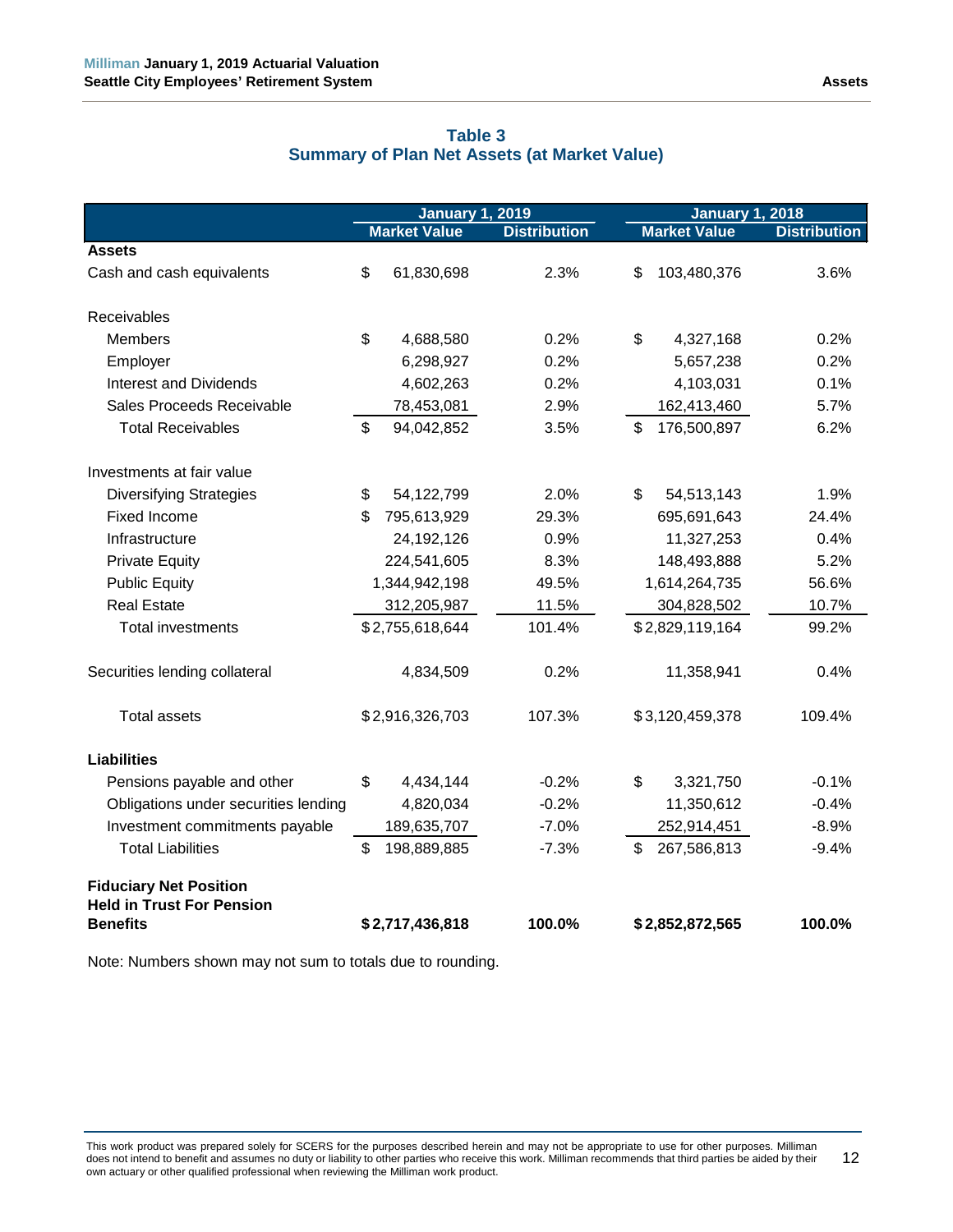<span id="page-18-0"></span>

|                                                           |    | <b>January 1, 2019</b> | <b>January 1, 2018</b> |                     |  |  |
|-----------------------------------------------------------|----|------------------------|------------------------|---------------------|--|--|
|                                                           |    | <b>Market Value</b>    |                        | <b>Market Value</b> |  |  |
| <b>Additions</b>                                          |    |                        |                        |                     |  |  |
| Contributions                                             |    |                        |                        |                     |  |  |
| Employer                                                  | \$ | 117,816,201            | \$                     | 112,102,982         |  |  |
| Member                                                    |    | 76,285,206             |                        | 73,650,409          |  |  |
| <b>Total contributions</b>                                | \$ | 194,101,407            | \$                     | 185,753,391         |  |  |
| Investment activities                                     |    |                        |                        |                     |  |  |
| Investment income                                         |    |                        |                        |                     |  |  |
| Net change in fair value of investments                   |    | $$$ (143,412,968)      | \$                     | 354,422,933         |  |  |
| Interest                                                  |    | 17,458,002             |                        | 13,471,317          |  |  |
| <b>Dividends</b>                                          |    | 20,629,056             |                        | 22,509,987          |  |  |
| Other investment income                                   |    | 11,095,325             |                        | 9,045,351           |  |  |
| Net investment income                                     | \$ | (94, 230, 585)         | \$                     | 399,449,588         |  |  |
| Securities lending activities                             |    |                        |                        |                     |  |  |
| Securities lending income                                 | \$ | 205,134                | \$                     | 133,711             |  |  |
| Borrowing rebates                                         |    | (127, 203)             |                        | (44, 277)           |  |  |
| Total securities lending income                           | \$ | 77,931                 | \$                     | 89,434              |  |  |
| Securities lending management fees                        |    | (17, 936)              |                        | (20, 135)           |  |  |
| Net income from securities lending                        | \$ | 59,995                 | \$                     | 69,299              |  |  |
|                                                           |    |                        |                        |                     |  |  |
| Investment activity expenses                              |    |                        |                        |                     |  |  |
| Investment management fees                                | \$ | (10,889,328)           | \$                     | (9,783,194)         |  |  |
| Investment consultant fees                                |    | (295,000)              |                        | (295,000)           |  |  |
| Investment custodial fees                                 |    | (301, 690)             |                        | (303, 869)          |  |  |
| Internal investment administrative costs                  |    | (912, 666)             |                        | (980, 315)          |  |  |
| Total investment activity expenses                        | \$ | (12, 398, 684)         | \$                     | (11,362,378)        |  |  |
| <b>Total additions</b>                                    | \$ | 87,532,133             | \$                     | 573,909,900         |  |  |
| <b>Deductions</b>                                         |    |                        |                        |                     |  |  |
| <b>Benefits</b>                                           | \$ | 190,475,464            | \$                     | 179,226,526         |  |  |
| Refunds of contributions                                  |    | 20,287,842             |                        | 19,158,756          |  |  |
| Administrative expenses                                   |    | 12,204,574             |                        | 11,150,217          |  |  |
| <b>Total deductions</b>                                   | \$ | 222,967,880            | \$                     |                     |  |  |
|                                                           |    |                        |                        | 209,535,499         |  |  |
| Net Increase/(Decrease)                                   | S. | (135, 435, 747)        | \$                     | 364,374,401         |  |  |
| Fiduciary Net Position held in trust for pension benefits |    |                        |                        |                     |  |  |
| Beginning of Year                                         |    | \$2,852,872,565        |                        | \$2,488,498,164     |  |  |
| <b>End of Year</b>                                        |    | \$2,717,436,818        |                        | \$2,852,872,565     |  |  |

# **Table 4 Summary of Changes in Plan Net Assets (at Market Value)**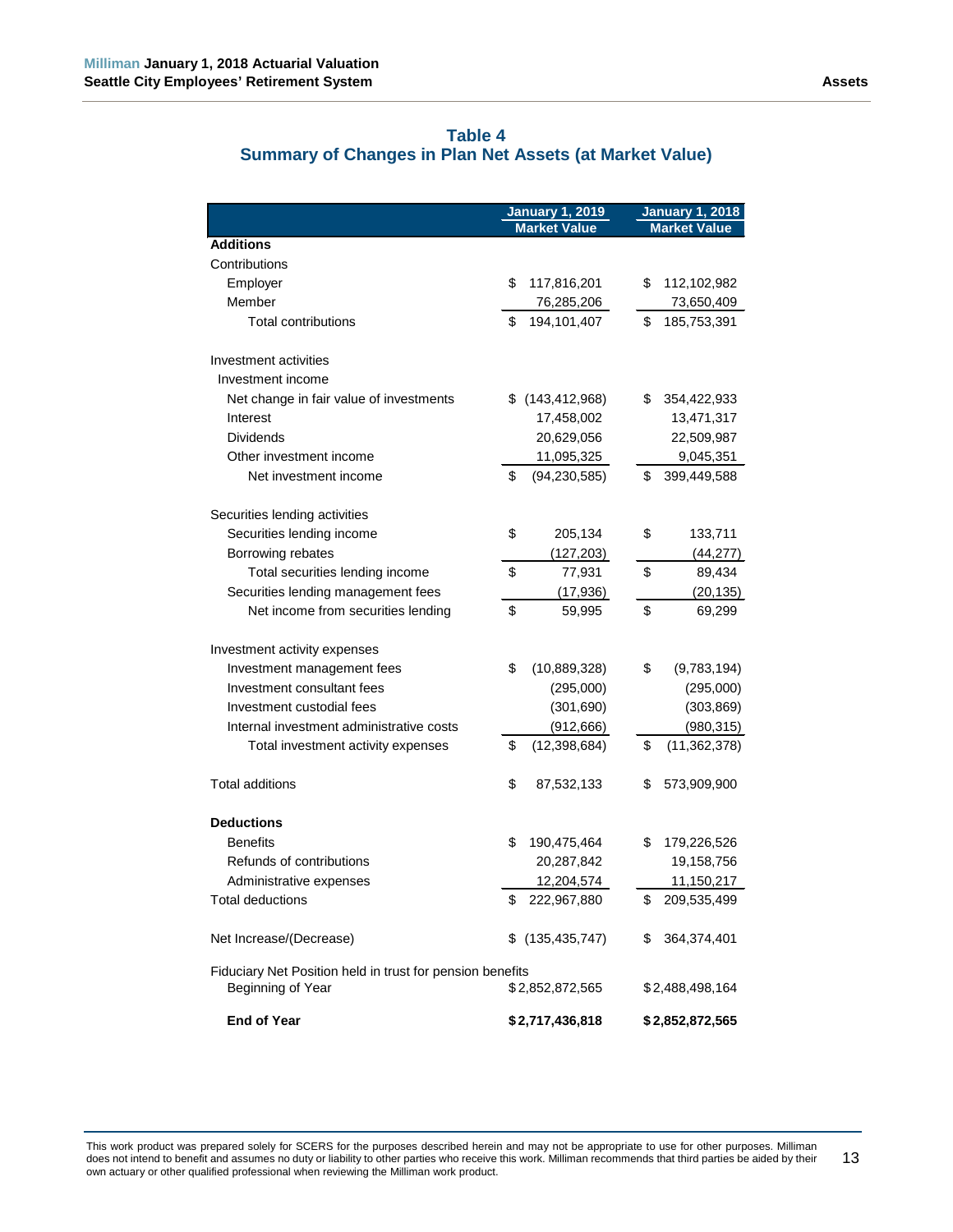# <span id="page-19-0"></span>**4. Actuarial Liabilities**

#### **Actuarial Present Value of Future Benefits**

In the previous section, an actuarial valuation was related to an inventory process and an analysis was given of the inventory of assets of the System as of the valuation date, January 1, 2019. In this section, the discussion will focus on the commitments of the System, which will be referred to as its actuarial liabilities (or actuarial value of future benefits).

In an active system, the present value of future actuarial liabilities will almost always exceed the actuarial assets. This is usually expected in all but a fully closed down fund, where no further contributions of any sort are anticipated. This shortfall has to be provided for by future contributions. The funding method for the system sets out a schedule of future contributions that will deal with any deficiency in an orderly fashion. The determination of the level of future contributions needed is discussed in the next section (Section 5) of this report.

Table 5 contains an analysis of the actuarial present value of all future benefits for contributing members, former contributing members, and beneficiaries. The analysis is given by type of benefit.

The actuarial liabilities summarized in Table 5 include the actuarial present value of all future benefits expected to be paid with respect to each member. For an active member, this value includes a measure of both benefits already earned and future benefits to be earned. Thus, for all current members, active and retired, the value extends over benefits earnable and payable for the rest of their lives and, if an optional benefit is chosen, for the lives of their surviving beneficiaries.

The actuarial assumptions used to determine the liabilities for the January 1, 2019 funding valuation are based on the results of the 2018 Investigation of Experience Report. These assumptions were adopted by the Board effective with the January 1, 2019 actuarial valuation. See Appendix A of this report for details.

#### **Actuarial Cost Method**

The method used to determine how the actuarial cost for an individual (or for the System as a whole) is allocated to past and future years is referred to as the actuarial cost method. For this valuation, the individual entry age normal cost (EANC) method has been used.

Under this method, the actuarial liabilities discussed above are allocated into two primary calculation components:

- 1. A normal cost
- 2. An actuarial accrued liability

The normal cost under the EANC method is developed so that benefits are allocated as a level percentage of payroll for each member, from the member's membership date to the member's termination date. One key feature of the EANC method is that normal cost rates for a plan tend to be stable from year to year (assuming no change in assumptions or benefit provisions) because most members' entry age cost percentages do not change materially from year to year, and because the population typically does not change considerably from year to year.

In the case of SCERS, we project the normal cost rate to gradually decrease over time as Plan 2 members with lower benefit levels (and therefore lower normal cost rates) than Plan 1 become a greater portion of the population. The normal cost rates as a percentage of payroll for the current and prior valuation are shown by benefit type and SCERS plan in Table 6. These normal cost contribution rates are intended to be contributed in each year in order to fund the ongoing cost of benefit accruals.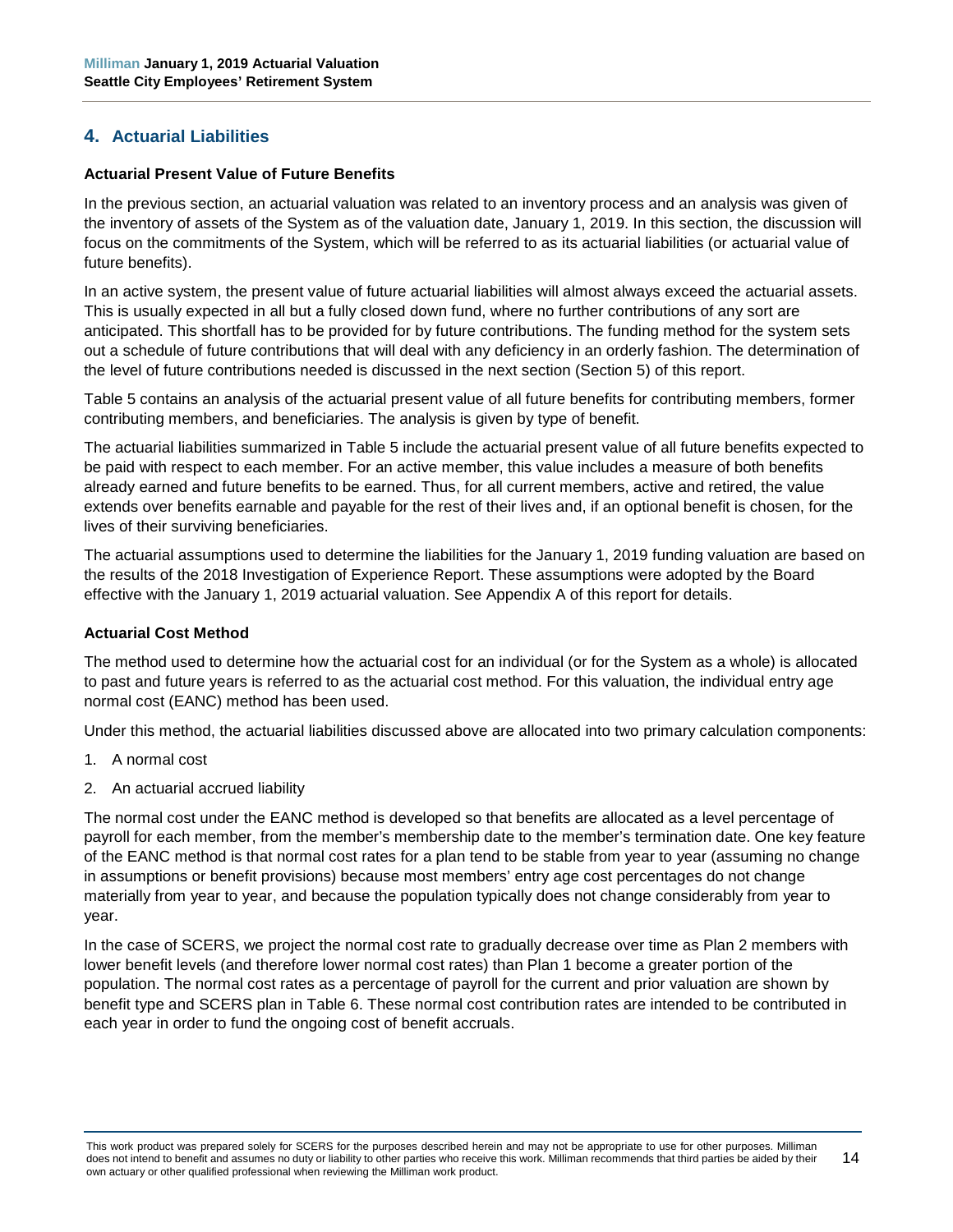The annual normal cost rate may be considered the ongoing cost of benefit accruals for any given plan year. When the present value of all future normal costs is subtracted from the present value of total benefits, the result is the actuarial accrued liability (AAL). This can be thought of as the current value of all past normal costs, or the amount that would be in the fund if all prior actuarial assumptions had been exactly met. The AAL represents the portion of the present value of total benefits that the cost method allocates to past service.

To the extent that this AAL exceeds plan assets, an Unfunded Actuarial Accrued Liability (UAAL) exists. Table 7 calculates the UAAL, if any, for the current and prior valuations. Note that currently, a UAAL exists for SCERS; the payoff of this UAAL is discussed in more detail in Section 5 (Employer Contributions) of this report.

This work product was prepared solely for SCERS for the purposes described herein and may not be appropriate to use for other purposes. Milliman does not intend to benefit and assumes no duty or liability to other parties who receive this work. Milliman recommends that third parties be aided by their own actuary or other qualified professional when reviewing the Milliman work product. 15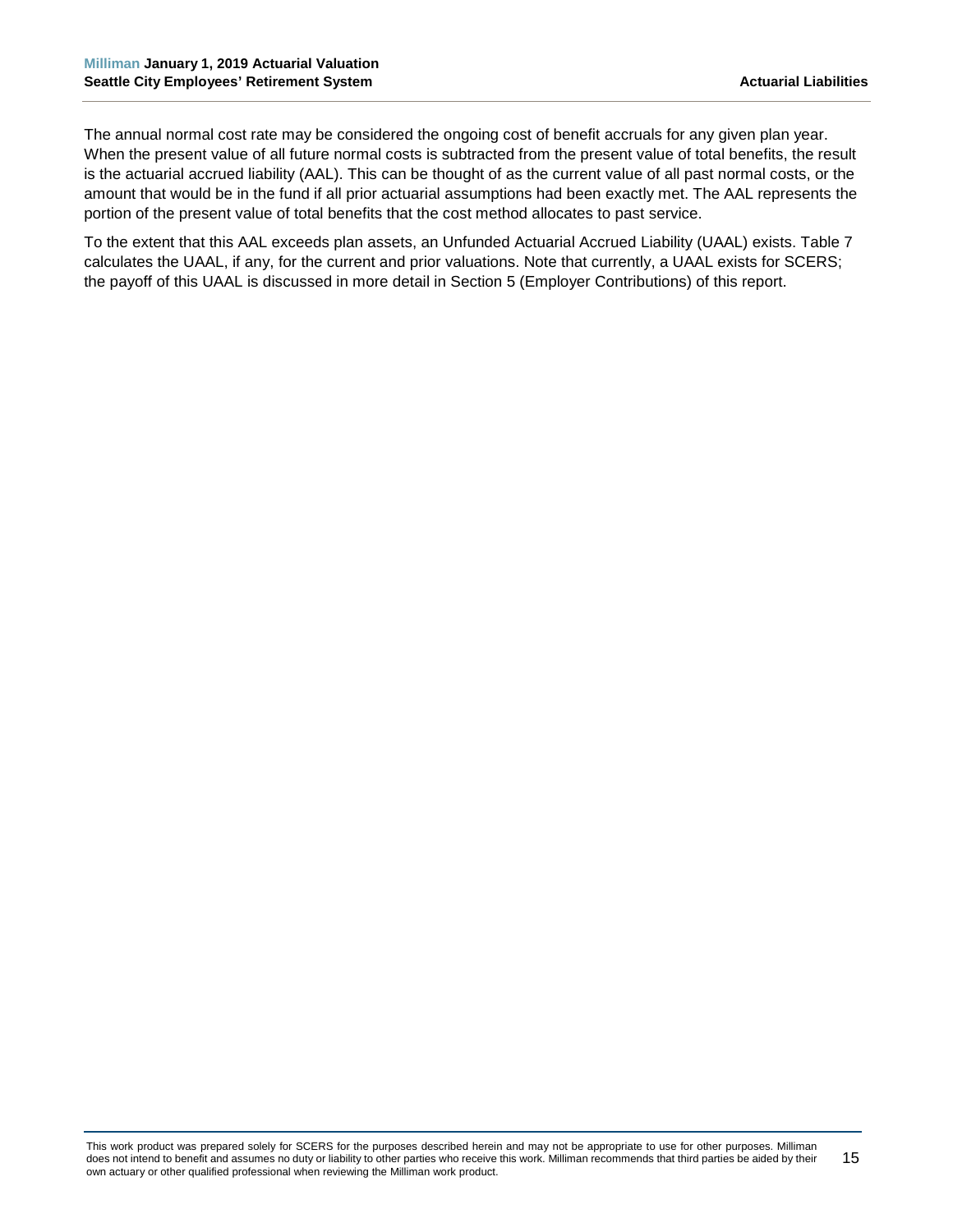# **Table 5 Actuarial Present Value of Future Benefits (PVFB)**

<span id="page-21-0"></span>(All dollar amounts in millions)

|    |                                        | <b>January 1, 2019</b><br><b>January 1, 2018</b> |      |                   |              |    |              |
|----|----------------------------------------|--------------------------------------------------|------|-------------------|--------------|----|--------------|
|    |                                        | Plan 1                                           |      | Plan <sub>2</sub> | <b>Total</b> |    | <b>Total</b> |
| Α. | <b>Active Members</b>                  |                                                  |      |                   |              |    |              |
|    | <b>Service Retirement</b>              | \$2,522.0                                        | \$   | 114.1             | \$2,636.1    | \$ | 2,628.7      |
|    | <b>Vested Retirement</b>               | 66.3                                             |      | 5.7               | 71.9         |    | 71.9         |
|    | <b>Disability Retirement</b>           | 7.4                                              |      | 0.8               | 8.2          |    | 8.1          |
|    | <b>Survivor Benefits</b>               | 29.5                                             |      | 1.3               | 30.9         |    | 24.0         |
|    | <b>Refund of Member Contributions</b>  | 32.5                                             |      | 7.9               | 40.4         |    | 46.1         |
|    | Total                                  | \$2,657.7                                        | \$   | 129.8             | \$2,787.5    | \$ | 2,778.8      |
| В. | <b>Inactive Members and Annuitants</b> |                                                  |      |                   |              |    |              |
|    | Service Retirement                     | \$1,987.5                                        | - \$ | $\blacksquare$    | \$1,987.5    | \$ | 1,770.5      |
|    | <b>Disability Retirement</b>           | 9.8                                              |      |                   | 9.8          |    | 10.3         |
|    | <b>Beneficiaries</b>                   | 128.3                                            |      |                   | 128.3        |    | 113.0        |
|    | <b>Inactive Members</b>                | 223.4                                            |      | 0.3               | 223.7        |    | 212.6        |
|    | Total                                  | \$2,349.0                                        | \$   | 0.3               | \$2,349.3    | \$ | 2,106.4      |
| C. | <b>Grand Total PVFB</b>                | \$5,006.7                                        | \$   | 130.1             | \$5,136.8    | \$ | 4,885.2      |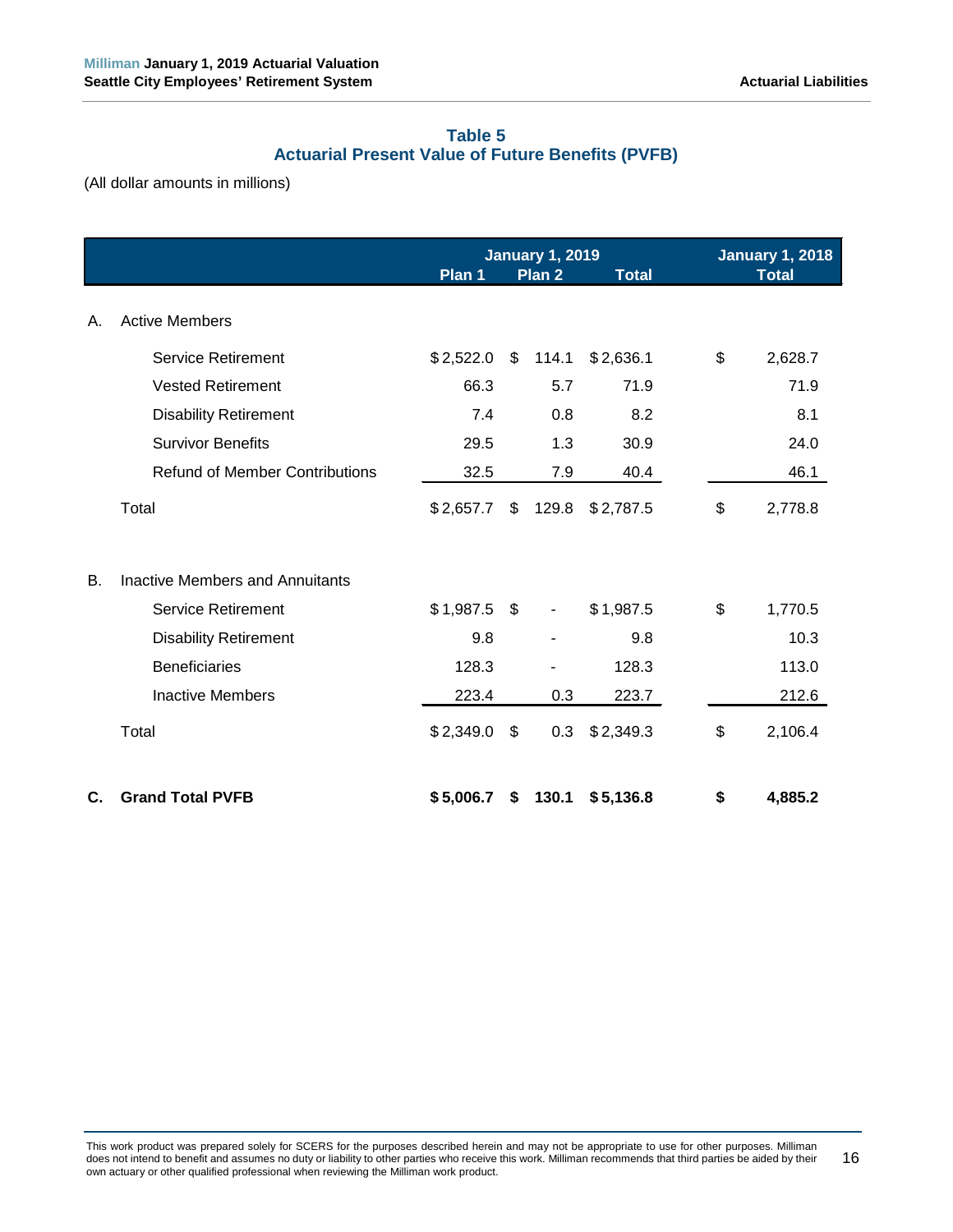<span id="page-22-0"></span>

|                                       |        | <b>January 1, 2019</b> |              | <b>January 1, 2018</b> |
|---------------------------------------|--------|------------------------|--------------|------------------------|
|                                       | Plan 1 | Plan <sub>2</sub>      | <b>Total</b> | <b>Total</b>           |
|                                       |        |                        |              |                        |
| Service Retirement                    | 12.39  | 10.21                  | 12.11%       | 12.46 %                |
| <b>Vested Retirement</b>              | 1.32   | 0.48                   | 1.21         | 1.15                   |
| <b>Disability Retirement</b>          | 0.08   | 0.06                   | 0.08         | 0.07                   |
| <b>Survivor Benefits</b>              | 0.20   | 0.12                   | 0.19         | 0.16                   |
| <b>Refund of Member Contributions</b> | 1.07   | 0.72                   | 1.03         | 1.12                   |
| <b>Administrative Expenses</b>        | 0.80   | 0.80                   | 0.80         | 0.60                   |
| Total                                 | 15.86  | 12.39                  | 15.42%       | 15.56 %                |

# **Table 6 Normal Cost Contribution Rates as Percentages of Salary**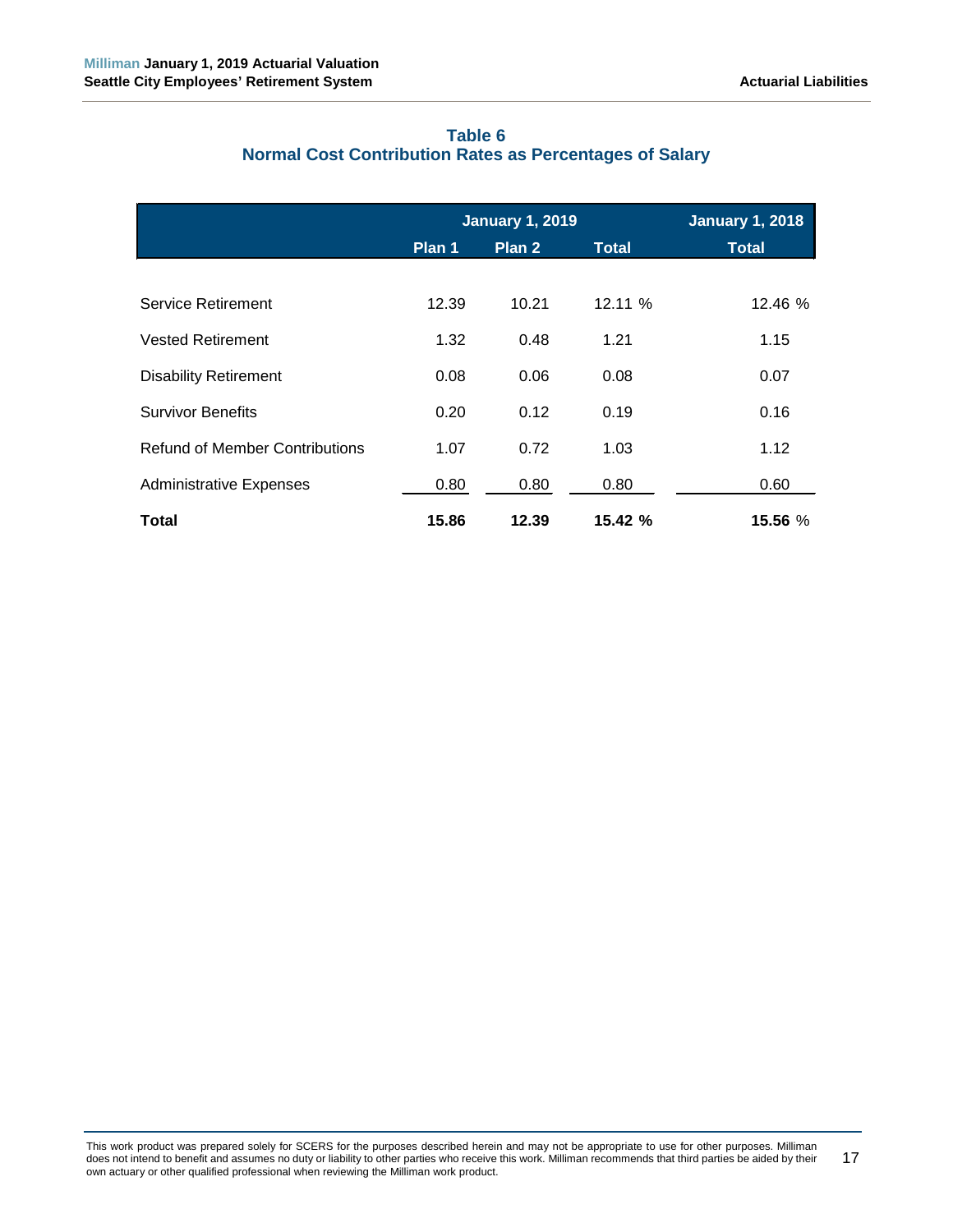# **Table 7 Unfunded Actuarial Accrued Liability (UAAL)**

<span id="page-23-0"></span>(All dollar amounts in millions)

|    |                                                                                                                   | <b>January 1, 2019</b> | <b>January 1, 2018</b> |         |  |
|----|-------------------------------------------------------------------------------------------------------------------|------------------------|------------------------|---------|--|
| А. | Actuarial present value of all future<br>benefits for present and former members<br>and their survivors (Table 3) | \$<br>5,136.8          | \$                     | 4,885.2 |  |
| В. | Less actuarial present value of total future<br>normal costs for present members                                  | 920.1                  |                        | 943.4   |  |
| C. | Actuarial accrued liability <sup>(1)</sup> $[A - B]$                                                              | \$<br>4,216.7          | \$                     | 3,941.8 |  |
| D. | Less actuarial value of assets available for<br>benefits (Table 2)                                                | 2,877.4                |                        | 2,755.2 |  |
| Е. | Unfunded actuarial accrued liability<br>(Funding Excess, if negative) [C - D]                                     | \$<br>1,339.3          | \$                     | 1,186.6 |  |
| F. | Funding Ratio $[D \div C]$                                                                                        | 68.2%                  |                        | 69.9%   |  |

*1. The actuarial accrued liability as of January 1, 2020 is projected to be \$4,410.9 million.*

This work product was prepared solely for SCERS for the purposes described herein and may not be appropriate to use for other purposes. Milliman does not intend to benefit and assumes no duty or liability to other parties who receive this work. Milliman recommends that third parties be aided by their own actuary or other qualified professional when reviewing the Milliman work product. 18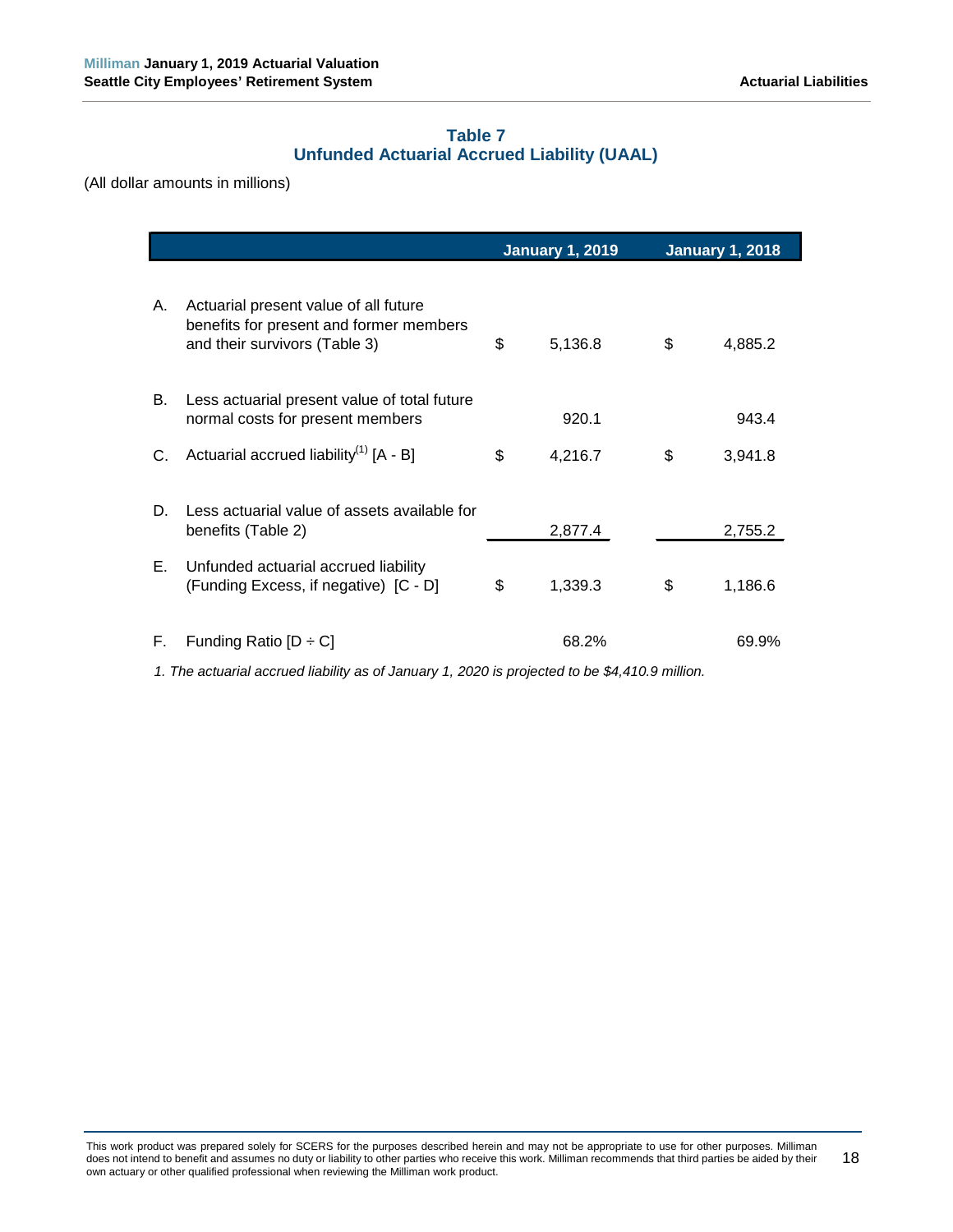# <span id="page-24-0"></span>**5. Employer Contributions**

As shown in Table 7 in the previous section of this report, the AAL exceeds the current Actuarial Value of Assets. In other words, as of the January 1, 2019 valuation, a UAAL exists for SCERS.

Because a UAAL exists, the total (member + employer) actuarially required contribution rate will consist of two components:

- 1. The normal cost contribution rate as of January 1, 2019
- 2. An amortization payment intended to pay off the UAAL in accordance with the SCERS funding policy

#### **Funding**

The current SCERS funding policy was updated by a Seattle City Council resolution in August 2013. The funding policy specifies that the UAAL will be amortized as a level percentage of payroll over a closed 30-year period as of the January 1, 2013 actuarial valuation. This means that, for the January 1, 2019 valuation, the amortization contribution rate must pay off the current UAAL over a 24-year period.

#### **Actuarial Gains and Losses**

When experience is different from actuarial expectation, an actuarial gain or loss occurs. Ongoing actuarial gains and losses decrease and increase the UAAL. Section 7 of this report illustrates the historical actuarial gains and losses on the UAAL by source.

#### **Amortization of UAAL**

Table 8 details the components of the total actuarially required contribution rate of 25.79% by breaking it into the necessary funding components: normal cost and amortization of UAAL. It then illustrates the split between member and employer contribution rates, assuming that member contributions are allocated entirely toward paying the ongoing normal cost of benefits.

As of the January 1, 2019 valuation, the employer actuarial contribution rate has increased to 16.14% beginning January 1, 2020. This is mainly due to the adoption of new assumptions as of January 1, 2019 as well as a lower than expected investment return.

The total contribution rate of 24.40% determined in the 2018 valuation was calculated in order to amortize the January 1, 2018 UAAL over a 25-year period; however, this rate is not projected to perfectly amortize the January 1, 2019 UAAL over 24 years due to losses that have occurred during 2018. Table 9 details the expected amortization of the UAAL over the 24-year closed period beginning January 1, 2019.

The total contribution rate can be immediately (i.e., as of the beginning of the next calendar year) increased from 24.40% of pay to 25.79% of pay to be projected to amortize the UAAL over the scheduled 24 years from January 1, 2019. If the contribution rate is not increased, the UAAL would be projected to be amortized over a longer period than 24 years. Because this figure is based on an Actuarial Value of Assets that is currently deferring a net loss, this 25.79% is projected to increase over the next several years if no other actuarial asset gains or losses were to occur.

In Section 8 of this report, we have included a five-year projection of the actuarial required contribution, including optimistic and pessimistic investment return scenarios.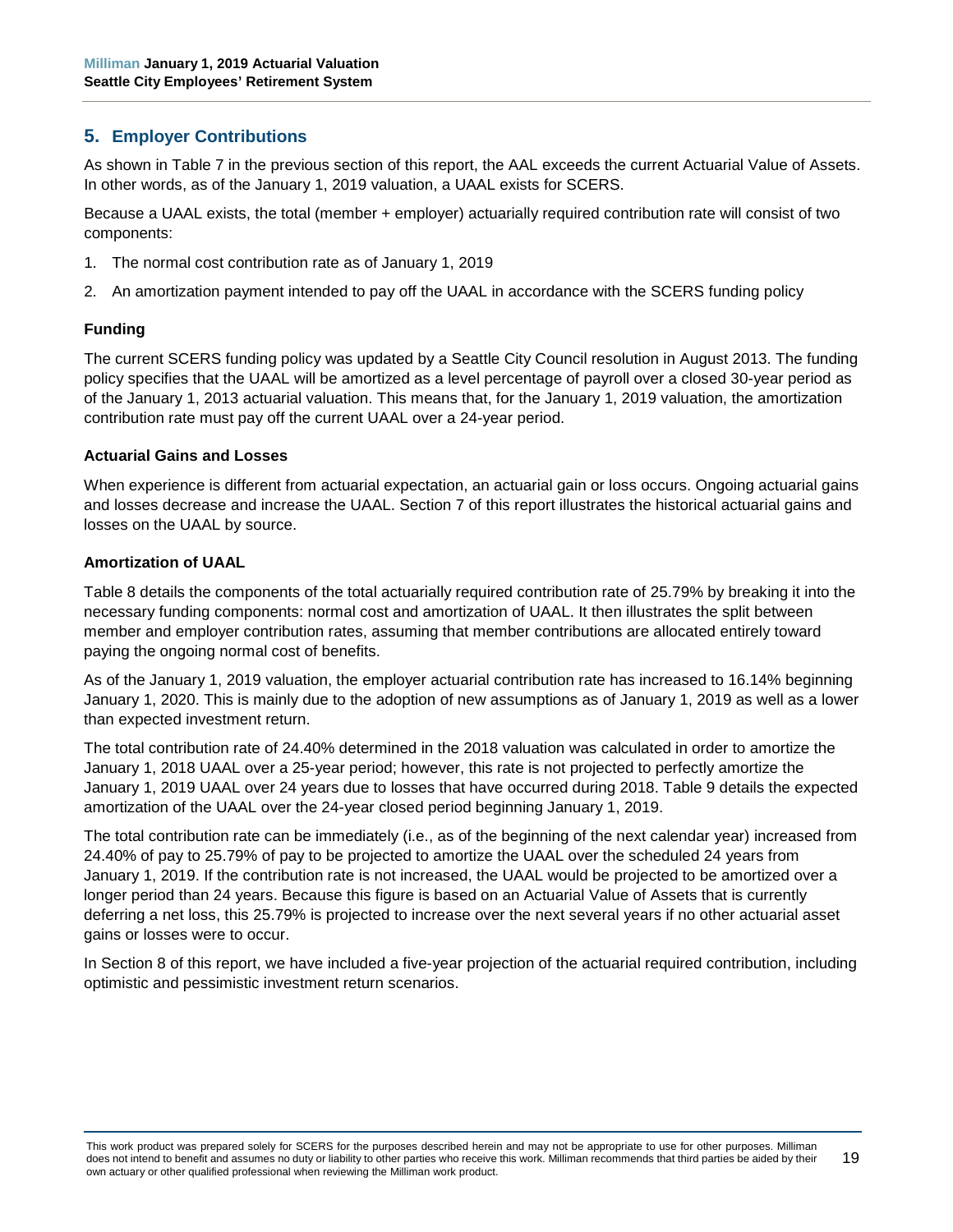# **Table 8 Contribution Rates as Percentages of Salary**

<span id="page-25-0"></span>

|    |                                                | <b>Actuarial Required Contribution Beginning</b> |                        |  |  |  |  |
|----|------------------------------------------------|--------------------------------------------------|------------------------|--|--|--|--|
|    |                                                | <b>January 1, 2019</b>                           | <b>January 1, 2018</b> |  |  |  |  |
| Α. | Total normal cost rate                         | 15.42%                                           | 15.56 %                |  |  |  |  |
| В. | UAAL amortization rate                         | 10.37                                            | 8.84                   |  |  |  |  |
| C. | Actuarial required contribution rate           | 25.79 %                                          | 24.40 %                |  |  |  |  |
| D. | Member contribution rate                       | 9.65                                             | 9.85                   |  |  |  |  |
| Е. | Allocation of employer contribution rate $(1)$ |                                                  |                        |  |  |  |  |
|    | Normal cost                                    | 5.77 %                                           | 5.71%                  |  |  |  |  |
|    | Amortization payment                           | 10.37                                            | 8.84                   |  |  |  |  |
|    | Total employer contribution rate               | 16.14 %                                          | 14.55 %                |  |  |  |  |

*1. If member contributions are all allocated to paying normal cost.*

This work product was prepared solely for SCERS for the purposes described herein and may not be appropriate to use for other purposes. Milliman does not intend to benefit and assumes no duty or liability to other parties who receive this work. Milliman recommends that third parties be aided by their own actuary or other qualified professional when reviewing the Milliman work product. 20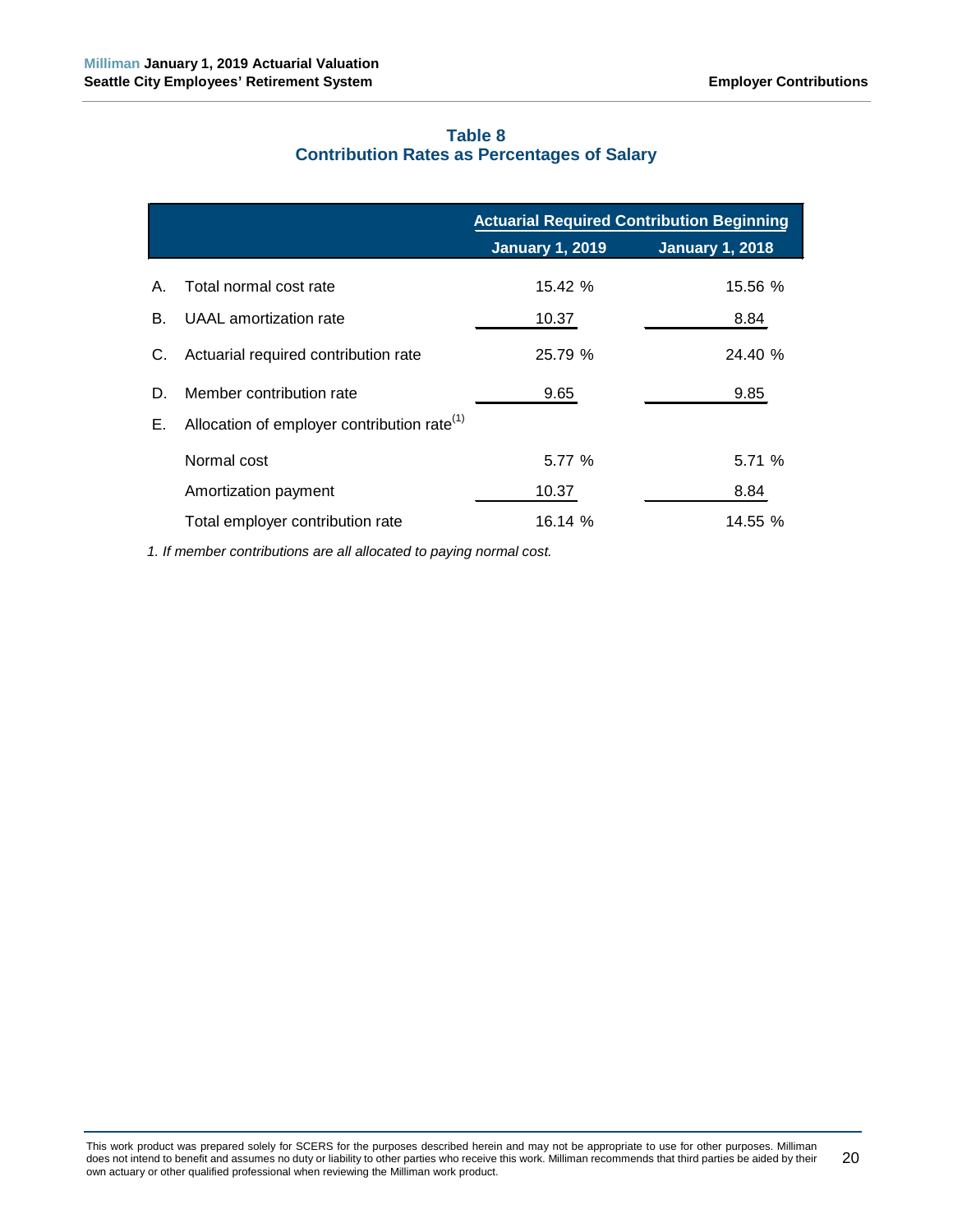# **Table 9 Amortization of Unfunded Actuarial Accrued Liability (UAAL)(1)(2)**

<span id="page-26-0"></span>(All dollar amounts in millions)

|                      |                      |                                                    |                                   |                            | <b>UAAL</b> |                                    |    |                                       |    |                      |    |                                 |
|----------------------|----------------------|----------------------------------------------------|-----------------------------------|----------------------------|-------------|------------------------------------|----|---------------------------------------|----|----------------------|----|---------------------------------|
| Year                 | <b>Payroll</b>       | <b>Total</b><br><b>Contribution</b><br><b>Rate</b> | <b>Normal</b><br><b>Cost Rate</b> | <b>UAAL</b><br>Rate        |             | <b>Beginning</b><br><b>Balance</b> |    | <b>Amortization</b><br><b>Payment</b> |    | <b>Interest</b>      |    | <b>Ending</b><br><b>Balance</b> |
| 2019<br>2020         | \$<br>778<br>809     | 24.40%<br>25.79%                                   | 15.42%<br>15.42%                  | 8.98%<br>10.37%            | \$          | 1,339.3<br>1,359.3                 | \$ | 69.8<br>83.9                          | \$ | 94.6<br>95.6         | \$ | 1,364.1<br>1,370.9              |
| 2021<br>2022<br>2023 | 842<br>876<br>911    | 25.79%<br>25.79%<br>25.79%                         | 15.42%<br>15.42%<br>15.42%        | 10.37%<br>10.37%<br>10.37% |             | 1,370.9<br>1,379.9<br>1,385.9      |    | 87.3<br>90.8<br>94.5                  |    | 96.3<br>96.8<br>97.1 |    | 1,379.9<br>1,385.9<br>1,388.5   |
| 2024<br>2025         | 948<br>986           | 25.79%<br>25.79%                                   | 15.42%<br>15.42%                  | 10.37%<br>10.37%           |             | 1,388.5<br>1,387.4                 |    | 98.3<br>102.2                         |    | 97.2<br>96.9         |    | 1,387.4<br>1,382.1              |
| 2026<br>2027<br>2028 | 1026<br>1067<br>1110 | 25.79%<br>25.79%<br>25.79%                         | 15.42%<br>15.42%<br>15.42%        | 10.37%<br>10.37%<br>10.37% |             | 1,382.1<br>1,372.1<br>1,357.0      |    | 106.4<br>110.6<br>115.1               |    | 96.4<br>95.5<br>94.3 |    | 1,372.1<br>1,357.0<br>1,336.2   |
| 2029<br>2030<br>2031 | 1155<br>1201<br>1249 | 25.79%<br>25.79%<br>25.79%                         | 15.42%<br>15.42%<br>15.42%        | 10.37%<br>10.37%<br>10.37% |             | 1,336.2<br>1,309.0<br>1,274.9      |    | 119.8<br>124.5<br>129.5               |    | 92.6<br>90.5<br>87.8 |    | 1,309.0<br>1,274.9<br>1,233.2   |
| 2032<br>2033         | 1299<br>1351         | 25.79%<br>25.79%                                   | 15.42%<br>15.42%                  | 10.37%<br>10.37%           |             | 1,233.2<br>1,183.1                 |    | 134.7<br>140.1                        |    | 84.6<br>80.8         |    | 1,183.1<br>1,123.8              |
| 2034<br>2035<br>2036 | 1405<br>1461<br>1520 | 25.79%<br>25.79%<br>25.79%                         | 15.42%<br>15.42%<br>15.42%        | 10.37%<br>10.37%<br>10.37% |             | 1,123.8<br>1,054.4<br>974.0        |    | 145.7<br>151.5<br>157.6               |    | 76.3<br>71.1<br>65.0 |    | 1,054.4<br>974.0<br>881.4       |
| 2037<br>2038         | 1581<br>1645         | 25.79%<br>25.79%                                   | 15.42%<br>15.42%                  | 10.37%<br>10.37%           |             | 881.4<br>775.5                     |    | 163.9<br>170.6                        |    | 58.1<br>50.1         |    | 775.5<br>655.1                  |
| 2039<br>2040<br>2041 | 1711<br>1780<br>1852 | 25.79%<br>25.79%<br>25.79%                         | 15.42%<br>15.42%<br>15.42%        | 10.37%<br>10.37%<br>10.37% |             | 655.1<br>518.8<br>365.3            |    | 177.4<br>184.6<br>192.0               |    | 41.2<br>31.0<br>19.6 |    | 518.8<br>365.3<br>192.9         |
| 2042                 | 1926                 | 25.79%                                             | 15.42%                            | 10.37%                     |             | 192.9                              |    | 199.7                                 |    | 6.9                  |    | 0.0                             |

*1. Amortization shown does not include the projected impact of currently deferred asset gains and losses.*

*2. Does not reflect projected impact on normal cost and contribution rate of future Plan 2 members.*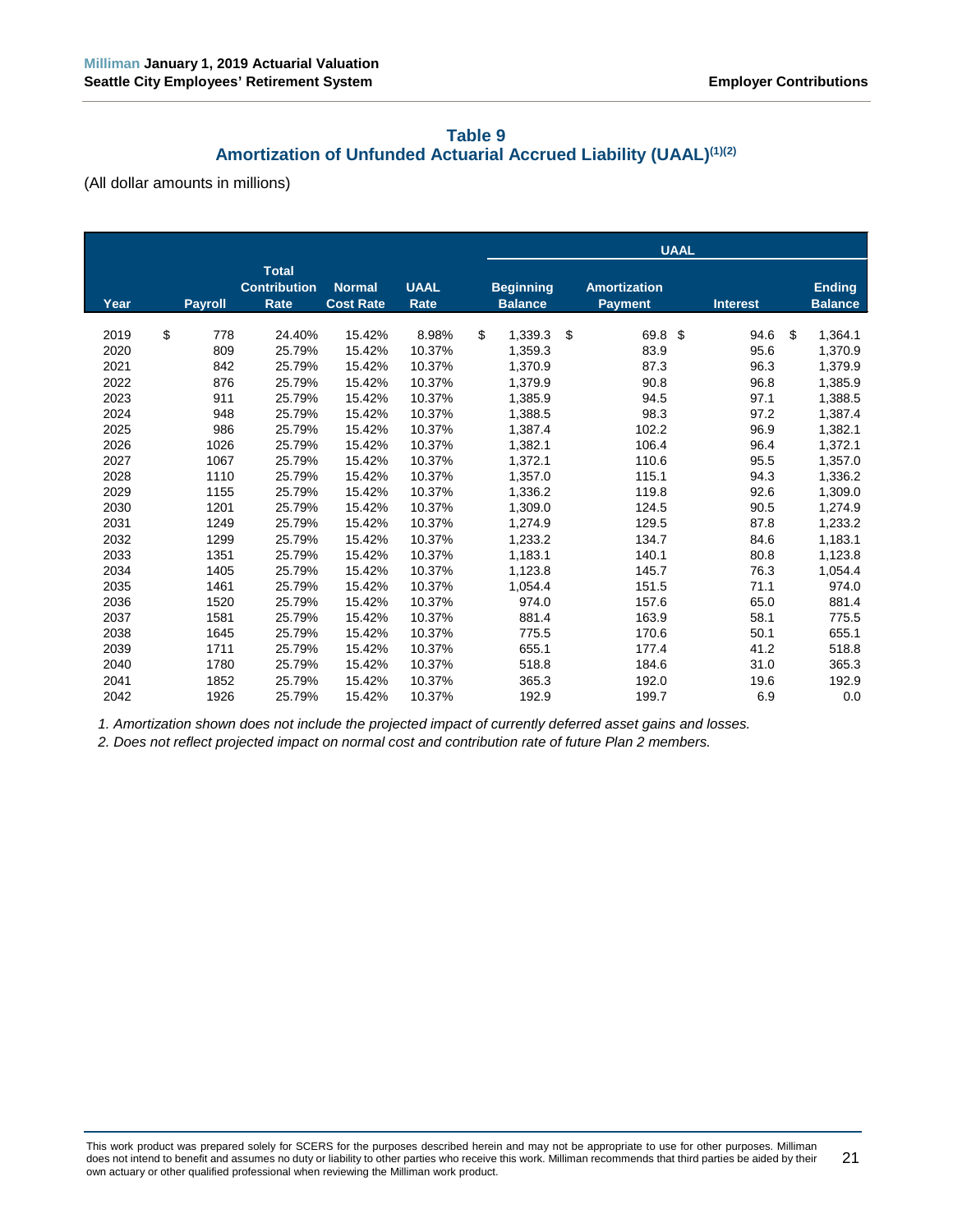## <span id="page-27-0"></span>**6. Additional Actuarial Information**

The schedule of funding progress is shown in Table 10 and compares assets and liabilities over the years. Primarily due to the poor investment returns of 2000 through 2003, as well as the extreme market downturn of 2008, the Plan is not fully funded. Another material factor in the increase in liabilities is the benefit enhancements triggered in 2007 (i.e., 65% Floor COLA and the 1.5% COLA for all retirees).

Exhibit 11 compares the Actuarial Value of Valuation Assets to the types of Actuarial Accrued Liabilities, applying them first to active member contributions, then to retirees and beneficiaries, and then the remaining amount to the active members benefits. This is referred to as the Solvency Test. Although not required under GASB, this test is part of the CAFR guidelines specified by the Government Finance Officers Association (GFOA).

This work product was prepared solely for SCERS for the purposes described herein and may not be appropriate to use for other purposes. Milliman does not intend to benefit and assumes no duty or liability to other parties who receive this work. Milliman recommends that third parties be aided by their own actuary or other qualified professional when reviewing the Milliman work product. 22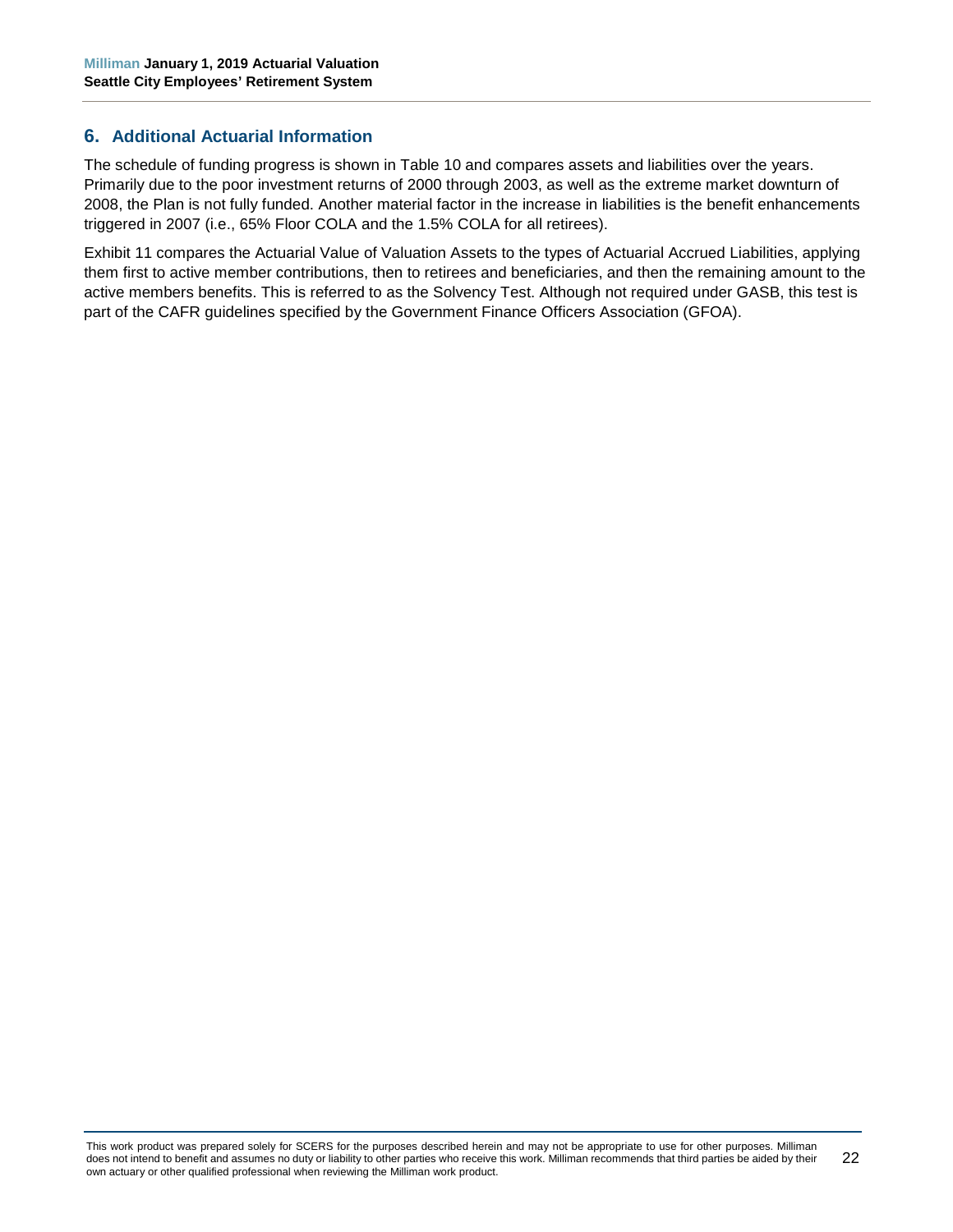# <span id="page-28-0"></span>**Actuarial Unfunded UAAL as a Valuation Date Actuarial Value Actuarial Accrued Actuarial Accrued Covered Percentage of January 1 of Assets Liabilities (AAL) Liabilities (UAAL) Funded Ratio Payroll(1) Covered Payroll** 1988 \$ 445.4 \$ 595.3 \$ 149.9 74.8% \$ 199.0 75.3% 1990 558.8 737.9 179.1 75.7 212.3 84.4 1992 660.0 810.5 150.5 81.4 239.4 62.9 1994 781.8 926.2 144.4 84.4 291.8 49.5 1996 980.2 1,019.7 39.5 96.1 310.6 12.7 1997 1,094.8 1,087.3 (7.5) 100.7 316.9 (2.4) 1998 <sup>(2)</sup> 1,224.6 1,266.7 42.1 96.7 341.5 12.3 1999 1,375.0 1,326.6 (48.4) 103.6 370.4 (13.1) 2000 1,582.7 1,403.1 (179.6) 112.8 383.6 (46.5) 2002 1,383.7 1,581.4 197.7 87.5 405.1 48.8 2004 1,527.5 1,778.9 251.4 85.9 424.7 59.2 2006 1,791.8 2,017.5 225.8 88.8 447.0 50.5 2008 2,119.4 2,294.6 175.2 92.4 501.9 34.9 2010 1,645.3 2,653.8 1,008.5 62.0 580.9 173.6 2011 2,013.7 2,709.0 695.4 74.3 563.2 123.5 2012 1,954.3 2,859.3 905.0 68.3 557.0 162.5 2013 1,920.1 3,025.3 1,105.2 63.5 567.8 194.6 2014 2,094.3 3,260.1 1,165.8 64.2 597.9 195.0 2015 2,266.7 3,432.6 1,165.9 66.0 630.9 184.8 2016 2,397.1 3,605.1 1,208.0 66.5 641.7 188.3 2017 2,564.1 3,766.4 1,202.3 68.1 708.6 169.7

# **Table 10 Schedule of Funding Progress**

(All dollar amounts in millions)

*1. Covered Payroll includes compensation paid to all active employees on which contributions are calculated. Covered Payroll differs from the Active Member Valuation Payroll shown in Table 1, which is an annualized compensation of only those members who were active on the actuarial valuation date.*

2018 2,755.2 3,941.8 1,186.6 69.9 733.3 161.8 2019 2,877.4 4,216.7 1,339.3 68.2 779.1 171.9

*2. Reflects increased COLA benefits adopted by the City Council after the valuation was completed.*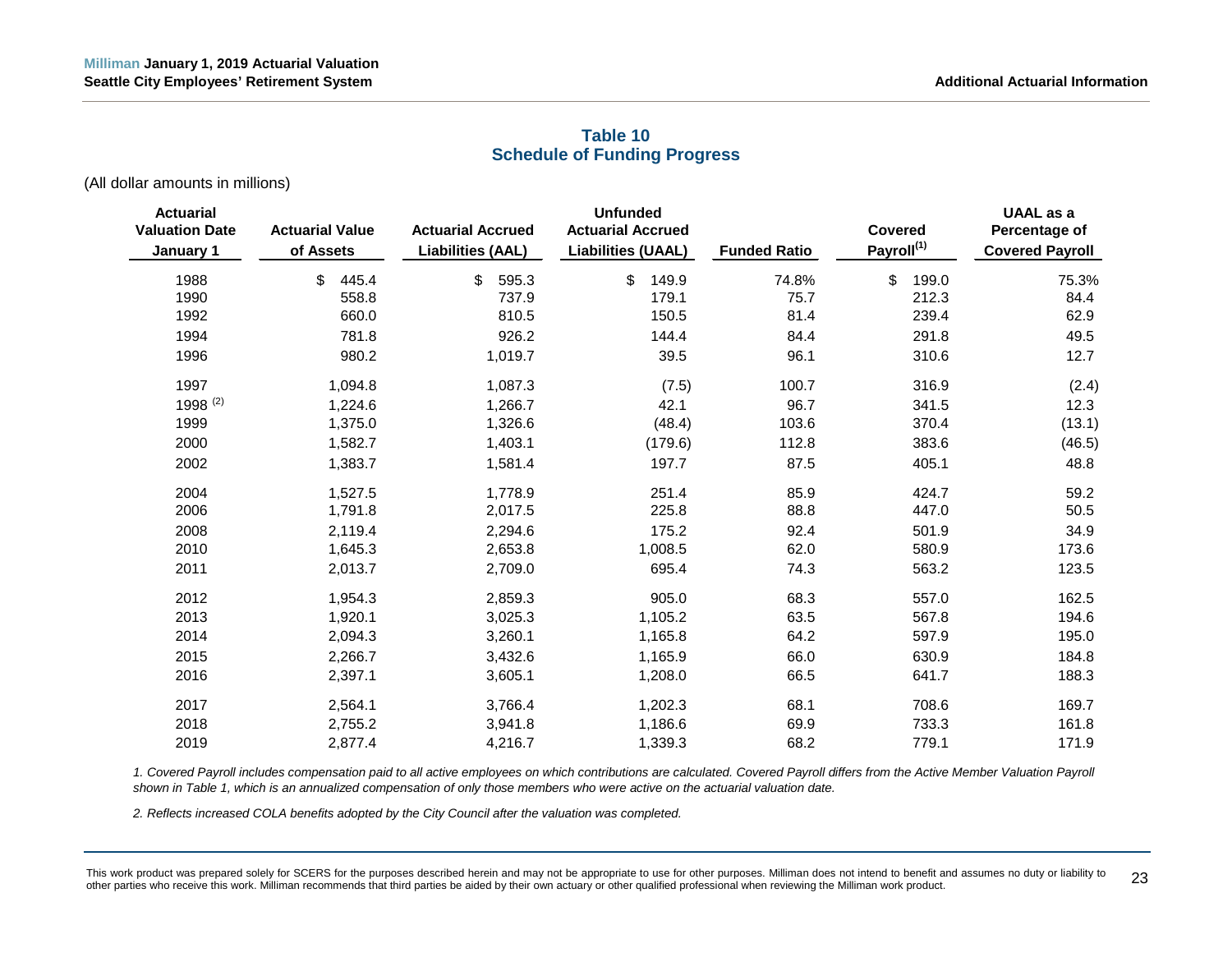# **Table 11 Solvency Test**

(All dollar amounts in millions)

<span id="page-29-0"></span>

|                                    |                                   |                                              |                                             | <b>Actuarial Accrued Liabilities for</b>  |              |        |                                                 |                          |       |
|------------------------------------|-----------------------------------|----------------------------------------------|---------------------------------------------|-------------------------------------------|--------------|--------|-------------------------------------------------|--------------------------|-------|
| <b>Actuarial</b>                   | <b>Actuarial</b><br>Value of      | (A)                                          | (B)<br>Inactives,                           | (C)<br><b>Active Members</b><br>(Employer | (D)          |        | <b>Portion of Actuarial Accrued Liabilities</b> | <b>Covered by Assets</b> |       |
| <b>Valuation Date</b><br>January 1 | <b>Valuation</b><br><b>Assets</b> | <b>Active Member</b><br><b>Contributions</b> | <b>Retirees and</b><br><b>Beneficiaries</b> | <b>Financed</b><br>Portion)               | <b>Total</b> | (A)    | (B)                                             | (C)                      | (D)   |
| 1988                               | \$<br>445.4                       | \$<br>136.0                                  | \$<br>303.6                                 | \$<br>155.7                               | \$<br>595.3  | 100.0% | 100.0%                                          | 37.0%                    | 74.8% |
| 1990                               | 558.8                             | 164.0                                        | 332.8                                       | 241.1                                     | 737.9        | 100.0  | 100.0                                           | 25.7                     | 75.7  |
| 1992                               | 660.0                             | 202.6                                        | 357.9                                       | 250.0                                     | 810.5        | 100.0  | 100.0                                           | 39.8                     | 81.4  |
| 1994                               | 781.8                             | 248.4                                        | 383.1                                       | 294.7                                     | 926.2        | 100.0  | 100.0                                           | 51.0                     | 84.4  |
| 1996                               | 980.2                             | 294.1                                        | 409.3                                       | 316.3                                     | 1,019.7      | 100.0  | 100.0                                           | 87.5                     | 96.1  |
| 1997                               | 1,094.8                           | 313.1                                        | 449.8                                       | 324.4                                     | 1,087.3      | 100.0  | 100.0                                           | 100.0                    | 100.7 |
| $1998$ <sup>(1)</sup>              | 1,224.6                           | 337.3                                        | 551.8                                       | 377.6                                     | 1,266.7      | 100.0  | 100.0                                           | 88.9                     | 96.7  |
| 1999                               | 1,375.0                           | 358.4                                        | 577.6                                       | 390.6                                     | 1,326.6      | 100.0  | 100.0                                           | 100.0                    | 103.6 |
| 2000                               | 1,582.7                           | 385.2                                        | 599.4                                       | 418.5                                     | 1,403.1      | 100.0  | 100.0                                           | 100.0                    | 112.8 |
| 2002                               | 1,383.7                           | 434.3                                        | 675.6                                       | 471.5                                     | 1,581.4      | 100.0  | 100.0                                           | 58.1                     | 87.5  |
| 2004                               | 1,527.5                           | 482.5                                        | 758.9                                       | 537.5                                     | 1,778.9      | 100.0  | 100.0                                           | 53.2                     | 85.9  |
| 2006                               | 1,791.8                           | 539.7                                        | 902.2                                       | 575.6                                     | 2,017.5      | 100.0  | 100.0                                           | 60.8                     | 88.8  |
| 2008                               | 2,119.4                           | 590.1                                        | 1,084.9                                     | 619.6                                     | 2,294.6      | 100.0  | 100.0                                           | 71.7                     | 92.4  |
| 2010                               | 1,645.3                           | 684.7                                        | 1,176.4                                     | 792.7                                     | 2,653.8      | 100.0  | 81.7                                            | 0.0                      | 62.0  |
| 2011                               | 2,013.7                           | 683.7                                        | 1,290.9                                     | 734.4                                     | 2,709.0      | 100.0  | 100.0                                           | 5.3                      | 74.3  |
| 2012                               | 1,954.3                           | 730.9                                        | 1,393.7                                     | 734.7                                     | 2,859.3      | 100.0  | 87.8                                            | 0.0                      | 68.3  |
| 2013                               | 1,920.1                           | 757.3                                        | 1,513.4                                     | 754.6                                     | 3,025.3      | 100.0  | 76.8                                            | 0.0                      | 63.5  |
| 2014                               | 2,094.3                           | 792.4                                        | 1,657.0                                     | 810.7                                     | 3,260.1      | 100.0  | 78.6                                            | 0.0                      | 64.2  |
| 2015                               | 2,266.7                           | 829.7                                        | 1,753.5                                     | 849.4                                     | 3,432.6      | 100.0  | 82.0                                            | 0.0                      | 66.0  |
| 2016                               | 2,397.1                           | 851.2                                        | 1,875.1                                     | 878.8                                     | 3,605.1      | 100.0  | 82.4                                            | 0.0                      | 66.5  |
| 2017                               | 2,564.1                           | 888.1                                        | 1,975.1                                     | 903.2                                     | 3,766.4      | 100.0  | 84.9                                            | 0.0                      | 68.1  |
| 2018                               | 2,755.2                           | 911.0                                        | 2,106.4                                     | 924.4                                     | 3,941.8      | 100.0  | 87.6                                            | 0.0                      | 69.9  |
| 2019                               | 2.877.4                           | 929.0                                        | 2,349.3                                     | 938.4                                     | 4,216.7      | 100.0  | 82.9                                            | 0.0                      | 68.2  |

*1. Reflects increased COLA benefits adopted by the City Council after the valuation was completed.*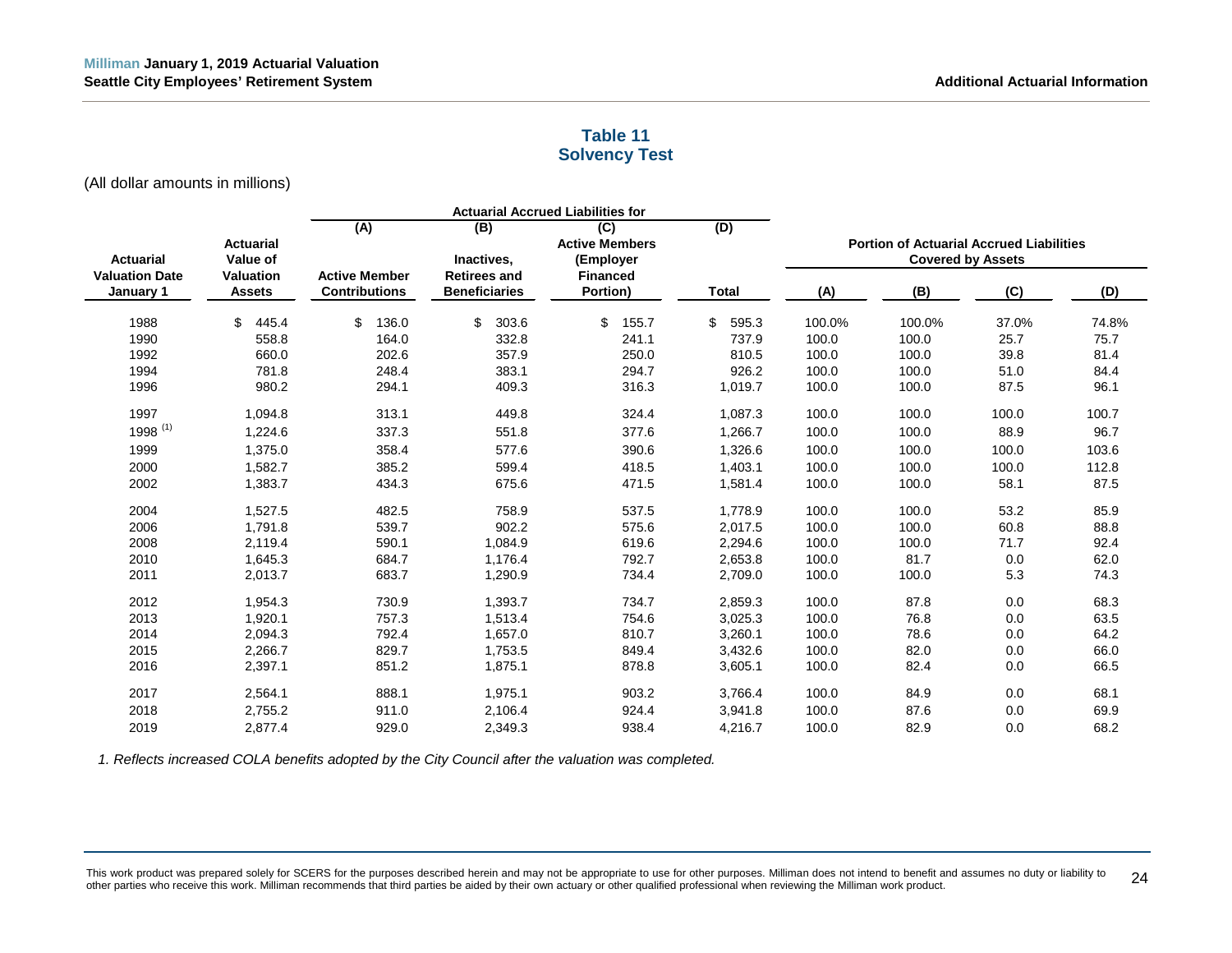## <span id="page-30-0"></span>**7. Actuarial Gains or Losses**

An analysis of actuarial gains or losses was performed in conjunction with the January 1, 2017, January 1, 2018, and January 1, 2019 actuarial valuations.

The results of our analysis of the financial experience of the System in the three most recent actuarial valuations are presented in Table 12. Each gain or loss shown represents our estimate of how much the given type of experience caused the UAAL to change in the period since the previous actuarial valuation.

Gains and losses due to demographic sources are approximate. Demographic experience is analyzed in greater detail in our periodic assumption studies.

This work product was prepared solely for SCERS for the purposes described herein and may not be appropriate to use for other purposes. Milliman does not intend to benefit and assumes no duty or liability to other parties who receive this work. Milliman recommends that third parties be aided by their own actuary or other qualified professional when reviewing the Milliman work product. 25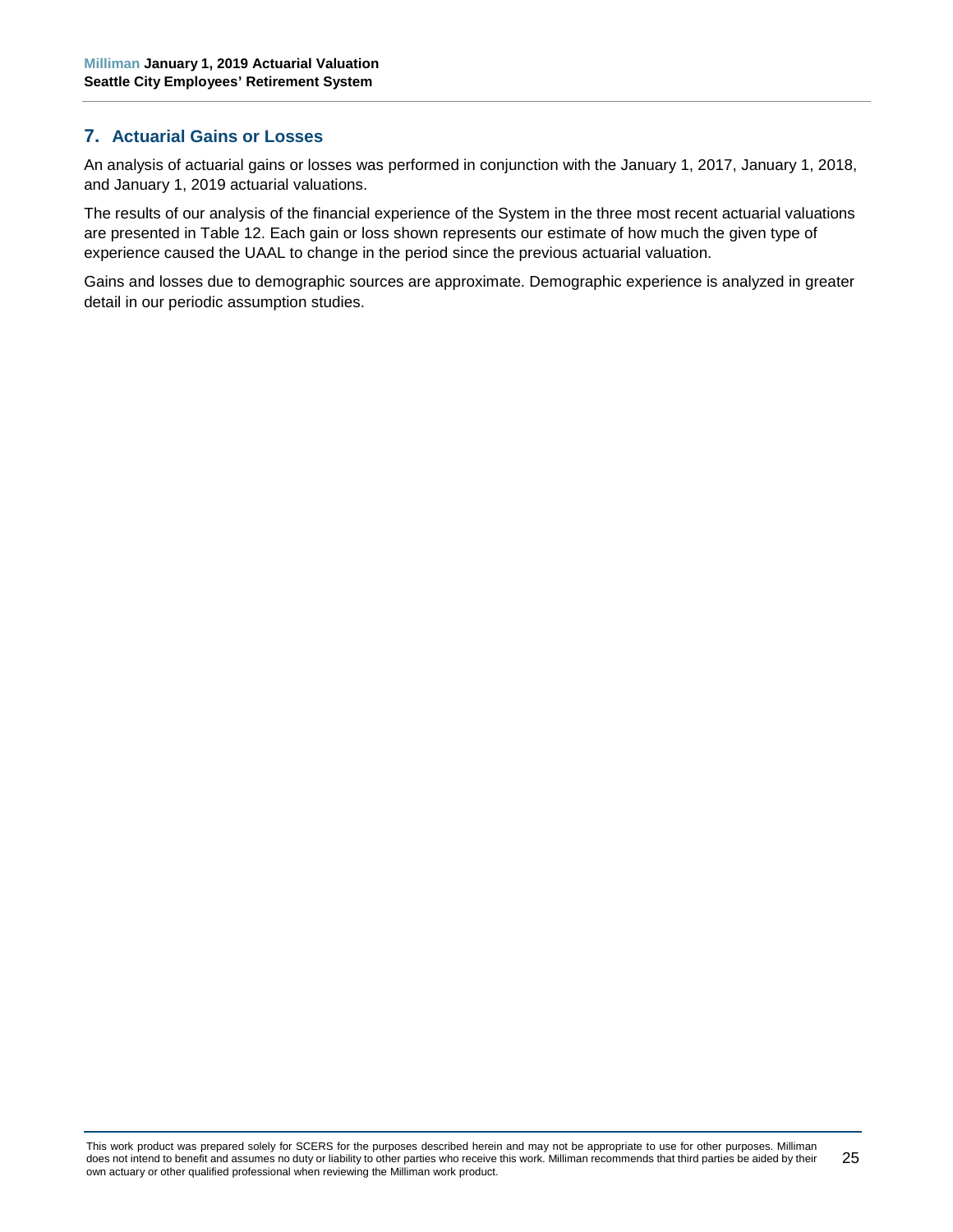# **Table 12 Analysis of Actuarial Gains or Losses(1)**

<span id="page-31-0"></span>(All dollar amounts in millions)

*.*

|                                                                                                                                          | <b>Gain/(Loss) For Period</b> |         |    |       |      |        |
|------------------------------------------------------------------------------------------------------------------------------------------|-------------------------------|---------|----|-------|------|--------|
|                                                                                                                                          |                               | 2018    |    | 2017  | 2016 |        |
| <b>Investment Income</b><br>Investment income on AVA was greater (less) than<br>assumed.                                                 | \$                            | (54.4)  | \$ | 24.5  | \$   | 2.3    |
| Pay Increases<br>Pay increases were less (greater) than expected.                                                                        |                               | 21.5    |    | 4.9   |      | 14.5   |
| <b>Age and Service Retirements</b><br>Members retired at older (younger) ages or with less<br>(greater) final average pay than expected. |                               | 2.3     |    | 4.6   |      | 20.9   |
| <b>Disability Retirements</b><br>Disability claims were less (greater) than expected.                                                    |                               | 2.8     |    | (0.1) |      | (0.1)  |
| <b>Death-in-Service Benefits</b><br>Survivor claims were less (greater) than expected.                                                   |                               | (0.4)   |    | (1.4) |      |        |
| <b>Withdrawal from Employment</b><br>More (less) reserves were released by withdrawals<br>than expected.                                 |                               | (16.6)  |    | (6.2) |      | (18.9) |
| <b>Death after Retirement</b><br>Retirees died younger (lived longer) than expected.                                                     |                               | (7.1)   |    | 1.4   |      | (1.0)  |
| <b>Total Gain or (Loss) during Period from</b><br><b>Financial Experience</b>                                                            | \$                            | (51.9)  | \$ | 27.7  | \$   | 17.7   |
| <b>Non-Recurring Items:</b>                                                                                                              |                               |         |    |       |      |        |
| Changes in actuarial assumptions and plan<br>amendments caused a gain (loss).                                                            |                               | (104.8) |    |       |      |        |
| Data revisions                                                                                                                           |                               |         |    |       |      |        |
| Change in actuarial asset valuation method caused<br>a gain (loss).                                                                      |                               | N/A     |    | N/A   |      | N/A    |
| <b>Composite Gain (Loss) During Period</b>                                                                                               | \$                            | (156.7) | \$ | 27.7  | \$   | 17.7   |

*1. Effects related to losses are shown in parentheses. Numerical results are expressed as a decrease (increase) in the UAAL*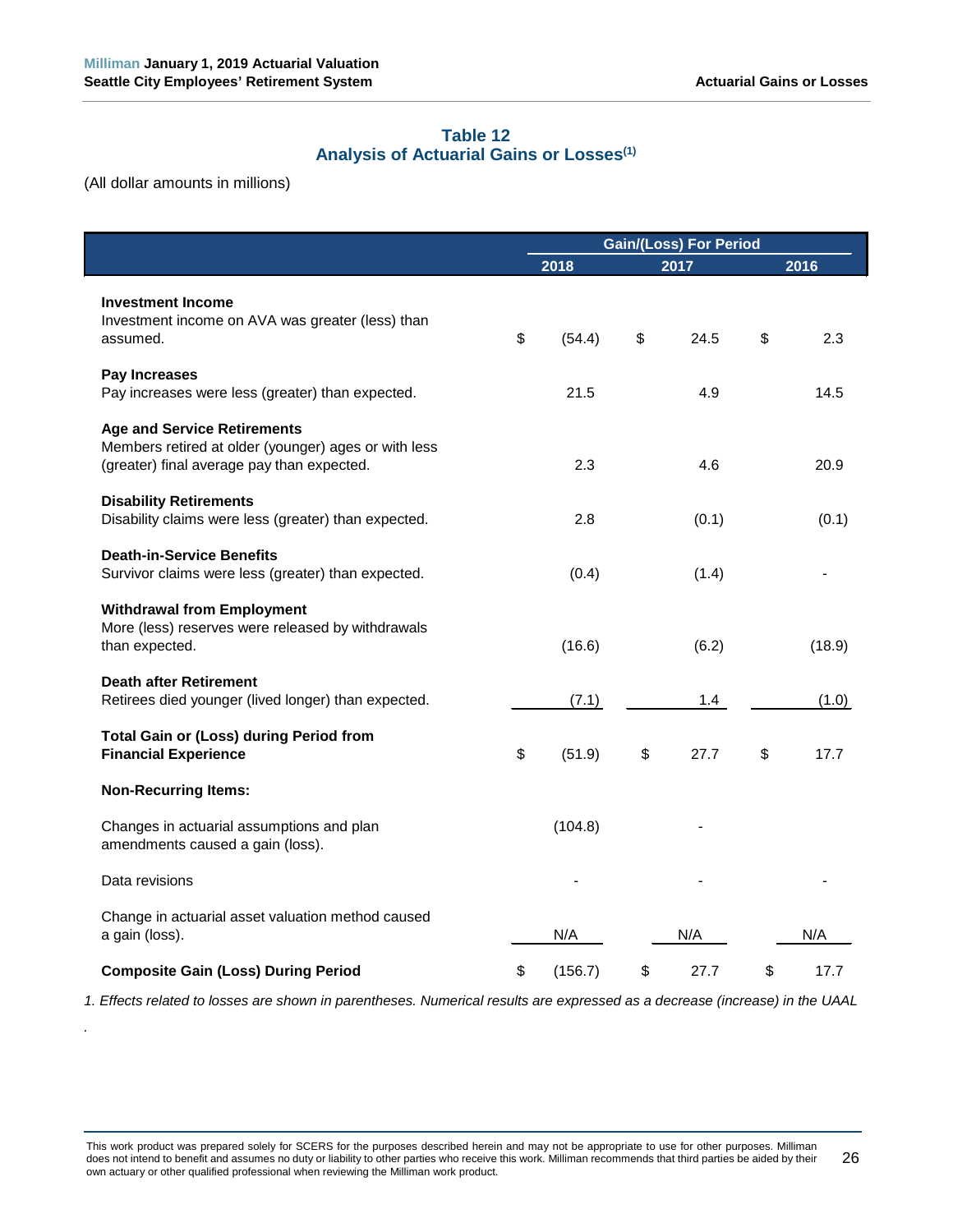# <span id="page-32-0"></span>**8. Contribution Rate Projections and Increases**

This section of the January 1, 2019 actuarial valuation is devoted to a detailed discussion of the contribution rates currently needed, and projected to be needed, in order to effectively fund the System.

This section illustrates two key points:

- 1. As mentioned throughout this report, the current AVA is deferring a net loss. As a result, if no actuarial asset gains or losses were to occur over the next several years (i.e., the market return equals the return assumption of 7.25%), the employer actuarial contribution rate would be projected to increase as the remaining deferred losses are fully phased in.
- 2. Based on this valuation, the total (member and employer) actuarial contribution rate is calculated to be 25.79% of payroll beginning January 1, 2020. Of this, 16.14% is the employer portion. The actual contribution rate needed will vary in the future. We have shown projections to roughly quantify the potential impact of good and bad investment experience.

#### **Projection of Actuarially Required Contribution Rate**

We have performed a five-year projection of the employer actuarially required contribution rate under three different scenarios:

- 1. Assuming that the investment return assumption of 7.25% is met in each future year.
- 2. Assuming that the assets return at the 5th percentile.
- 3. Assuming that the assets return at the 95th percentile.

The result is effectively a 90% confidence interval (based on asset returns) of the projected contribution rates in these years. Note that in each scenario, all other actuarial assumptions are assumed to be met.

The projections assume the employer contributes the actuarially required contribution rate each year in the future. This rate is based on a 24-year closed amortization period as of January 1, 2019 and includes a 0.50% population growth assumption. Future returns at the 5th and 95th percentile are based on Milliman's capital market assumptions and SCERS's target asset allocation as of January 1, 2019.

Table 13 provides the results of these projections.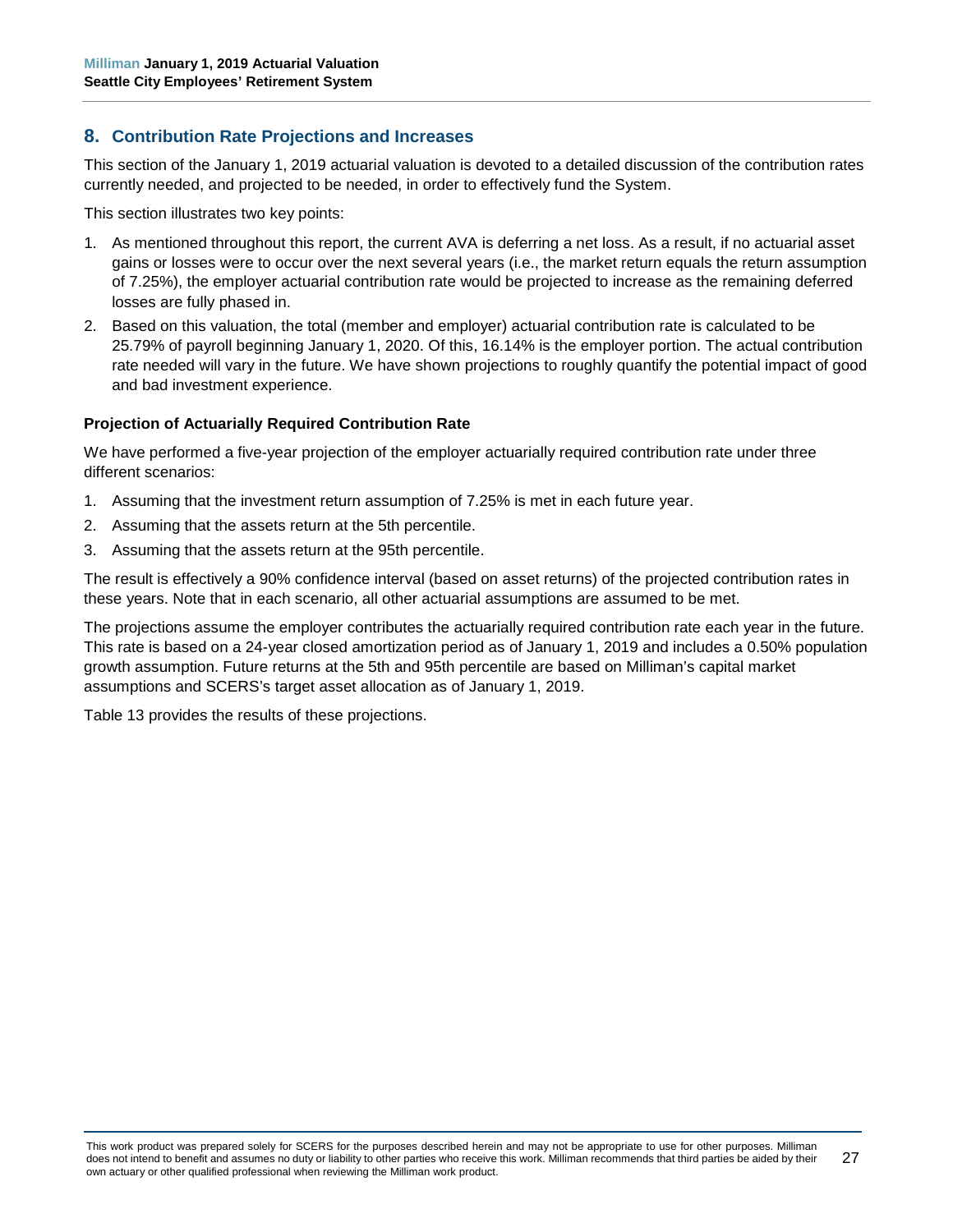<span id="page-33-0"></span>

#### **Table 13 Projected Total Contribution Rates**

#### **Projected Employer Actuarial Contribution Rate**

| <b>Projected Employer Actuarial Contribution Rate</b> |                                       |                                         |                                      |  |  |  |  |  |
|-------------------------------------------------------|---------------------------------------|-----------------------------------------|--------------------------------------|--|--|--|--|--|
| <b>Contribution</b><br>$Year^{(1)}$                   | If Asset Return<br>at 95th Percentile | Assuming 7.25%<br><b>Future Returns</b> | If Asset Return<br>at 5th Percentile |  |  |  |  |  |
| 2020                                                  | 16.14%                                | 16.14%                                  | 16.14%                               |  |  |  |  |  |
| 2021                                                  | 17.37%                                | 16.57%                                  | 15.72%                               |  |  |  |  |  |
| 2022                                                  | 18.49%                                | 16.74%                                  | 14.90%                               |  |  |  |  |  |
| 2023                                                  | 19.90%                                | 16.95%                                  | 13.86%                               |  |  |  |  |  |
| 2024                                                  | 21.97%                                | 17.58%                                  | 13.00%                               |  |  |  |  |  |
|                                                       |                                       |                                         |                                      |  |  |  |  |  |

Optimistic Scenario (5th Percentile)

*1. Contribution year lags calculation year by one year. For example: Contribution Year 2020 is based on the 2019 valuation results, amortized over 24 years beginning in 2019, if the increase takes place in 2020.*

2025 23.64% 17.58% 11.16%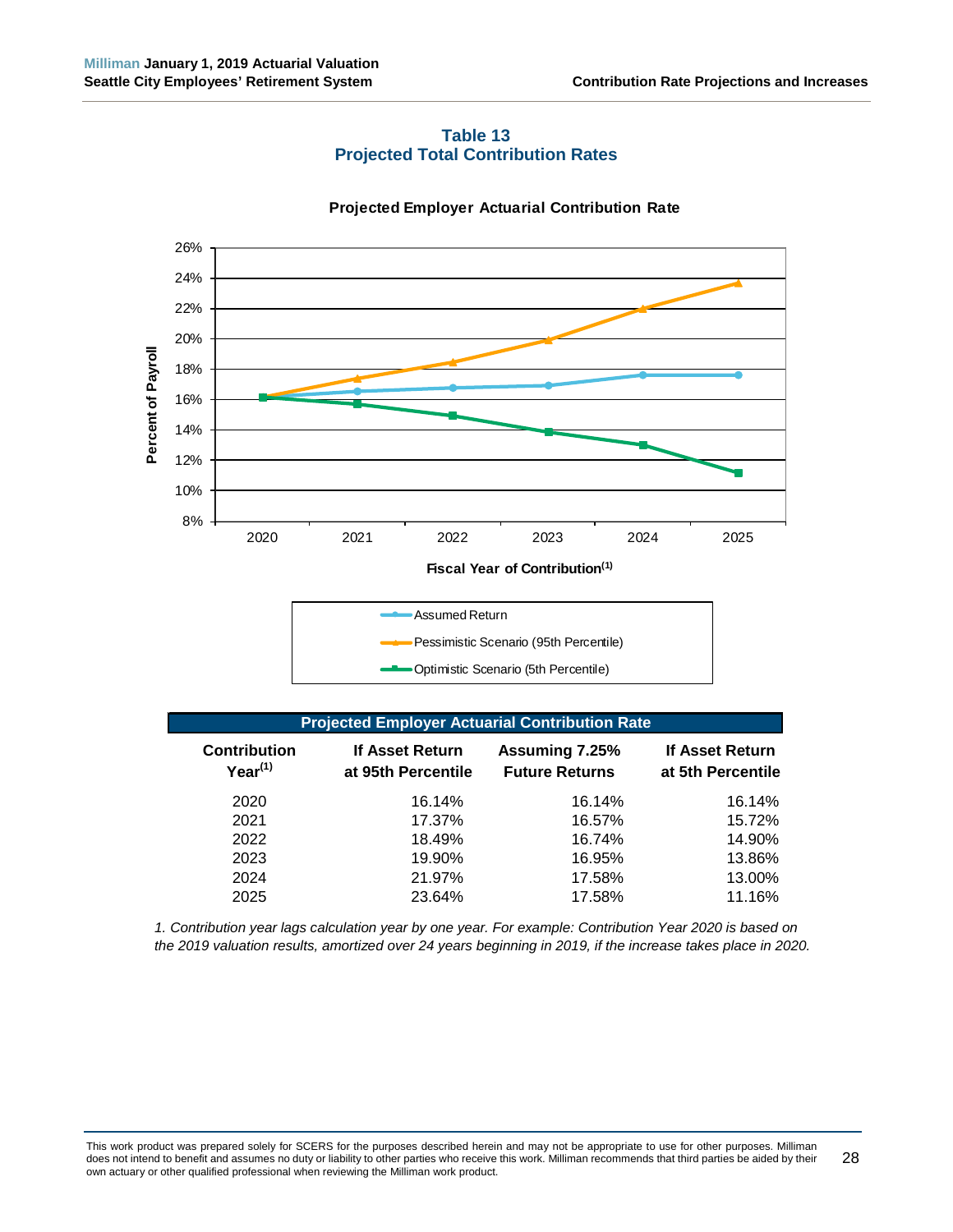#### **Assumed Returns for Projection**

The projection in Table 13 uses the 5th and 95th percentile returns based on SCERS' target asset allocation and Milliman's January 1, 2019 capital market assumptions. These percentile returns vary by the number of years of return; for example, the Contribution Year 2020 number assumes one year of return at the one-year 5th or 95th percentile rate; the Contribution Year 2021 number assumes two years of return at the two-year 5th or 95th percentile rate.

The percentile rates assumed for this analysis are shown in the table below:

| <b>Compounded Average Return for Period</b> |             |            |  |  |  |  |  |  |  |
|---------------------------------------------|-------------|------------|--|--|--|--|--|--|--|
|                                             |             | Percentile |  |  |  |  |  |  |  |
|                                             | 95th<br>5th |            |  |  |  |  |  |  |  |
| 1-Year Period                               | $-11.2\%$   | 26.9%      |  |  |  |  |  |  |  |
| 2-Year Period                               | $-6.4%$     | 20.4%      |  |  |  |  |  |  |  |
| 3-Year Period                               | $-4.2\%$    | 17.7%      |  |  |  |  |  |  |  |
| 4-Year Period                               | $-2.9%$     | 16.1%      |  |  |  |  |  |  |  |
| 5-Year Period                               | $-2.0%$     | 15.0%      |  |  |  |  |  |  |  |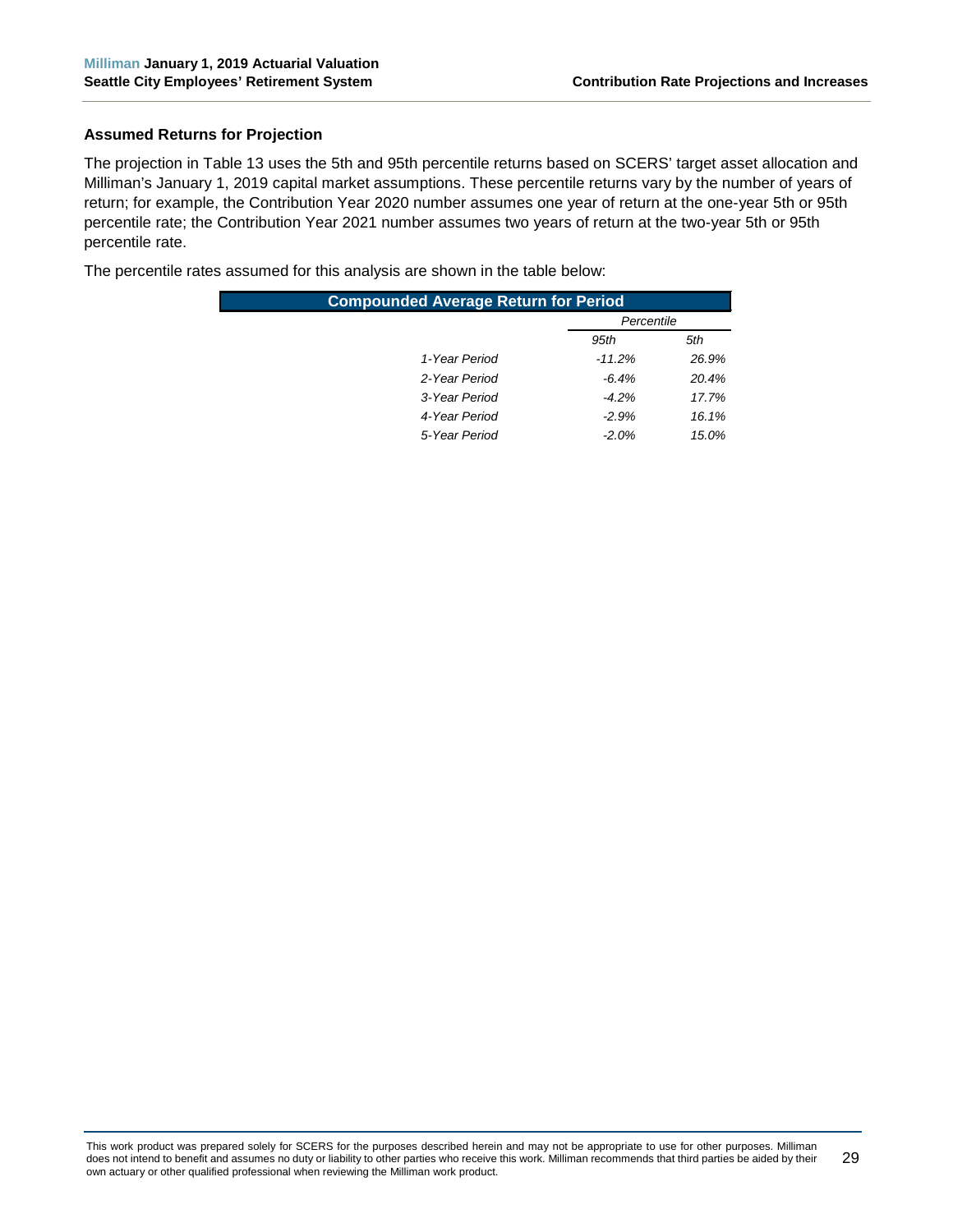# <span id="page-35-0"></span>**9. Projection of Benefit Payments and Contribution Dollars**

#### **Projection of Benefit Payments and Contribution Dollars**

This section of the January 1, 2019 actuarial valuation illustrates projected SCERS benefit payments and dollar contributions over a 10-year period following the actuarial valuation.

These projections assume all actuarial assumptions, including 7.25% investment returns (on a market basis) in each future year, are met in the future.

The projection of contribution dollars makes the following three additional key assumptions:

- 1. Valuation payroll is assumed to grow with both wage inflation of 3.50% and annual population growth of 0.50% (per current SCERS assumptions).
- 2. The City is assumed to make the employer actuarially required contribution rate calculated in each projection year.
- 3. Future recognition of currently deferred asset gains or losses is reflected in the projection.

Table 14 shows the results of these projections.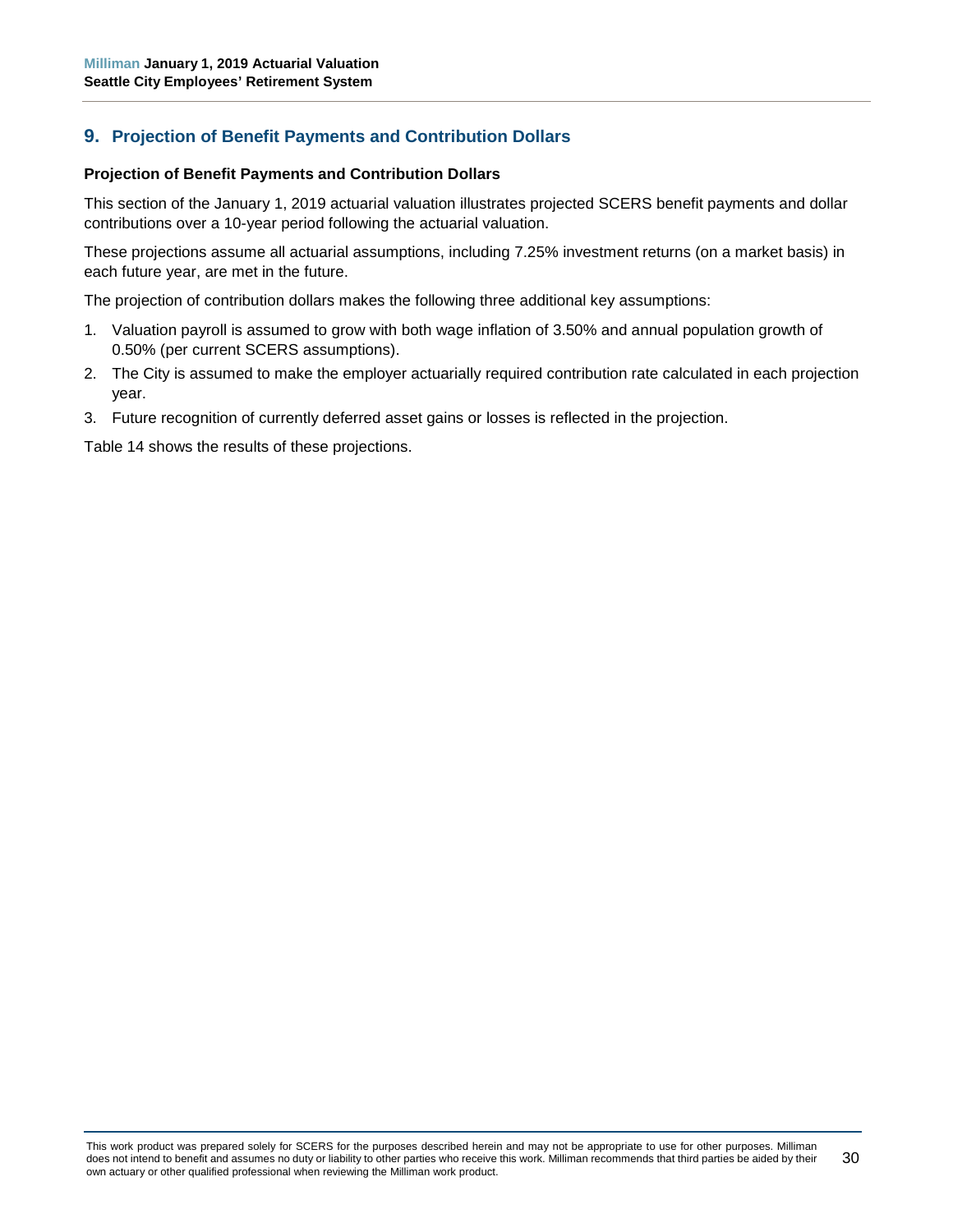<span id="page-36-0"></span>

| Year                                    | <b>Projected</b><br><b>Payroll</b>                | <b>Projected</b><br>Admin.<br><b>Expenses</b> | <b>Projected</b><br><b>Benefit</b><br><b>Payments</b> | <b>Projected</b><br><b>Total Cash</b><br><b>Outflow</b> | <b>Projected</b><br><b>Total</b><br><b>Contributions</b> | <b>Projected</b><br><b>Net Cash</b><br><b>Flow</b>   |
|-----------------------------------------|---------------------------------------------------|-----------------------------------------------|-------------------------------------------------------|---------------------------------------------------------|----------------------------------------------------------|------------------------------------------------------|
| 2020 \$<br>2021<br>2022<br>2023<br>2024 | 808.8<br>841.3<br>875.1<br>910.3<br>946.9         | \$<br>6.5<br>6.7<br>7.0<br>7.3<br>7.6         | \$<br>237.1<br>252.9<br>267.8<br>282.0<br>296.5       | \$<br>243.6<br>259.6<br>274.8<br>289.3<br>304.1         | \$<br>208.6<br>220.6<br>230.9<br>242.1<br>257.8          | \$<br>(35.0)<br>(39.0)<br>(43.9)<br>(47.1)<br>(46.2) |
| 2025<br>2026<br>2027<br>2028<br>2029    | 984.9<br>1,024.5<br>1.065.6<br>1,108.4<br>1,153.0 | 7.9<br>8.2<br>8.5<br>8.9<br>9.2               | 310.7<br>325.2<br>339.3<br>352.9<br>366.6             | 318.6<br>333.4<br>347.8<br>361.8<br>375.8               | 268.2<br>279.0<br>290.2<br>301.8<br>314.0                | (50.4)<br>(54.4)<br>(57.7)<br>(59.9)<br>(61.9)       |

## **Table 14 10-Year Projection of Benefit Payments and Contributions(1)**

# **Cash Flow Projections**



*1. Benefit payments do not include administrative expenses. Contributions include employer and member contributions.*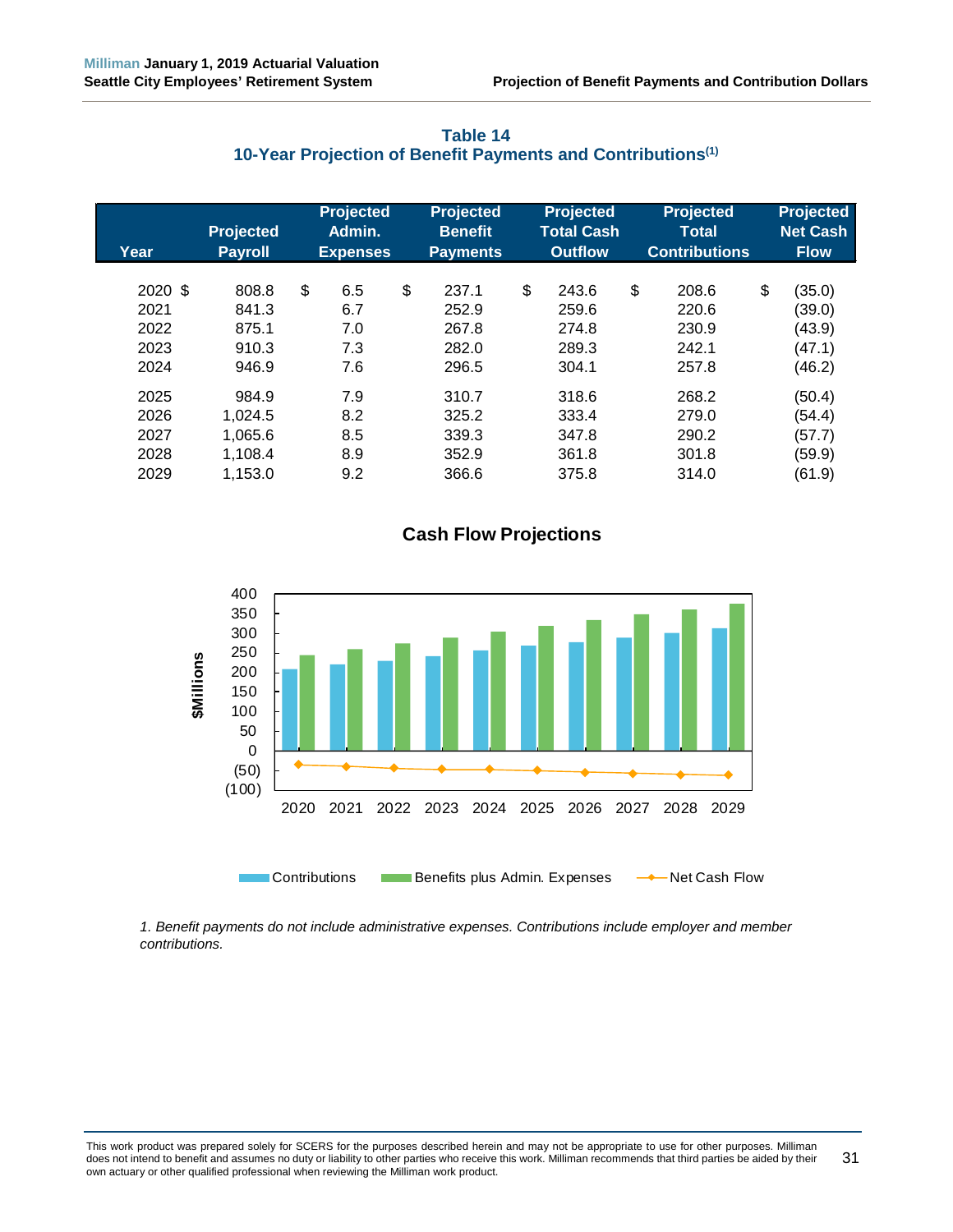#### <span id="page-37-0"></span>**10.Risk Disclosure**

The purpose of this section is to identify, assess, and provide illustrations of risks that are significant to the System, and in some cases to the System's participants.

As plans mature, they accumulate larger pools of assets and liabilities. This increases the potential risk to plan funding and the finances of those who are responsible for plan funding. As shown by the Asset Volatility Ratio discussed later in this section, the System's assets are now much larger compared to payroll than in the past. The Asset Volatility Ratio example shows that because of this a 10% investment loss on assets today costs almost twice as much, when measured as a percent of payroll, than a 10% investment loss would have cost in 1986. Since pension plans make long-term promises and rely on long-term funding, it is important to consider how mature the plan is today, and how mature it may become in the future.

The results of any actuarial valuation are based on one set of assumptions. Although we believe the current assumptions for the System provide a reasonable estimate of future expectations, it is almost certain that future experience will differ from the assumptions to some extent. It is therefore important to consider the potential impacts of these potential differences between assumptions and experience when making decisions that may affect the future financial health of the System, or of the System's participants.

Actuarial Standard of Practice No. 51 (ASOP 51) addresses these issues by providing actuaries with guidance for assessing and disclosing the risk associated with measuring pension liabilities and the determination of pension plan contributions. Specifically, it directs the actuary to:

- Identify risks that may be significant to the plan.
- Assess the risks identified as significant to the plan. The assessment does not need to include numerical calculations.
- Disclose plan maturity measures and historical information that are significant to understanding the plan's risks.

This section uses the framework of ASOP 51 to communicate important information about significant risks to the System, the System's maturity, and relevant historical plan data.

#### **Identification of Risks**

There are a number of factors that affect future valuation results. To the extent actual experience for these factors varies from the assumptions, this will likely cause either increases or decreases in the plan's future funding level and calculated contribution rates. Examples of factors that can have a significant impact on valuation results are:

- Investment return, as this will impact the level of assets available to pay benefits
- **Payroll variation, as this will impact the ability to finance unfunded amounts as a percent of future pay**
- Salary variation, as this will impact the size of benefits members receive as a percent of final earnings
- Mortality, as this will impact how long retirees receive benefits
- Service retirement, as this will impact: how long retirees receive benefits, the size of retiree benefits, the amount of time to receive employer and employee contributions, and the amount of time for investment earnings to accumulate on those contributions
- Termination (members leaving active employment for reasons other than death, disability or service retirement), as this will impact the size of those members benefits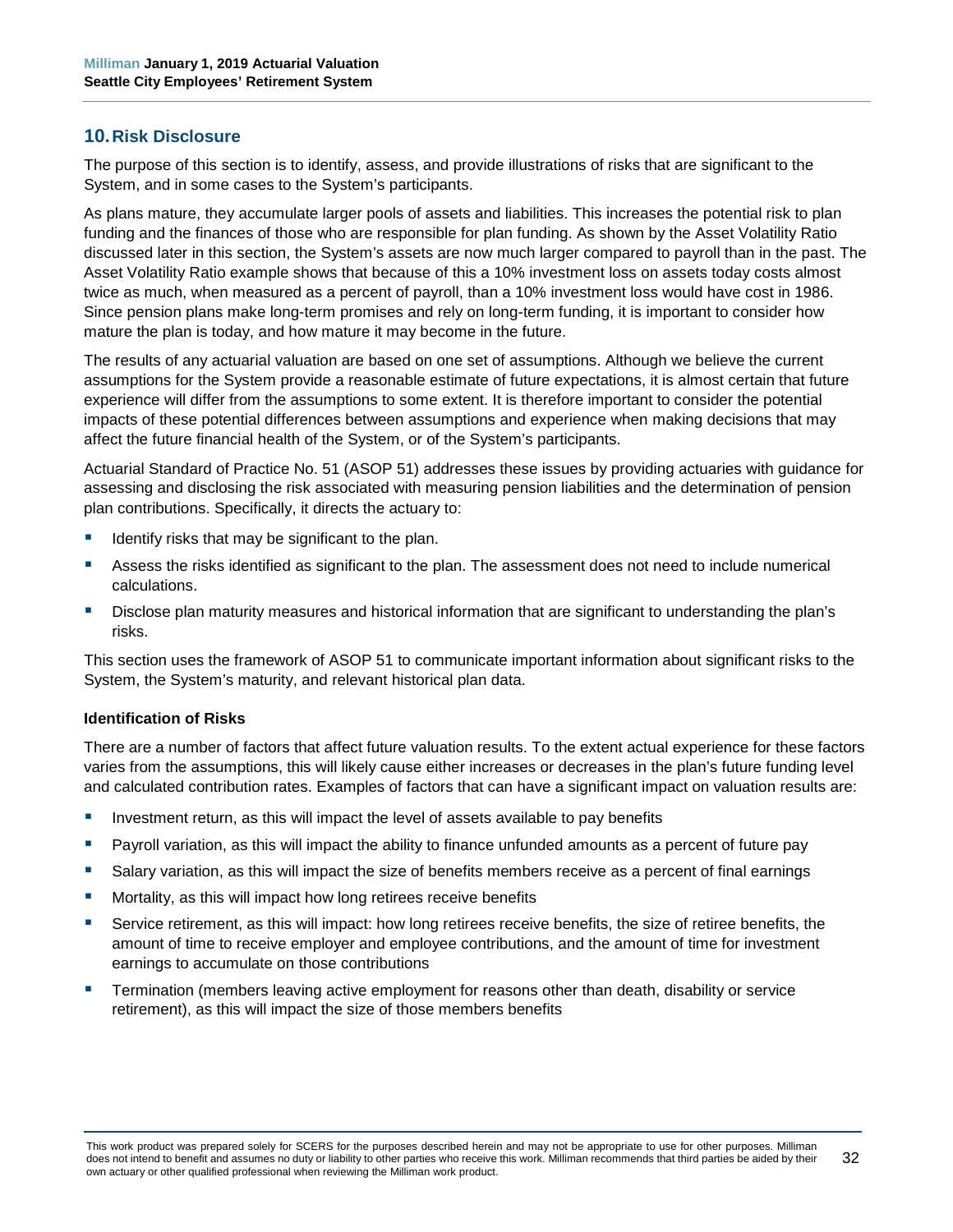#### **Investment Return**

Of the factors listed, we believe the factor with the greatest potential risk is future investment returns. For this reason, we studied this assumption in several scenarios in Section 8 of this report.

In Table 13, we performed a five-year projection of the employer actuarially required contribution rate under three different scenarios:

- 1. Assuming that the investment return assumption of 7.25% is met in each future year.
- 2. Assuming that the assets return at the 5th percentile.
- 3. Assuming that the assets return at the 95th percentile.

#### **Demographic Experience**

While future investment returns will likely cause the greatest deviation from expected experience, there are many other assumptions made in an actuarial valuation. For these assumptions, differences between actual and assumed experience will also result in actuarial gains and losses. Table 12 in Section 7 of this report provides a look at the impact in recent years of actual experience deviating from assumed.

#### **Maturity Measures and Historical Information**

The remainder of this section contains historical information concerning the System's Asset Volatility Ratio and Liability Volatility Ratio. Additional historical information can be found in Section 6 (Additional Actuarial Information). Some of the historical information in Section 6 also provides measures of the System's maturity including breakdowns of the System's liability and membership between active and inactive members.

#### **Asset Volatility Ratios and Liability Volatility Ratios**

The magnitude of any contribution rate increase or decrease is affected by the System's maturity level. As systems mature, they accumulate larger pools of assets. Gains and losses on these larger pools of assets create more volatility in the contributions needed to fund the system.

One indicator of this potential volatility is the Asset Volatility Ratio (AVR), which is equal to the Actuarial Value of Assets divided by total payroll. As assets grow compared to payroll, any percentage gain or loss on those assets will be larger compared to payroll. This causes any resulting changes in required contributions from those gains or losses to also be larger when measured as a percent of payroll. Therefore, plans with a high AVR will be subject to a greater level of volatility in required contributions. The AVR is a current measure since it is based on the current level of assets and will vary from year to year

The current AVR for SCERS is 3.7. The AVR grew from 2.2 in 1986 to a high of 4.2 in 2008. Although the AVR has somewhat leveled off recently, we expect the AVR will grow in future as contributions are made to pay off the UAAL that will increase asset growth.The following chart provides an illustration of how increases in the AVR increase the volatility of contributions from asset gains and losses.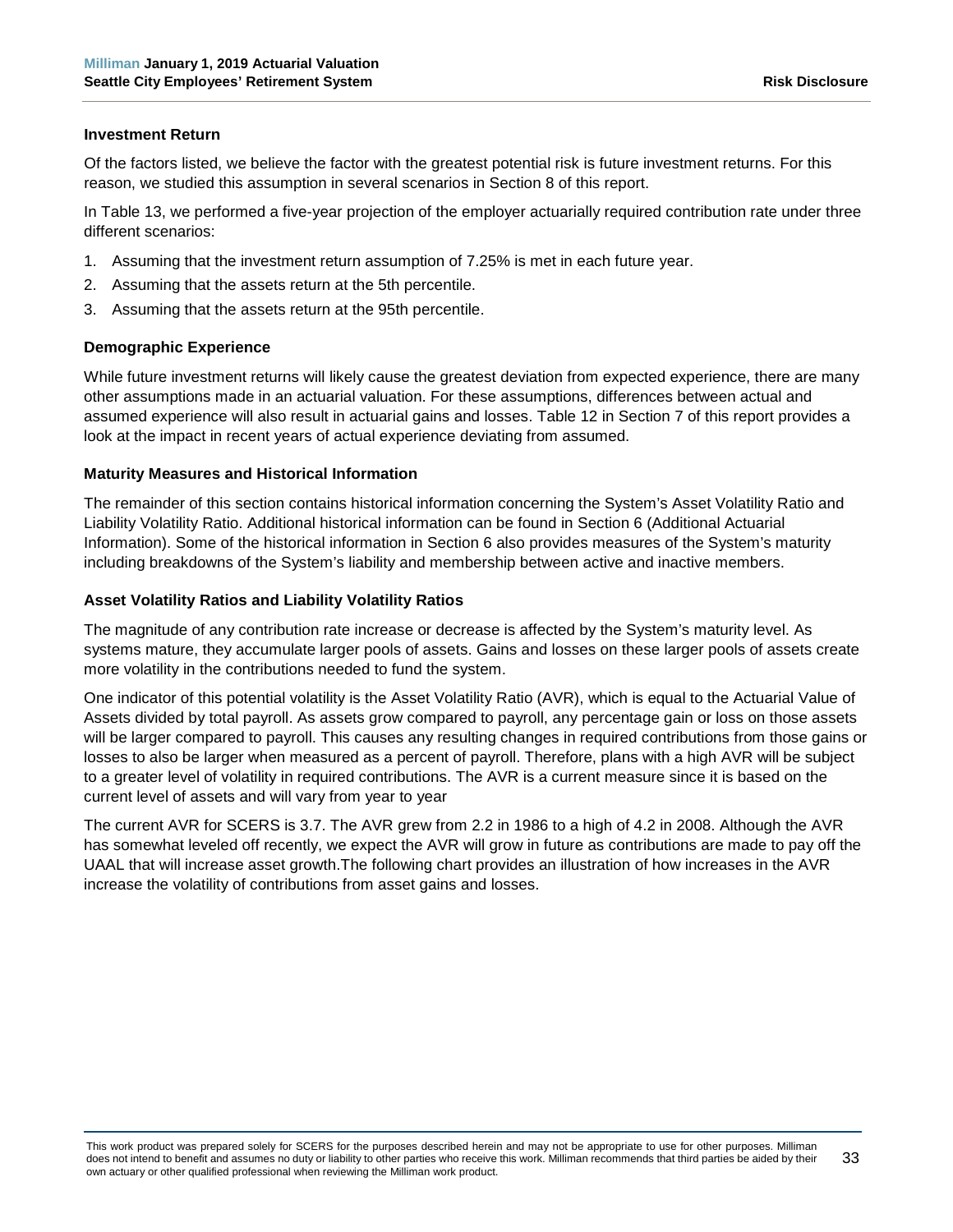A return of negative 2.75% is a 10% loss for SCERS because it is 10% below the 7.25% investment return assumption. As shown in the chart, if a return of negative 2.75% is not offset by future gains and the AVR is 2.2, the loss is expected to increase contributions by 1.3% of pay if amortized over 25 years and 1.9% of pay if the amortization period were 15 years. However, with the current AVR of 3.7, the same return is expected to increase contributions by 2.3% of payroll if amortized over 25 years and 3.2% of pay if the amortization period were 15 years.

| Approximate eventual increases in contributions for an asset<br>return 10% below the assumption if not offset by future gains |                 |                 |  |  |  |  |  |  |  |
|-------------------------------------------------------------------------------------------------------------------------------|-----------------|-----------------|--|--|--|--|--|--|--|
| <b>Asset Volatility Ratio</b>                                                                                                 | 25-Year         | 15-Year         |  |  |  |  |  |  |  |
| $=$ Assets / Payroll                                                                                                          | Amortization    | Amortization    |  |  |  |  |  |  |  |
| 2.2(1986)                                                                                                                     | 1.3% of payroll | 1.9% of payroll |  |  |  |  |  |  |  |
| 3.7 (current)                                                                                                                 | 2.3% of payroll | 3.2% of payroll |  |  |  |  |  |  |  |

The graph at the top of Table 15 shows how the System matured during the last 30 years, as represented by the increasing AVR.

Another measure of a system's maturity is the Liability Volatility Ratio (LVR), which is equal to the AAL divided by the total payroll. This ratio provides an indication of the longer-term potential for contribution volatility for any given level of investment volatility. In addition, this ratio provides an indication of the potential contribution volatility due to liability experience (gains and losses) and liability re-measurements (assumption changes). For SCERS, the current LVR is 5.4.

The graph at the bottom of Table 15 shows the historical LVR since 1986. It is a similar pattern to the Asset Volatility Ratio, except the increase is more gradual and the year-to-year variance is significantly less.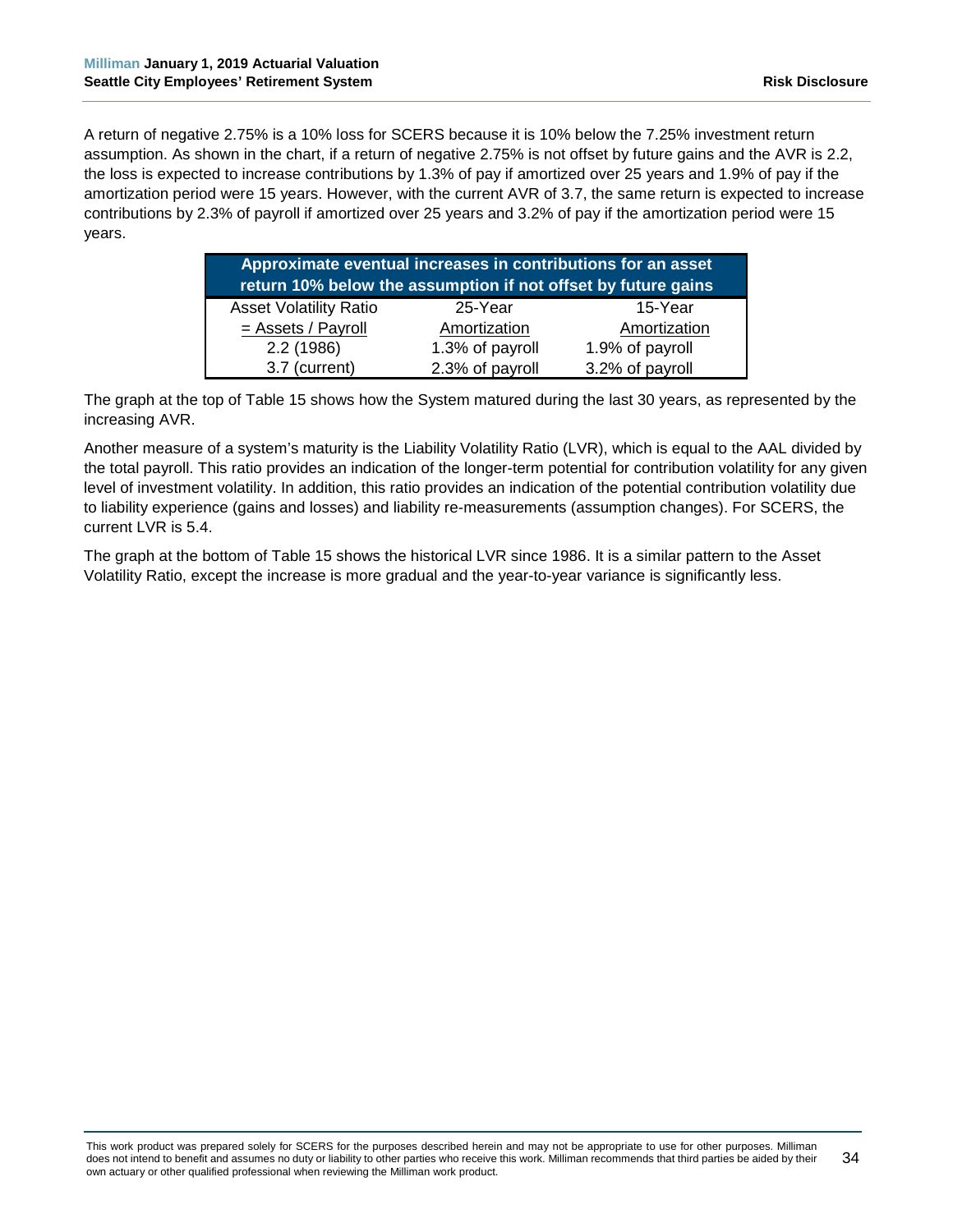<span id="page-40-0"></span>

**Table 15 Asset and Liability Volatility Ratios**

**Liability Volatility Ratios (Actuarial Accrued Liability / Payroll)**



This work product was prepared solely for SCERS for the purposes described herein and may not be appropriate to use for other purposes. Milliman does not intend to benefit and assumes no duty or liability to other parties who receive this work. Milliman recommends that third parties be aided by their own actuary or other qualified professional when reviewing the Milliman work product. 35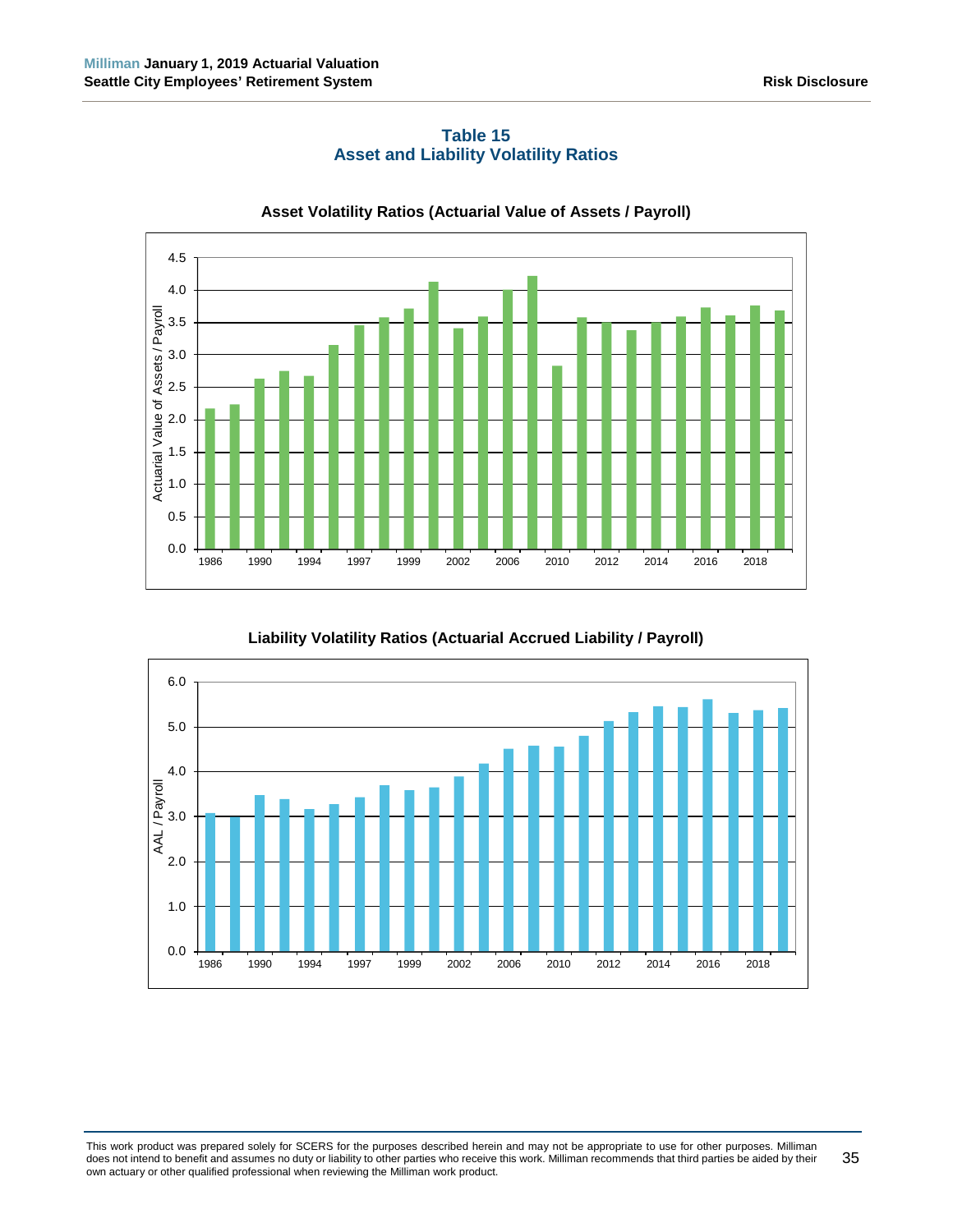# <span id="page-41-0"></span>**Appendix A Actuarial Procedures and Assumptions**

This section of the report describes the actuarial procedures and assumptions used in this valuation. The assumptions used in this valuation were adopted by the SCERS Board at its July 2018 meeting. They are based on Milliman's Investigation of Experience for the period ending December 31, 2017. Further discussion and the rationale for the assumptions are shown in that report.

The actuarial assumptions used in the valuation are intended to estimate the future experience of the members of the System and of the System itself in areas that affect the projected benefit flow and anticipated investment earnings. Any variations in future experience from that expected from these assumptions will result in corresponding changes in the estimated costs of the System's benefits. Table A-1 summarizes the actuarial assumptions.

Table A-2 presents expected annual salary increases for various years of service. Tables A-3 through A-6 show rates of decrement for service retirement, disability, mortality, and other terminations of employment. Table A-7 shows probabilities of refund upon termination.

#### **Actuarial Cost Method**

The actuarial valuation was prepared using the entry age actuarial cost method. Under this method, the actuarial present value of the projected benefits of each individual included in the valuation is allocated as a level percentage of the individual's projected compensation between entry age and assumed exit. The portion of this actuarial present value allocated to a valuation year is called the normal cost. The portion of this actuarial present value not provided for at a valuation date by the sum of (a) the actuarial value of the assets, and (b) the actuarial present value of future normal costs is called the unfunded actuarial accrued liability or UAAL. The UAAL is amortized as a level percentage of the projected salaries of present and future members of the System.

#### **Records and Data**

The data used in the valuation consist of financial information; records of age, sex, service, salary, contribution rates and account balances of contributing members; and records of age, sex, and amount of benefit for retired members and beneficiaries. All of the data were supplied by the System and are accepted for valuation purposes without audit.

#### **Replacement of Terminated Members**

The ages at entry and distribution by sex of future members are assumed to average the same as those of the present members they replace. If the number of active members should increase, it is further assumed that the average entry age of the larger group will be the same, from an actuarial standpoint, as that of the present group. Under these assumptions, the normal cost rates for active members will not vary with the termination of present members.

#### **Employer Contributions**

The employer actuarial contribution rate is determined as of the prior year's valuation such that the combined member and employer contribution rate is sufficient to amortize the UAAL over a closed 30-year period beginning January 1, 2013. The amortization payment is based on a level percent of pay.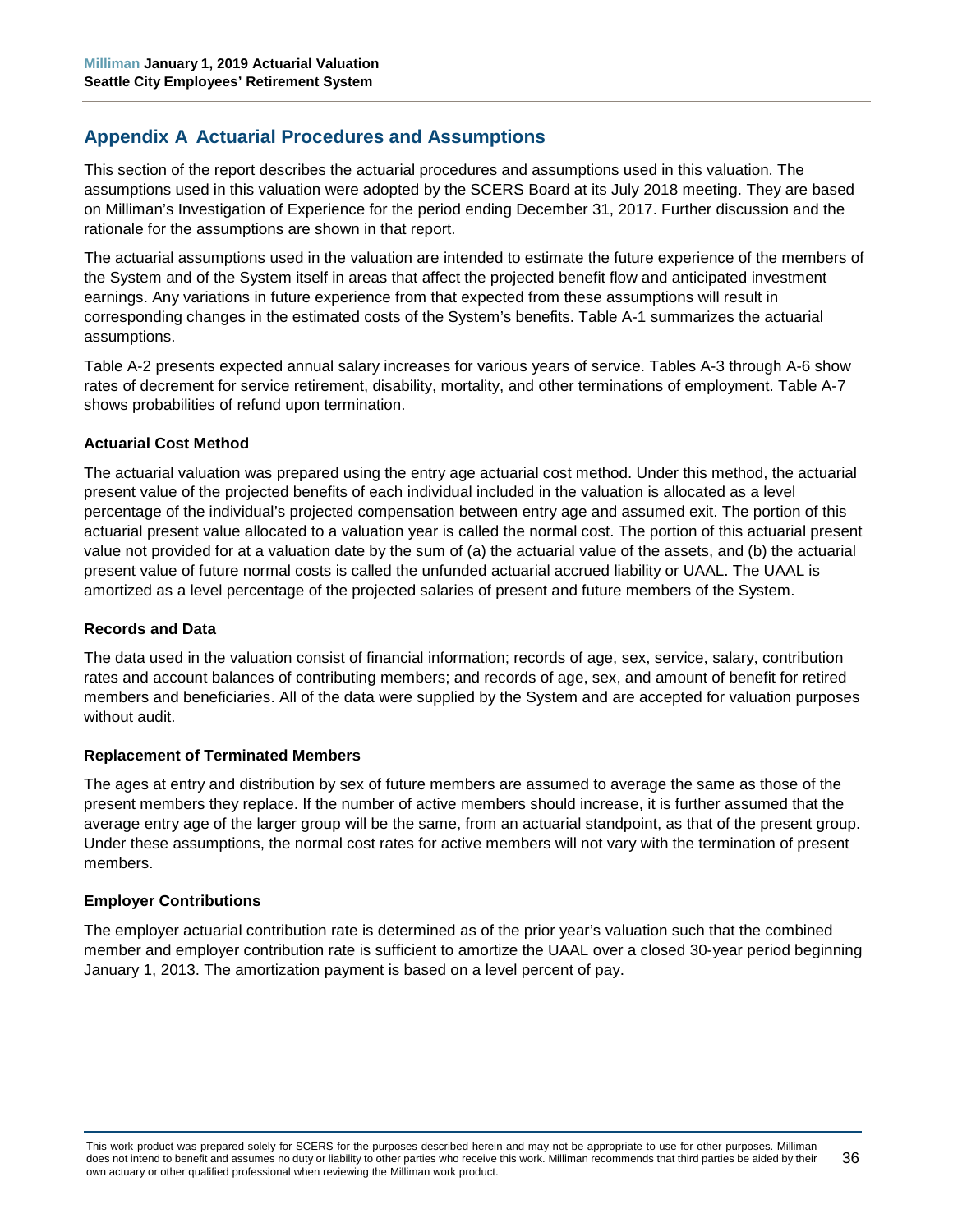#### **Administrative Expense**

The annual contribution assumed to be necessary to meet general administrative expenses of the system, excluding investment expenses, is 0.80% of members' salaries. This figure is included in the calculation of the normal cost rate.

#### **Valuation of Assets**

The assets are valued using a five-year smoothing method based on the difference between the expected market value and the actual market value of the assets in each year. The expected market value is the prior year's market value increased with the net increase in the cash flow, all increased with interest during the past fiscal year at the expected investment return rate assumption.

#### **Investment Earnings**

The annual rate of investment earnings of the assets of the System is assumed to be 7.25%. This rate is compounded annually and is net of investment expenses.

#### **Postretirement Benefit Increases**

Postretirement benefit increases include:

- Automatic 1.5% Annual COLA This benefit applies to all members.
- 65% Restoration of Purchasing Power (ROPP) The member's benefit is the greater of 65% of the annual initial benefit adjusted for CPI or their applicable benefit. This minimum benefit is available to all retirees and beneficiaries. The financial impact of the ROPP benefit is valued assuming an annual price inflation rate of 2.75%.

Additional contingent COLA increases that were adopted in 2001, but not effective until the System reaches at least a 100% funding ratio, are not included in the valuation results.

#### **Valuation Services**

The projected salary for the valuation year is equal to the member's hourly pay rate multiplied by 2088 with the following adjustments:

- Annualized pay for members who entered in year preceding valuation year.
- Multiplied hourly pay rate by minimum of 1,040 and actual hours worked in prior year for part-time employees.

#### **Future Salaries**

Table A-2 illustrates the rates of future (after the valuation year) salary increases assumed for the purpose of the valuation. In addition to increases in salary due to promotions and longevity, this scale includes an assumed 3.50% per annum rate of increase in the general wage level of the membership.

#### **Service Retirement**

Table A-3 shows the annual assumed rates of retirement among members eligible for service retirement or reduced retirement. Separate rates are also used during the first year a member is eligible for service retirement.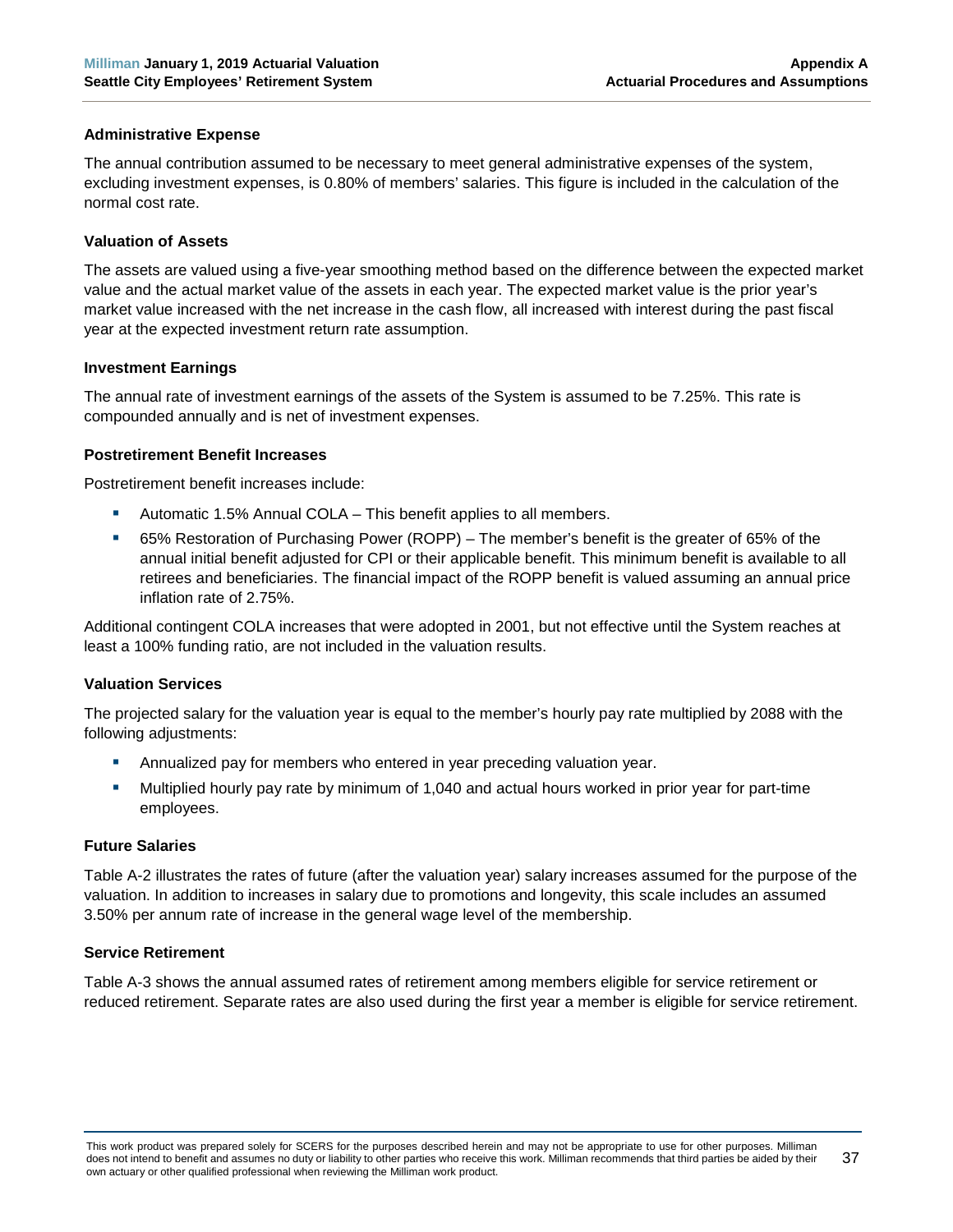#### **Disability**

The rates of disability used in this valuation are illustrated in Table A-4. It is assumed that one-third of all disabilities are duty related and two-thirds occur while off duty.

## **Mortality**

The mortality rates used in this valuation are illustrated in Table A-5. A written description of each table used is included in Table A-1.

#### **Other Terminations of Employment**

The rates of assumed future withdrawal from active service for reasons other than death, disability, or retirement are shown for representative ages in Table A-6. Note that this assumption only applies to members who terminate and are not yet eligible for retirement.

# **Probability of Refund**

Terminating members may forfeit a vested right to a deferred benefit if they elect a refund of their accumulated contributions. Table A-7 gives the assumed probability, at selected ages, that a terminating member will elect to receive a refund of accumulated contributions instead of a deferred benefit.

If a member terminates with more than 20 years of service, there is assumed to be a 20% probability that the member will elect a refund.

Note that the probability of refund assumption only applies to members who terminate with a vested benefit and are not yet eligible for retirement.

#### **Interest on Member Contributions**

Interest on member contributions made prior to January 1, 2012 is assumed to accrue at a rate of 5.75% per annum, compounded annually. Interest on member contributions made on or after January 1, 2012 is assumed to accrue at 4.00%.

#### **Portability**

The cost of portability with other public retirement systems is not included in this valuation.

#### **Probability of Marriage**

We assumed 60% of the active members are married or have a registered domestic partner.

#### **Commencement for Terminated Vested Members**

Vested members who terminate but elect to leave their contributions in the System are assumed to commence receiving benefits at age 62.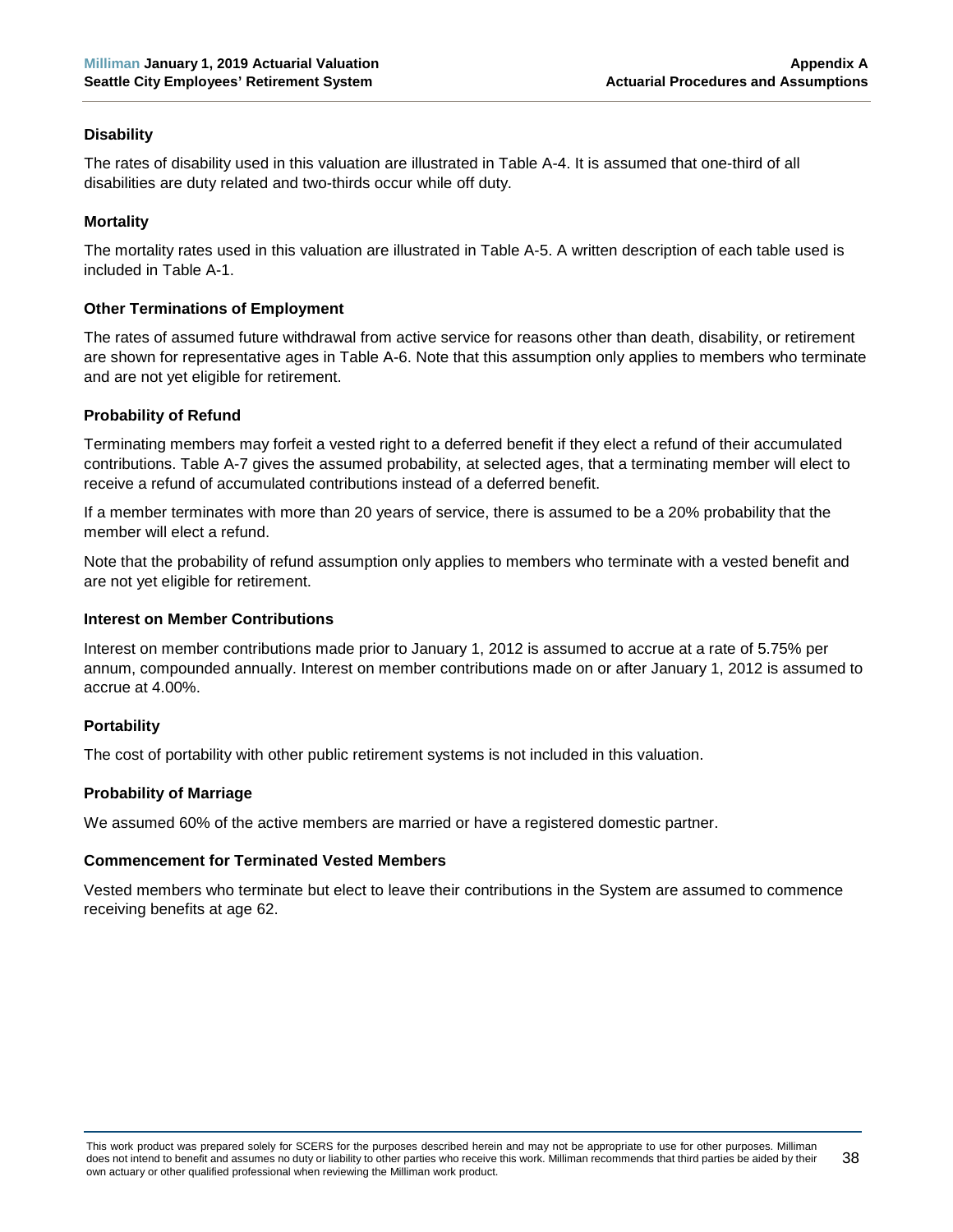#### **Table A-1 Summary of Valuation Assumptions**

#### **January 1, 2019**

<span id="page-44-0"></span>

| Ι.<br>Economic assumptions |                                                                                                |                                                        |                                                                             |            |  |
|----------------------------|------------------------------------------------------------------------------------------------|--------------------------------------------------------|-----------------------------------------------------------------------------|------------|--|
|                            | А.                                                                                             | Price inflation                                        |                                                                             | 2.75%      |  |
|                            | В.                                                                                             | General wage increases                                 | 3.50                                                                        |            |  |
|                            | C.                                                                                             | Investment return                                      | 7.25                                                                        |            |  |
|                            | D.                                                                                             | Increase in membership                                 | 0.50                                                                        |            |  |
|                            | Е.                                                                                             | Interest on member accounts                            | $5.75/4.00^{(1)}$                                                           |            |  |
| II.                        |                                                                                                | Demographic assumptions                                |                                                                             |            |  |
|                            | А.                                                                                             |                                                        | Salary increases due to promotion and longevity                             | Table A-2  |  |
|                            | В.                                                                                             | Retirement                                             |                                                                             | Tables A-3 |  |
|                            | C.                                                                                             | <b>Disability</b>                                      |                                                                             | Table A-4  |  |
|                            |                                                                                                | D. Mortality <sup>(2)</sup> among contributing members |                                                                             | Table A-5  |  |
|                            |                                                                                                | Men                                                    | RP-2014 Employees Table for Males, adjusted by 60%.                         |            |  |
|                            |                                                                                                | Women                                                  | RP-2014 Employees Table for Females, adjusted by 95%.                       |            |  |
|                            |                                                                                                |                                                        | E. Mortality <sup>(2)</sup> among service retired members and beneficiaries | Table A-5  |  |
|                            |                                                                                                | Men                                                    | RP-2014 Healthy Annuitant Males, adjusted by 95%.                           |            |  |
|                            |                                                                                                | Women                                                  | RP-2014 Healthy Annuitant Females, adjusted by 95%.                         |            |  |
|                            | F.                                                                                             |                                                        | Mortality <sup>(2)</sup> among disabled members                             | Table A-5  |  |
|                            |                                                                                                | Men                                                    | RP-2014 Disabled Males, adjusted by 95%.                                    |            |  |
|                            |                                                                                                | Women                                                  | RP-2014 Disabled Females, adjusted by 95%.                                  |            |  |
|                            | G.                                                                                             | Other terminations of employment                       |                                                                             | Table A-6  |  |
|                            |                                                                                                |                                                        | H. Probabilities of vesting on termination                                  | Table A-7  |  |
|                            | 1. Member contributions made prior to January 1, 2012 are assumed to accrue interest at 5.75%; |                                                        |                                                                             |            |  |

*contributions made on or after that date are assumed to accrue at 4.00%.*

*2. All mortality tables are generational using the MP-2014 Ultimate projection scale to reflect future mortality improvement.*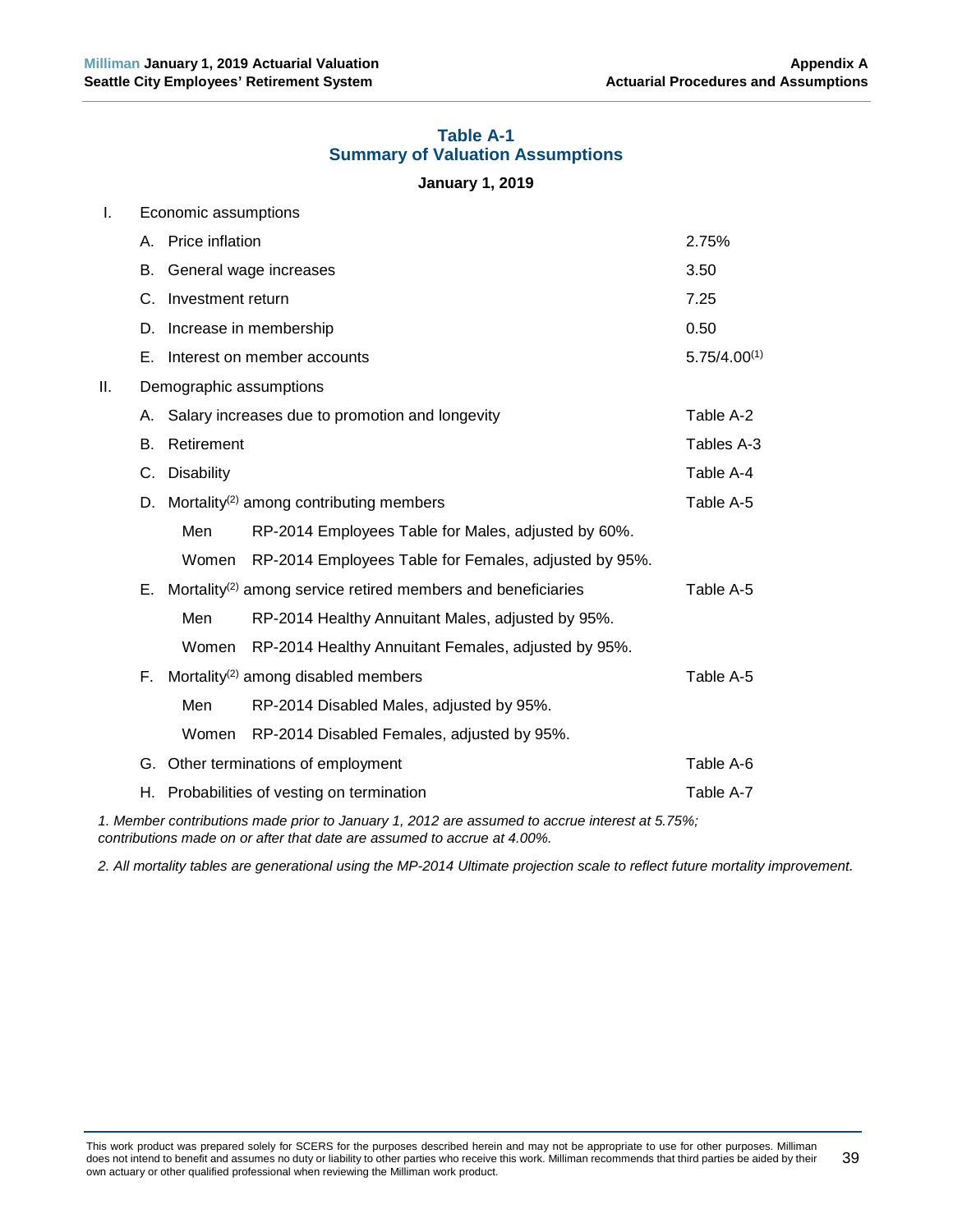# **Table A-2 Future Salaries – Plans 1 and 2**

#### **Annual Rate of Increase**

<span id="page-45-0"></span>

| <b>Years of Service</b> | <b>Promotion and</b><br>Longevity | Total(1) |
|-------------------------|-----------------------------------|----------|
|                         |                                   |          |
| 0 to 1                  | 4.25%                             | 7.90%    |
| 1 to 2                  | 3.25                              | 6.86     |
| $2$ to $3$              | 2.50                              | 6.09     |
| 3 to 4                  | 1.75                              | 5.31     |
| 4 to 5                  | 1.25                              | 4.79     |
|                         |                                   |          |
| 9 to 10                 | 0.65                              | 4.17     |
| 14 to 15                | 0.40                              | 3.91     |
| 19 to 20                | 0.29                              | 4.05     |
| 24 to 25                | 0.27                              | 3.78     |
| 29 to 30                | 0.25                              | 3.76     |
|                         |                                   |          |
| 35 or more              | 0.25                              | 3.76     |
|                         |                                   |          |

*1. Total rate shown reflects compounded effect of merit increase and assumed wage growth of 3.50%.*

This work product was prepared solely for SCERS for the purposes described herein and may not be appropriate to use for other purposes. Milliman does not intend to benefit and assumes no duty or liability to other parties who receive this work. Milliman recommends that third parties be aided by their own actuary or other qualified professional when reviewing the Milliman work product. 40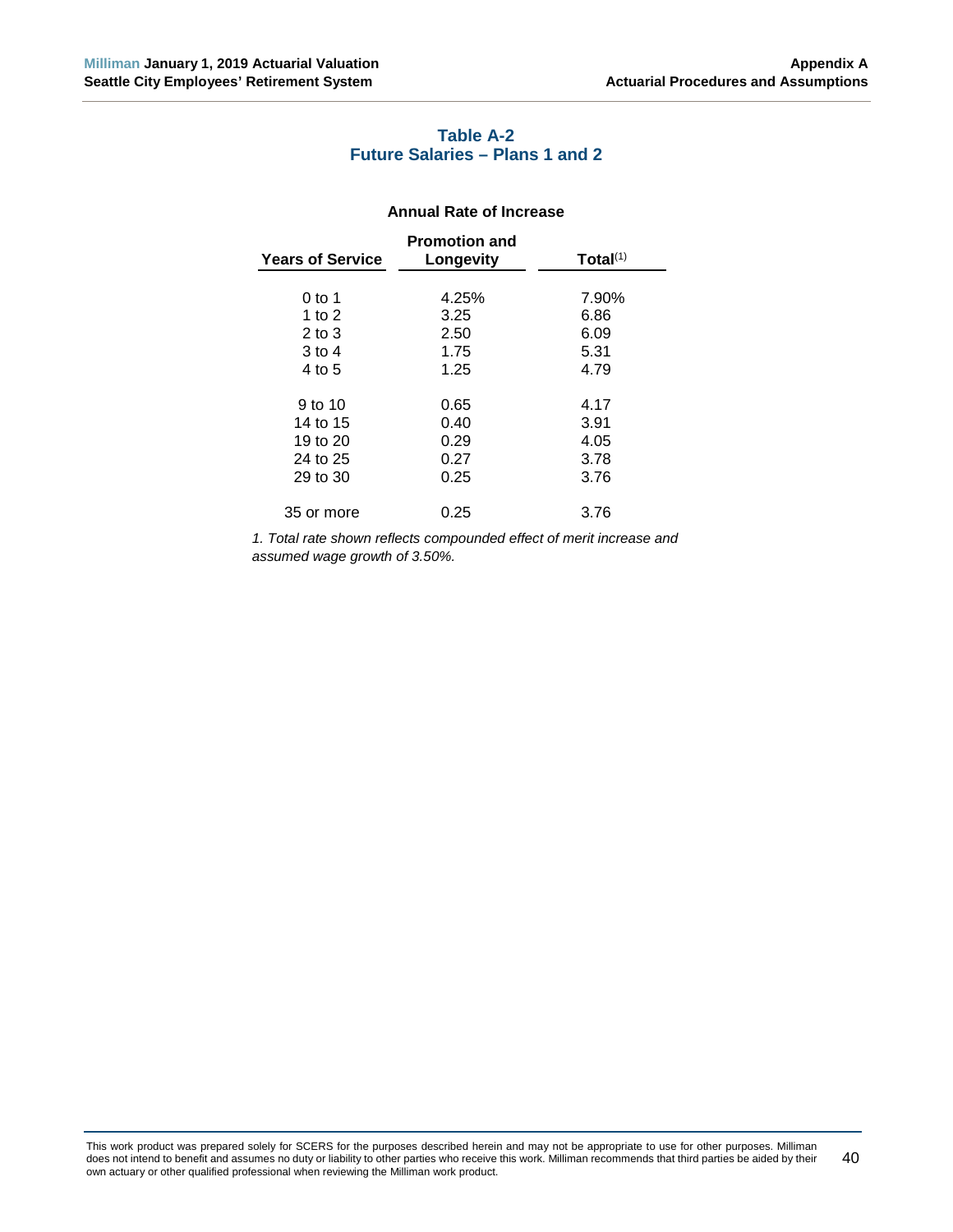# **Table A-3 Retirement – Plan 1(1)**

<span id="page-46-0"></span>

|                                                    | <b>Annual Probability</b>                                   |                                                                    |                                                             |                                                                      |  |
|----------------------------------------------------|-------------------------------------------------------------|--------------------------------------------------------------------|-------------------------------------------------------------|----------------------------------------------------------------------|--|
|                                                    | <b>Male</b>                                                 |                                                                    | <b>Female</b>                                               |                                                                      |  |
| Age                                                | <b>Eligible for</b><br><b>Reduced</b><br><b>Benefits</b>    | <b>Eligible for</b><br>Full<br><b>Benefits</b>                     | <b>Eligible for</b><br><b>Reduced</b><br><b>Benefits</b>    | <b>Eligible for</b><br>Full<br><b>Benefits</b>                       |  |
| Less than 50                                       | 0.0%                                                        | 8.0%                                                               | 0.0%                                                        | 10.0%                                                                |  |
| 50<br>51<br>52<br>53<br>54<br>55<br>56<br>57<br>58 | 4.0<br>4.0<br>4.0<br>3.0<br>4.5<br>6.0<br>5.0<br>5.0<br>5.0 | 8.0<br>8.0<br>10.0<br>10.0<br>10.0<br>10.0<br>10.0<br>10.0<br>10.0 | 4.0<br>4.0<br>4.0<br>4.0<br>4.0<br>6.0<br>5.0<br>5.0<br>5.0 | 10.0<br>10.0<br>12.0<br>12.0<br>12.0<br>12.0<br>12.0<br>12.0<br>12.0 |  |
| 59<br>60<br>61<br>62<br>63<br>64                   | 5.0<br>6.0<br>7.5<br>14.0<br>10.0<br>10.0                   | 10.0<br>15.0<br>15.0<br>25.0<br>20.0<br>20.0                       | 7.0<br>8.0<br>10.0<br>15.0<br>12.0<br>12.0                  | 12.0<br>15.0<br>15.0<br>25.0<br>20.0<br>20.0                         |  |
| 65<br>66<br>67<br>68<br>69-74                      |                                                             | 35.0<br>40.0<br>40.0<br>35.0<br>35.0                               |                                                             | 35.0<br>40.0<br>40.0<br>35.0<br>35.0                                 |  |
| 75                                                 |                                                             | (2)                                                                |                                                             | (2)                                                                  |  |

*1. For Plan 2, 80% of the Plan 1 retirement rates are assumed at ages less than 62. The same retirement rates for ages 62 and later are assumed for Plan 1 and 2. 2. Immediate retirement is assumed for every person age 75 or over.*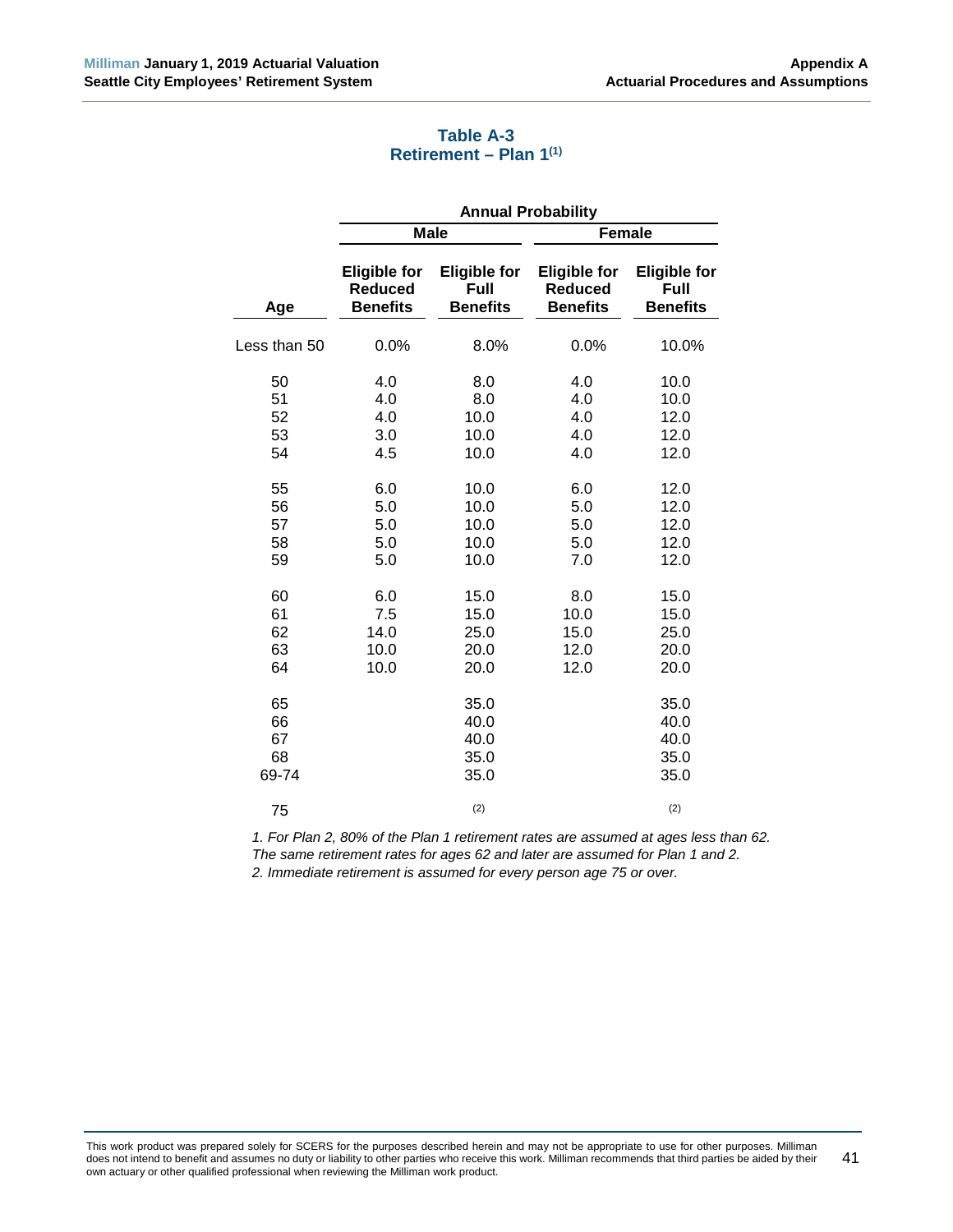<span id="page-47-0"></span>

|     | <b>Annual Rates</b> |       |  |  |
|-----|---------------------|-------|--|--|
| Age | Men                 | Women |  |  |
|     |                     |       |  |  |
| 20  | .00%                | .00%  |  |  |
| 25  | .00                 | .00   |  |  |
| 30  | .02                 | .02   |  |  |
| 35  | .02                 | .02   |  |  |
| 40  | .03                 | .03   |  |  |
|     |                     |       |  |  |
| 45  | .03                 | .03   |  |  |
| 50  | .04                 | .04   |  |  |
| 55  | .04                 | .04   |  |  |
| 60  | .04                 | .04   |  |  |
| 65  | .00                 | .00   |  |  |
|     |                     |       |  |  |

# **Table A-4 Disability – Plans 1 and 2(1)**

*1. It is assumed that one-third of all disabilities are duty related and two-thirds are non-duty related.*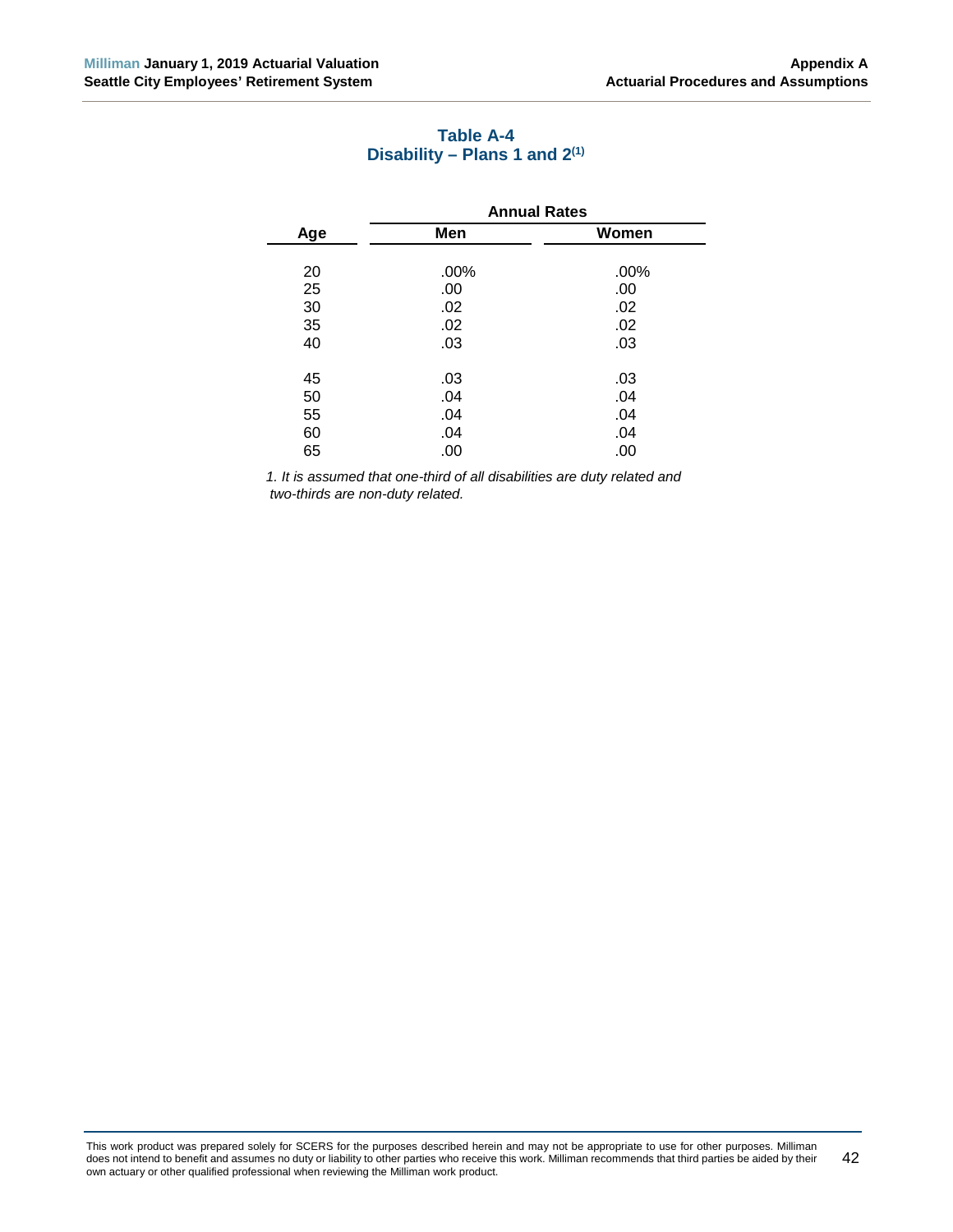# **Table A-5 Mortality – Plans 1 and 2**

<span id="page-48-0"></span>

|     |                             |                |                                    | <b>Annual Probability</b> <sup>(1)</sup> |                         |      |                |  |
|-----|-----------------------------|----------------|------------------------------------|------------------------------------------|-------------------------|------|----------------|--|
|     |                             |                | <b>Members Retired for Service</b> |                                          |                         |      |                |  |
|     | <b>Contributing Members</b> |                | and Beneficiaries of Members       |                                          | <b>Disabled Members</b> |      |                |  |
| Age | <b>Males</b>                | <b>Females</b> | <b>Males</b>                       | <b>Females</b>                           | <b>Males</b>            |      | <b>Females</b> |  |
| 22  | $\%$<br>0.03                | 0.02%          | 0.11%                              | 0.04%                                    | 0.81                    | $\%$ | 0.21%          |  |
| 27  | 0.03                        | 0.02           | 0.10                               | 0.04                                     | 0.75                    |      | 0.24           |  |
|     |                             |                |                                    |                                          |                         |      |                |  |
| 32  | 0.03                        | 0.02           | 0.11                               | 0.06                                     | 0.79                    |      | 0.32           |  |
| 37  | 0.03                        | 0.03           | 0.13                               | 0.08                                     | 0.92                    |      | 0.42           |  |
| 42  | 0.04                        | 0.05           | 0.17                               | 0.11                                     | 1.21                    |      | 0.62           |  |
| 47  | 0.07                        | 0.08           | 0.28                               | 0.19                                     | 1.75                    |      | 0.97           |  |
| 52  | 0.12                        | 0.12           | 0.45                               | 0.29                                     | 2.05                    |      | 1.23           |  |
| 57  | 0.20                        | 0.18           | 0.62                               | 0.39                                     | 2.33                    |      | 1.47           |  |
| 62  | 0.35                        | 0.27           | 0.84                               | 0.58                                     | 2.69                    |      | 1.74           |  |
| 67  | 0.61                        | 0.43           | 1.23                               | 0.92                                     | 3.29                    |      | 2.21           |  |
| 72  | N/A                         | N/A            | 1.91                               | 1.48                                     | 4.29                    |      | 3.10           |  |
| 77  | N/A                         | N/A            | 3.11                               | 2.43                                     | 5.88                    |      | 4.57           |  |
| 82  | N/A                         | N/A            | 5.27                               | 4.11                                     | 8.47                    |      | 6.79           |  |
| 87  | N/A                         | N/A            | 9.22                               | 7.22                                     | 12.72                   |      | 10.02          |  |
| 92  | N/A                         | N/A            | 15.91                              | 12.66                                    | 19.20                   |      | 14.74          |  |

#### **Annual Projected Mortality Improvement**

| Age       | <b>All Groups</b> |   |
|-----------|-------------------|---|
| 67 & Less | 1.00              | % |
| 72        | 1.00              |   |
| 77        | 1.00              |   |
| 82        | 1.00              |   |
| 87        | 0.97              |   |
|           |                   |   |
| 92        | 0.90              |   |
| 97        | 0.77              |   |
| 102       | 0.55              |   |
| 107       | 0.34              |   |
| 112       | 0.13              |   |
|           |                   |   |
| 115       |                   |   |

*1. Mortality rates are those applicable for the fiscal year beginning in 2014. Annual projected improvements are assumed in the following years under the schedule shown. For example, the annual mortality rate for an 82-year old male in fiscal year beginning in 2019 is 5.016% calculated as follows:*

*Age 82 rate in 2019 = Age 82 rate in 2014 with 5 years improvement*

*= 5.27497% x (100.0% - 1.0%) x (100.0% - 1.0%) x (100.0% - 1.0%) x (100.0% - 1.0%) x (100.0% - 1.0%) = 5.016%*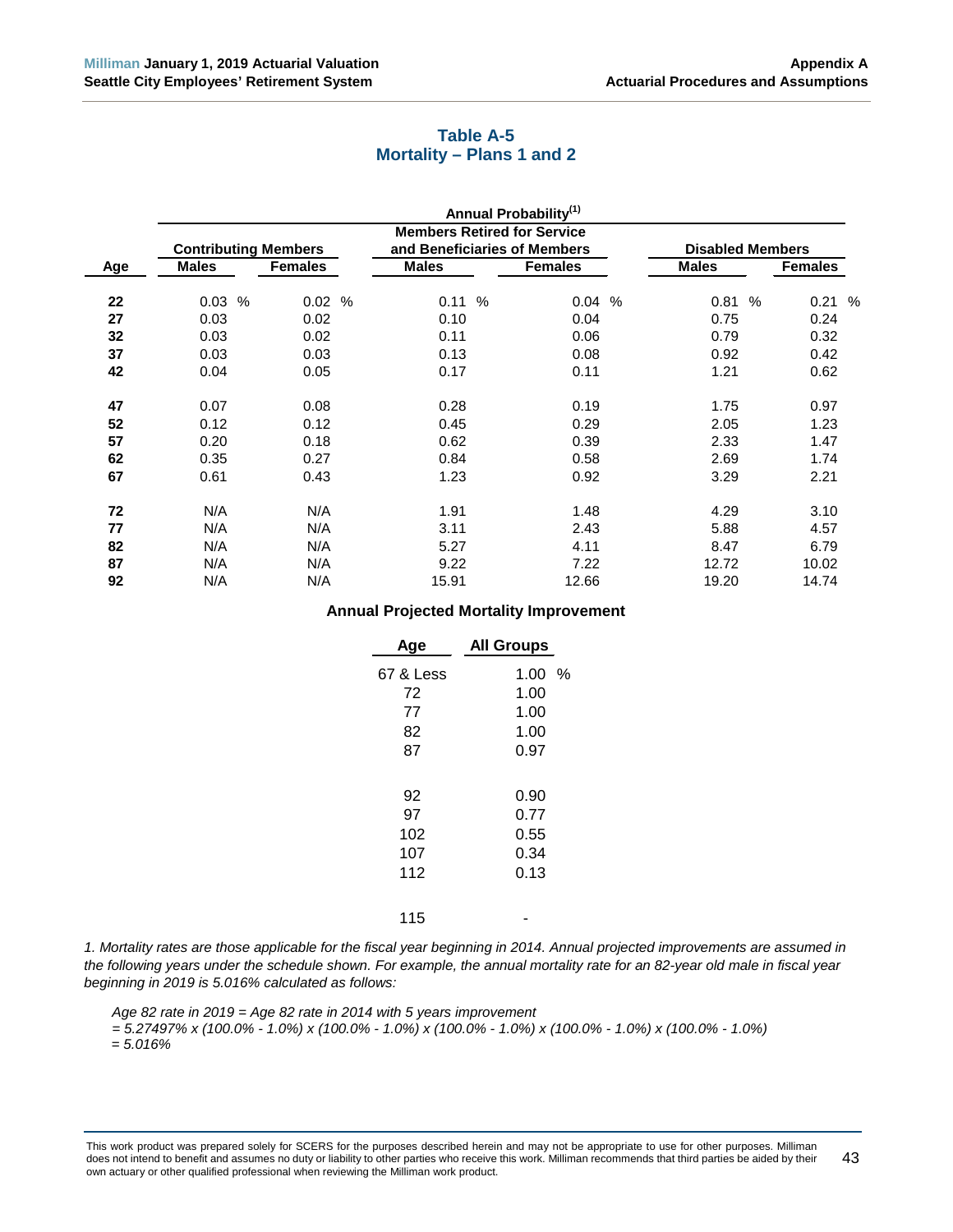<span id="page-49-0"></span>

| Table A-6                                                             |  |
|-----------------------------------------------------------------------|--|
| Other Terminations of Employment Among Members Not Eligible to Retire |  |
| $-$ Plans 1 and 2                                                     |  |

| Years of       | <b>Annual Rates for</b> | <b>Annual Rates for</b> |
|----------------|-------------------------|-------------------------|
| <b>Service</b> | Men                     | Women                   |
| $0$ to 1       | 6.5%                    | 8.5%                    |
| 1 to $2$       | 5.8                     | 8.3                     |
| $2$ to $3$     | 5.3                     | 8.0                     |
| $3$ to $4$     | 4.8                     | 7.8                     |
| 4 to 5         | 4.4                     | 7.5                     |
| $5$ to $6$     | 4.1                     | 7.0                     |
| 6 to 7         | 3.8                     | 6.3                     |
| $7$ to $8$     | 3.5                     | 5.7                     |
| 8 to 9         | 3.2                     | 5.1                     |
| 9 to 10        | 2.9                     | 4.5                     |
| 10 to 11       | 2.6                     | 4.1                     |
| 11 to 12       | 2.3                     | 3.8                     |
| 12 to 13       | 2.1                     | 3.4                     |
| 13 to 14       | 1.9                     | 3.1                     |
| 14 to 15       | 1.7                     | 2.7                     |
| 15 to 16       | 1.5                     | 2.4                     |
| 16 to 17       | 1.4                     | 2.0                     |
| 17 to 18       | 1.2                     | 1.7                     |
| 18 to 19       | 1.1                     | 1.4                     |
| 19 to 20       | 1.0                     | 1.2                     |
| 20 to 21       | 0.9                     | 1.1                     |
| 21 to 22       | 0.8                     | 1.0                     |
| 22 to 23       | 0.8                     | 0.9                     |
| 23 to 24       | 0.7                     | 0.8                     |
| 24 to 25       | 0.7                     | 0.8                     |
| 25 to 26       | 0.6                     | 0.7                     |
| 26 to 27       | 0.6                     | 0.7                     |
| 27 to 28       | 0.5                     | 0.6                     |
| 28 to 29       | 0.5                     | 0.6                     |
| 29 to 30       | 0.4                     | 0.5                     |
| 30 or more     | 0.5                     | 0.5                     |

This work product was prepared solely for SCERS for the purposes described herein and may not be appropriate to use for other purposes. Milliman does not intend to benefit and assumes no duty or liability to other parties who receive this work. Milliman recommends that third parties be aided by their own actuary or other qualified professional when reviewing the Milliman work product. 44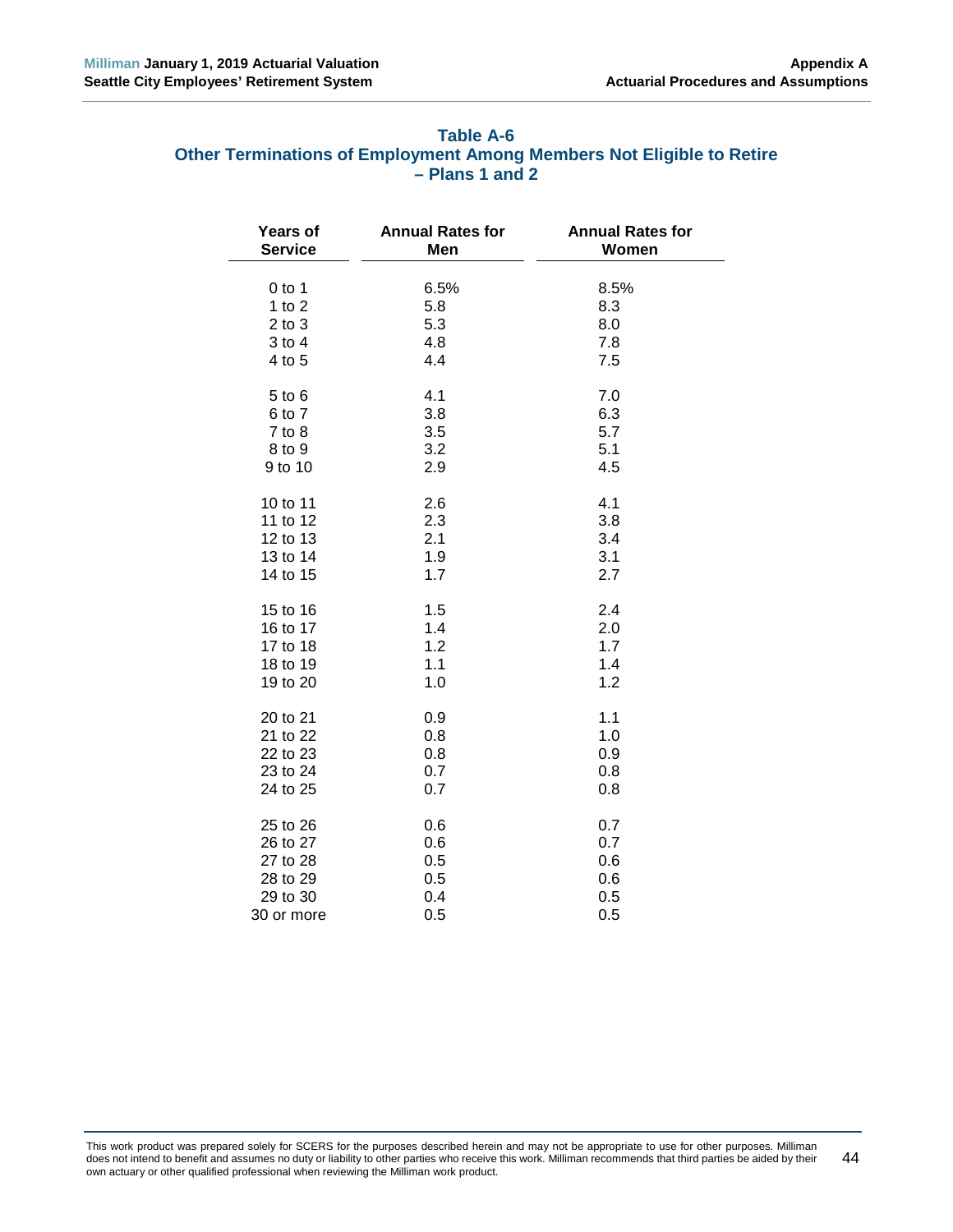# <span id="page-50-0"></span>**Table A-7 Probability of Refund – Plans 1 and 2**

| <b>Probabilities of Refund</b><br>upon Termination $(1)$ |
|----------------------------------------------------------|
|                                                          |
| 70.0%                                                    |
| 58.0                                                     |
| 40.0                                                     |
| 35.0                                                     |
|                                                          |
| 35.0                                                     |
| 35.0                                                     |
| 36.0                                                     |
| 40.0                                                     |
|                                                          |

*1. If service is 20 or more years at termination, probability of refund is equal to 20%.*

This work product was prepared solely for SCERS for the purposes described herein and may not be appropriate to use for other purposes. Milliman does not intend to benefit and assumes no duty or liability to other parties who receive this work. Milliman recommends that third parties be aided by their own actuary or other qualified professional when reviewing the Milliman work product. 45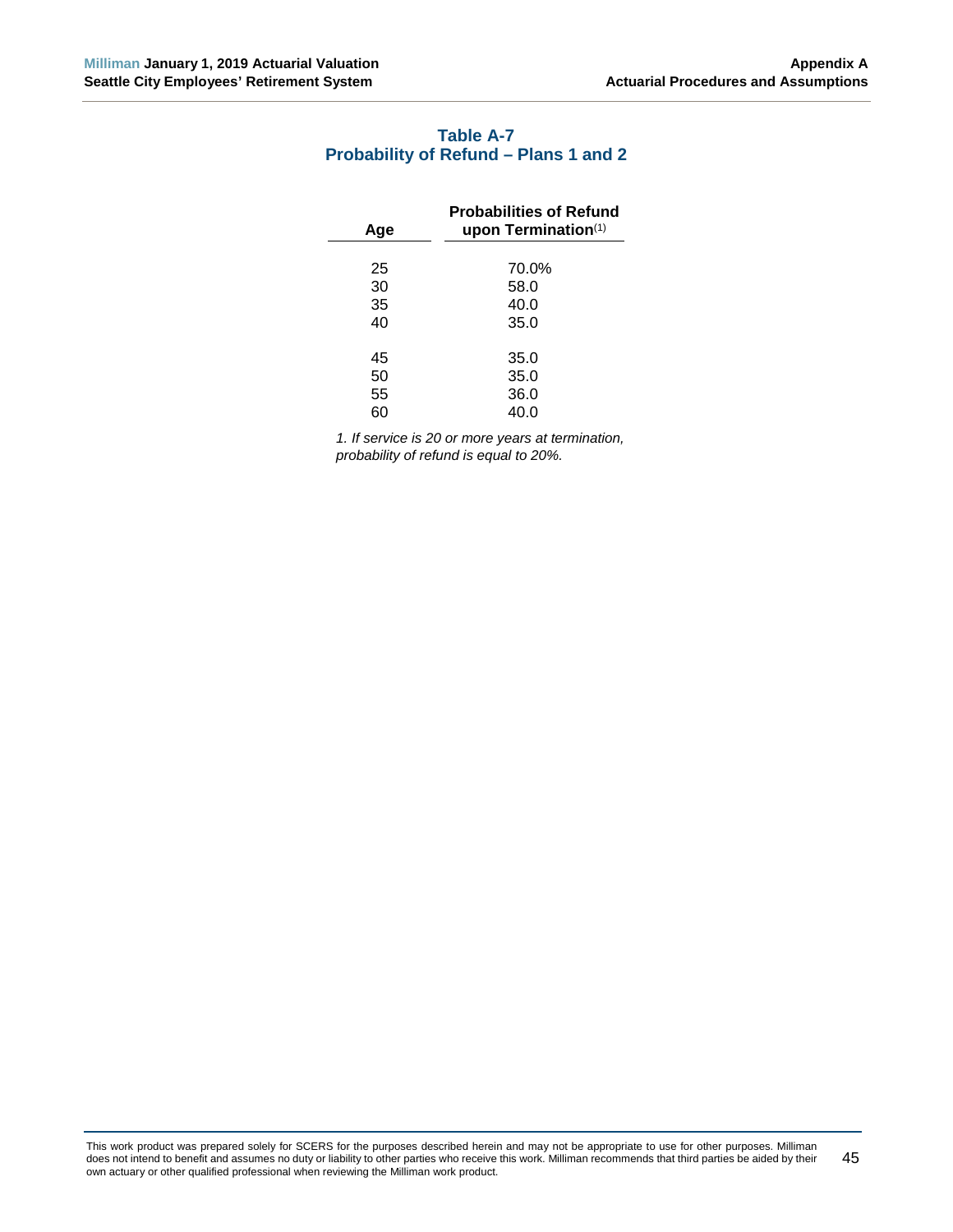# <span id="page-51-0"></span>**Appendix B Provisions of Governing Law**

All actuarial calculations are based upon our understanding of the provisions governing the Seattle City Employees' Retirement System, Chapter 4.36 of the Seattle City Code. The benefit and contribution provisions are summarized briefly below, along with corresponding references to the City code. This summary encompasses the major provisions of the System; it does not attempt to cover all of the detailed provisions.

| <b>Effective Date</b>                | The effective date of the retirement system was July 1, 1929. (Section 4.36.080)                                                                                                                                                                                                   |
|--------------------------------------|------------------------------------------------------------------------------------------------------------------------------------------------------------------------------------------------------------------------------------------------------------------------------------|
| <b>Membership</b><br>Plan 1          | Employees whose membership date is prior to January 1, 2017. (Section 4.36.060)                                                                                                                                                                                                    |
| Plan 2                               | Employees whose membership date is on or after January 1, 2017.<br>(Section 4.36.060)                                                                                                                                                                                              |
| <b>Members' Contribution</b><br>Rate |                                                                                                                                                                                                                                                                                    |
| Plan 1                               | The members' contribution rate is 10.03% of salary as of January 2012. Certain<br>members who were contributing at a lower rate on June 23, 1972 continue to<br>contribute at a lower rate. (Section 4.36.540A)                                                                    |
| Plan 2                               | The members' contribution rate is 7.00% of salary as of January 2017.<br>(Section 4.36.540B)                                                                                                                                                                                       |
| <b>Employer Contribution</b><br>Rate | The employer contribution rate is the amount that is actuarially determined to be<br>necessary to fund that portion of the retirement allowances not covered by the<br>members' contributions. This amount shall be at least the members' contribution<br>rate. (Section 4.36.545) |
| <b>Final Compensation</b><br>Plan 1  | Final compensation is based on highest average compensation (excluding<br>overtime) during any consecutive 24 months. (Sections 4.36.040 and 4.36.050)                                                                                                                             |
| Plan 2                               | Final compensation is based on highest average compensation (excluding<br>overtime) during any consecutive 60 months. (Sections 4.36.040 and 4.36.050)                                                                                                                             |
| <b>Service Retirement</b><br>Plan 1  | Eligibility                                                                                                                                                                                                                                                                        |
|                                      | 30 years of service;<br>Age 52 and 20 years of service;<br>Age 57 and 10 years of service; or<br>Age 62 and 5 years of service.                                                                                                                                                    |
|                                      | <b>Normal Form</b><br>Straight life benefit.                                                                                                                                                                                                                                       |
|                                      | <b>Optional Forms</b><br>Actuarial equivalent according to the mortality and interest basis adopted by the<br>Retirement Board for such purposes.                                                                                                                                  |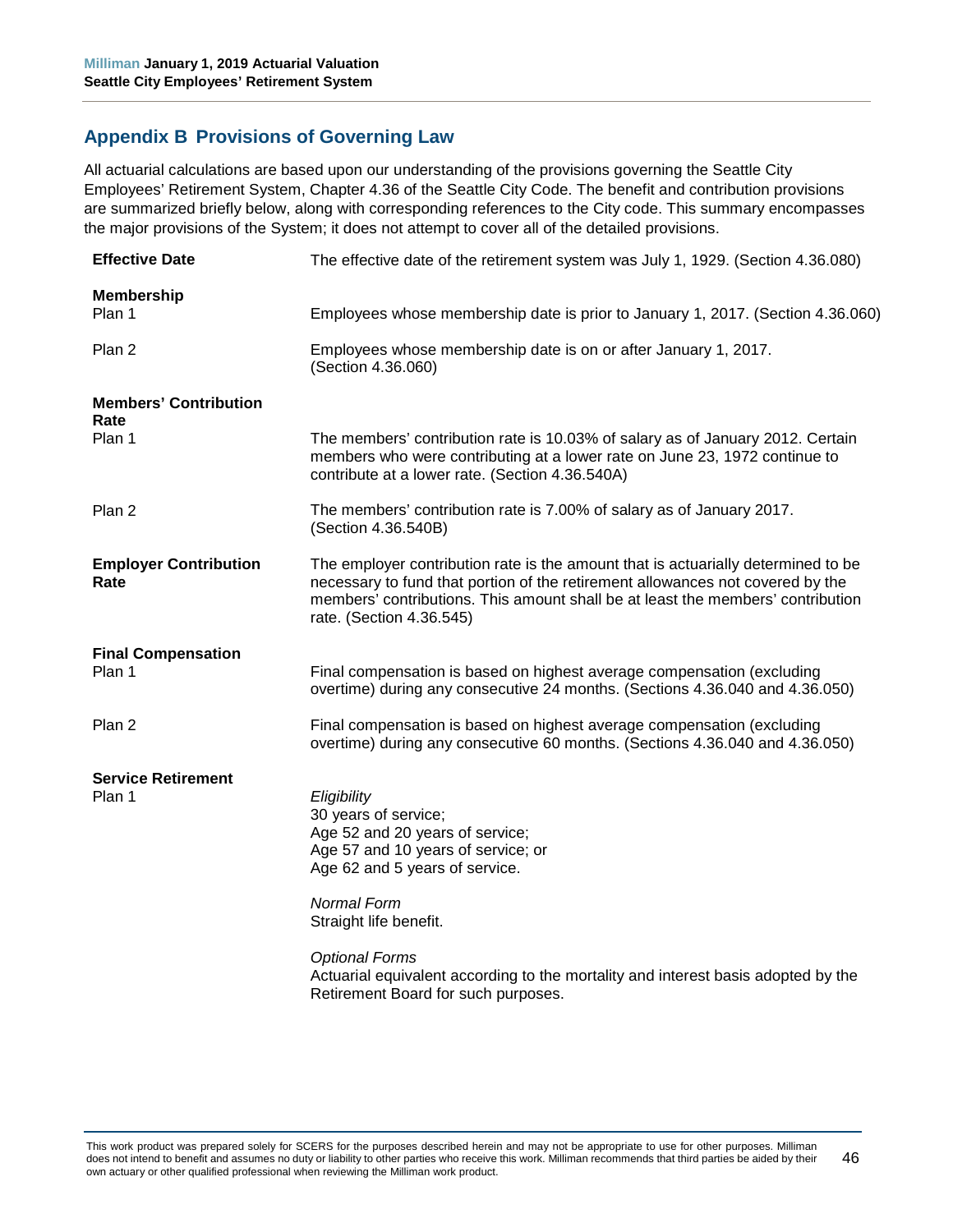| <b>Service Retirement</b>           |                                                                                                                                                                                                                                                                                                                                                                                                                                |  |  |  |
|-------------------------------------|--------------------------------------------------------------------------------------------------------------------------------------------------------------------------------------------------------------------------------------------------------------------------------------------------------------------------------------------------------------------------------------------------------------------------------|--|--|--|
| Plan 1 (continued)                  | <b>Amount of Allowance</b><br>The total monthly allowance is generally 2% times final compensation times total<br>years of creditable service.                                                                                                                                                                                                                                                                                 |  |  |  |
|                                     | However, if the member does not qualify in one of the following ways, the 2%<br>factor is reduced by 0.1% for each year that retirement precedes the earliest date<br>the member would be:<br>(a) Any age with 30 years of service.<br>(b) Age 51-59, providing the member's age and years of service total 80 or<br>more.<br>(c) Age 60 or older with 20 years of service.<br>(d) Age 65 or older with five years of service. |  |  |  |
|                                     | The reduction is somewhat less than 0.1% for members with less than 20 years of<br>service.                                                                                                                                                                                                                                                                                                                                    |  |  |  |
|                                     | For those hired on or after January 1, 1988, creditable service excludes the first six<br>months of service.                                                                                                                                                                                                                                                                                                                   |  |  |  |
|                                     | Maximum Allowance<br>The formula-based retirement allowance (as described above) of any member<br>shall be limited to 60% of final compensation, except where the minimum<br>allowance described below applies.                                                                                                                                                                                                                |  |  |  |
|                                     | Minimum Allowance<br>A monthly benefit based on twice the actuarial value of accumulated member<br>contributions. This is not subject to the 60% of final compensation maximum.<br>(Sections 4.36.600, 4.36.605, 4.36.610 and 4.36.640)                                                                                                                                                                                        |  |  |  |
|                                     | Note:<br>Effective January 1, 2020, the conversion of the contributions to an annuity<br>benefit in the minimum allowance reflects option factors that use the new<br>mortality rates.                                                                                                                                                                                                                                         |  |  |  |
| <b>Service Retirement</b><br>Plan 2 | Eligibility<br>Age 55 and 20 years of service;<br>Age 57 and 10 years of service; or<br>Age 60 and 5 years of service.                                                                                                                                                                                                                                                                                                         |  |  |  |
|                                     | <b>Normal Form</b><br>Straight life benefit                                                                                                                                                                                                                                                                                                                                                                                    |  |  |  |
|                                     | <b>Optional Forms</b><br>Actuarial equivalent according to the mortality and interest basis adopted by the<br>Retirement Board for such purposes.                                                                                                                                                                                                                                                                              |  |  |  |
|                                     | <b>Amount of Allowance</b><br>The total monthly allowance is generally 1.75% times final compensation times<br>total years of creditable service.                                                                                                                                                                                                                                                                              |  |  |  |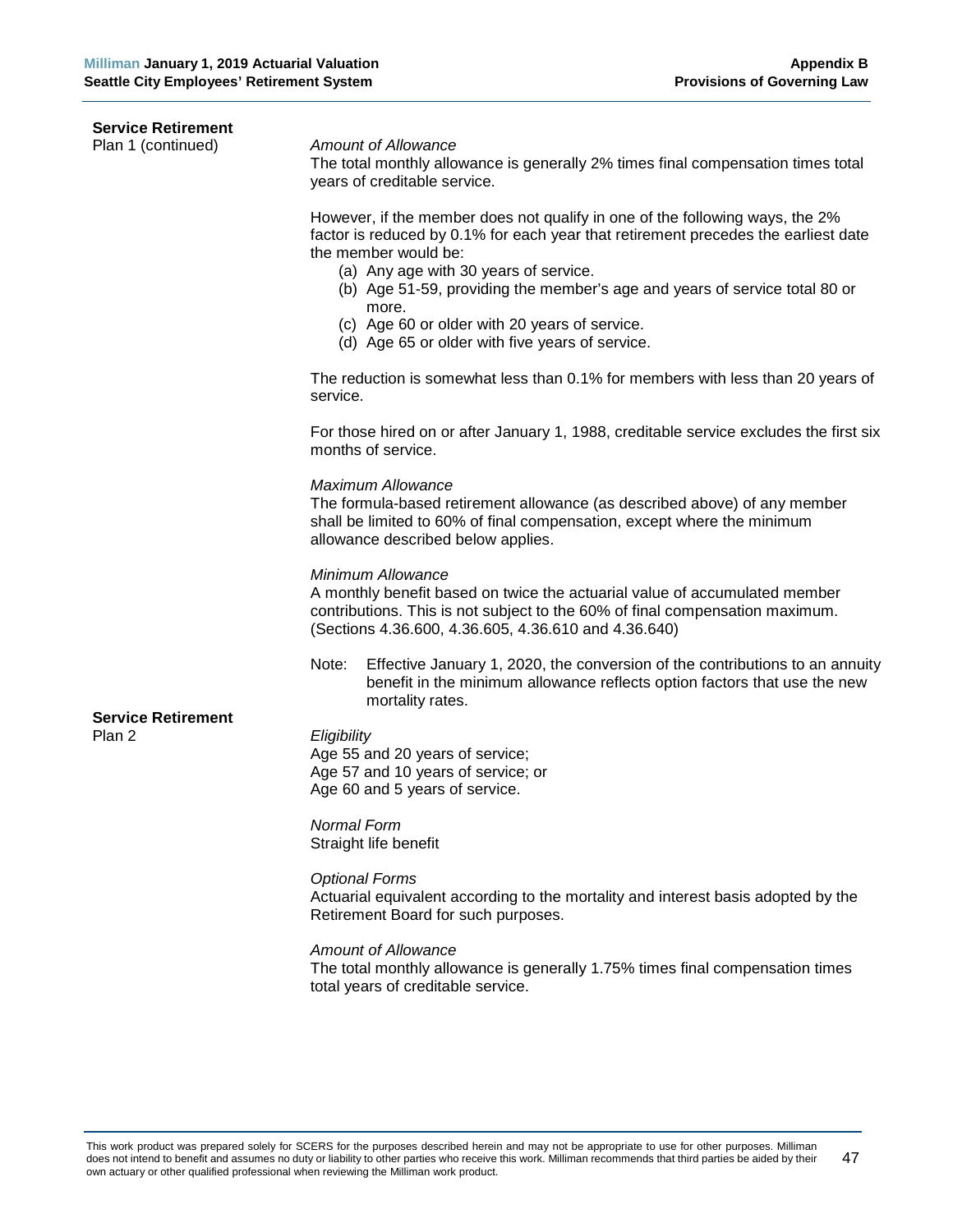| <b>Service Retirement</b><br>Plan 2 (continued) | However, if the member does not qualify in one of the following ways, the 1.75%<br>factor is reduced by 0.07% for each year that retirement precedes the earliest date<br>the member would be:<br>(a) 55-64, providing the member's age and years of service total 85 or more.<br>(c) Age 55 or older with 30 years of service.<br>(d) Age 65 or older with five years of service.<br>The reduction is somewhat more than 0.07% for members with less than 20 years<br>of service. |
|-------------------------------------------------|------------------------------------------------------------------------------------------------------------------------------------------------------------------------------------------------------------------------------------------------------------------------------------------------------------------------------------------------------------------------------------------------------------------------------------------------------------------------------------|
|                                                 | (Sections 4.36.607, 4.36.608, 4.36.610 and 4.36.640)                                                                                                                                                                                                                                                                                                                                                                                                                               |
| <b>Disability Retirement</b><br>Plans 1 and 2   | Eligibility<br>Ten years of service credited within the 15 years preceding disability retirement. If<br>disability occurs in the course of City employment, there is no service requirement.                                                                                                                                                                                                                                                                                       |
|                                                 | <b>Normal Form</b><br>Modified cash refund annuity. An optional survivor's benefit is available if the<br>spouse is the beneficiary.                                                                                                                                                                                                                                                                                                                                               |
|                                                 | <b>Amount of Allowance</b><br>The total monthly disability allowance is the greater of:<br>(a) 1.5% times final compensation times completed years of creditable<br>service.<br>(b) 1.5% times final compensation times total years of creditable service that<br>could have been earned to age 62, but not to exceed one-third of final<br>compensation.                                                                                                                          |
|                                                 | <b>Maximum Allowance</b><br>The maximum disability allowance is 60% of final compensation.                                                                                                                                                                                                                                                                                                                                                                                         |
|                                                 | Minimum Allowance<br>The minimum disability allowance is \$140 per month.<br>(Sections 4.36.645 and 4.36.650)                                                                                                                                                                                                                                                                                                                                                                      |
|                                                 |                                                                                                                                                                                                                                                                                                                                                                                                                                                                                    |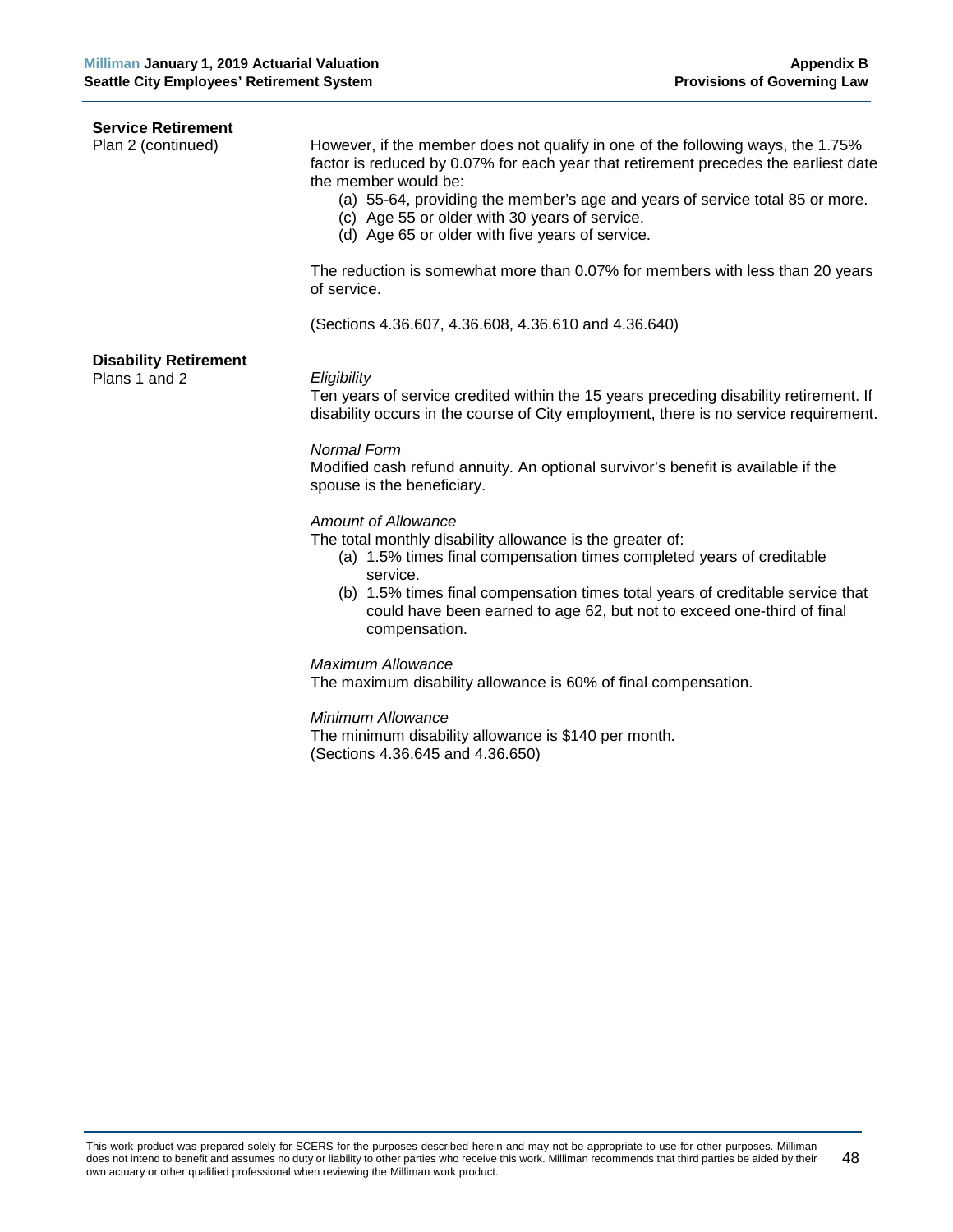| <b>Death Benefits</b>                             |                                                                                                                                                                                                                                                                                                                                                                                                                                                                                                                                                                                                                                                                             |
|---------------------------------------------------|-----------------------------------------------------------------------------------------------------------------------------------------------------------------------------------------------------------------------------------------------------------------------------------------------------------------------------------------------------------------------------------------------------------------------------------------------------------------------------------------------------------------------------------------------------------------------------------------------------------------------------------------------------------------------------|
| Plans 1 and 2                                     | <b>Retired Members</b><br>Death benefits to retired members are payable according to the form of retirement<br>allowance elected.                                                                                                                                                                                                                                                                                                                                                                                                                                                                                                                                           |
|                                                   | <b>Active Members</b><br>(a) Payment to the beneficiary of accumulated contributions, including<br>interest; or<br>(b) If the member had completed 10 years of service at the time of death, a<br>surviving spouse or a registered domestic partner may elect to receive, in<br>place of (a) above, either:<br>(1) A monthly allowance for life equal to the benefit the spouse would<br>have received had the member just retired with a 100% contingent<br>annuitant option in force; or<br>(2) A cash payment of no more than one-half of the member's<br>accumulated contributions, along with a correspondingly reduced<br>retirement allowance.<br>(Section 4.36.680) |
| <b>Withdrawal Benefits</b><br>Plans 1 and 2       | Form of Payment<br>Payment of accumulated contributions, with interest.<br>(Section 4.36.665A)                                                                                                                                                                                                                                                                                                                                                                                                                                                                                                                                                                              |
| <b>Vested Withdrawal</b><br><b>Benefits</b>       |                                                                                                                                                                                                                                                                                                                                                                                                                                                                                                                                                                                                                                                                             |
| Plans 1 and 2                                     | Eligibility<br>Five years of service.                                                                                                                                                                                                                                                                                                                                                                                                                                                                                                                                                                                                                                       |
|                                                   | Amount of Allowance<br>Same as service retirement benefit.                                                                                                                                                                                                                                                                                                                                                                                                                                                                                                                                                                                                                  |
| Plan 1                                            | <b>Benefits Commence</b><br>Age 52, if 20 or more years of service;<br>Age 57, if 10-19 years of service; or<br>Age 62, regardless of years of service.<br>(Section 4.36.665)                                                                                                                                                                                                                                                                                                                                                                                                                                                                                               |
| Plan 2                                            | <b>Benefits Commence</b><br>Age 55, if 20 or more years of service;<br>Age 57, if 10-19 years of service; or<br>Age 60, regardless of years of service.<br>(Section 4.36.665)                                                                                                                                                                                                                                                                                                                                                                                                                                                                                               |
| <b>Postretirement Benefit</b><br><b>Increases</b> |                                                                                                                                                                                                                                                                                                                                                                                                                                                                                                                                                                                                                                                                             |
| Plans 1 and 2                                     | <b>Provisions</b><br>Effective January 1, 2007, the City Council adopted a 65% Restoration of<br>Purchasing Power benefit and an automatic 1.5% annual COLA to all members.<br>If the System reaches a 100% Funding Ratio, the restoration amount increases to<br>70%.<br>(Section 4.36.615)                                                                                                                                                                                                                                                                                                                                                                                |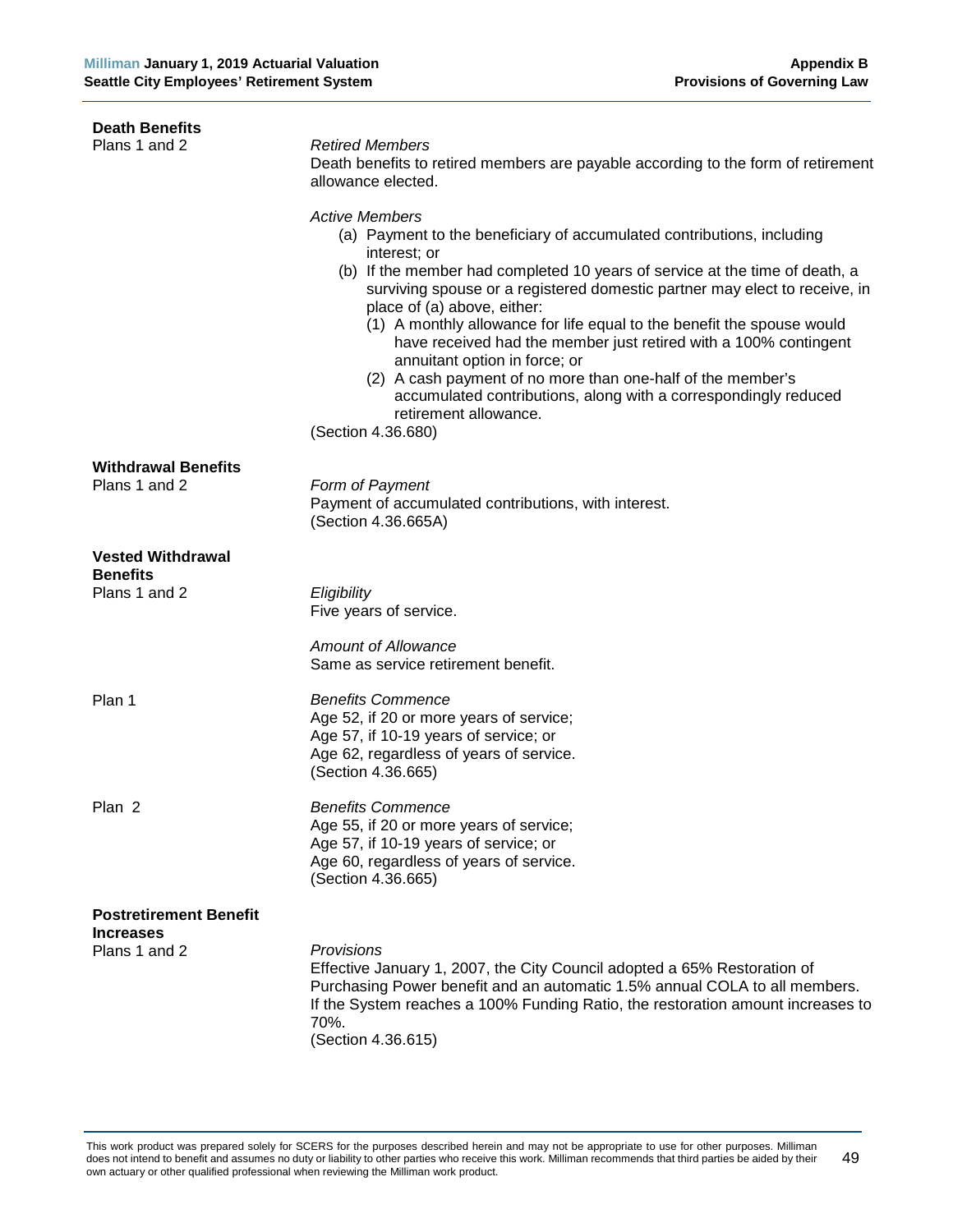**Death Benefit System** Plans 1 and 2 *Eligibility*

Mandatory for all active members; optional for retired members.

*Benefits*

\$2,000 upon the death of an active member or a participating retired member.

#### *Assessment*

Members pay an assessment of \$12 per year; the City pays a matching amount. If these assessments are not adequate, additional amounts may be transferred from the interest earnings in the retirement fund. (Sections 4.36.690 and 4.36.695)

**Additional Contributions** Plans 1 and 2 *Provisions*

Members may voluntarily make contributions in excess of the regular rate; these are make-up contributions that apply only in specific situations.

#### *Retirement Benefit*

A monthly annuity which is the actuarial equivalent of accumulated additional contributions with interest.

# *Other Benefits*

Accumulated additional contributions, with interest, generally become payable upon termination other than retirement. (Sections 4.36.030 and 4.36.540A)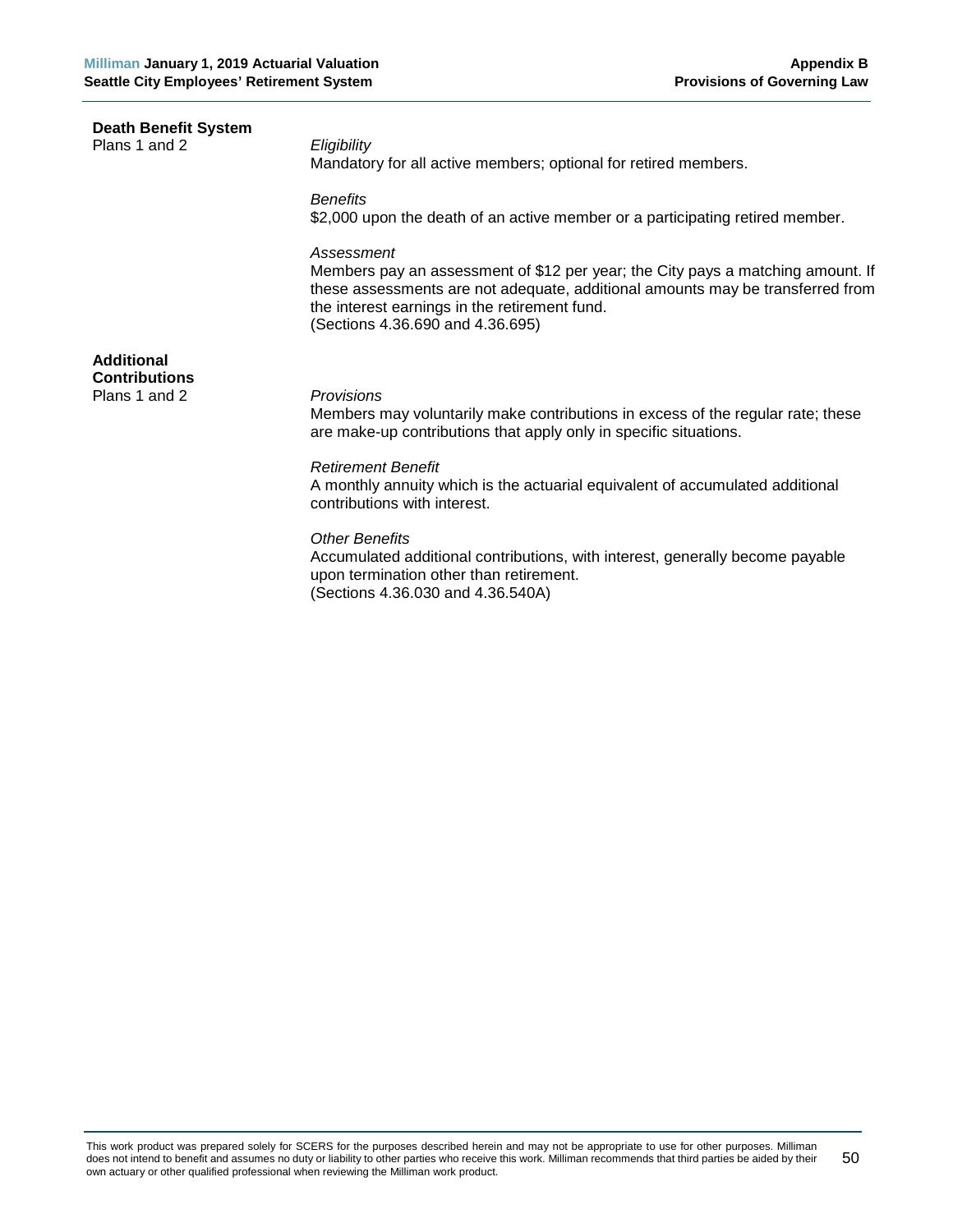# <span id="page-56-0"></span>**Appendix C Valuation Data**

This valuation is based upon the membership of the system as of January 1, 2019. Membership data were supplied by the System and accepted for valuation purposes without audit. However, extensive tests were performed to ensure that the data are sufficiently accurate for valuation purposes.

The data for all contributing members, former contributing members, and their survivors are summarized in Table C-1.

Tables C-2 through C-4 present distributions of members receiving service retirement benefits, members receiving disability retirement benefits, and survivors receiving benefits. Shown in the tables are the numbers of persons receiving benefits, the total annual benefits received (including payments for the annual bonus), and the average annual benefit per recipient.

Table C-5 contains summaries of the data for contributing members. Values shown in the tables are the numbers of members and their total and average annual salaries.

The valuation also includes liabilities attributable to members who have terminated employment but have neither retired nor withdrawn their contributions.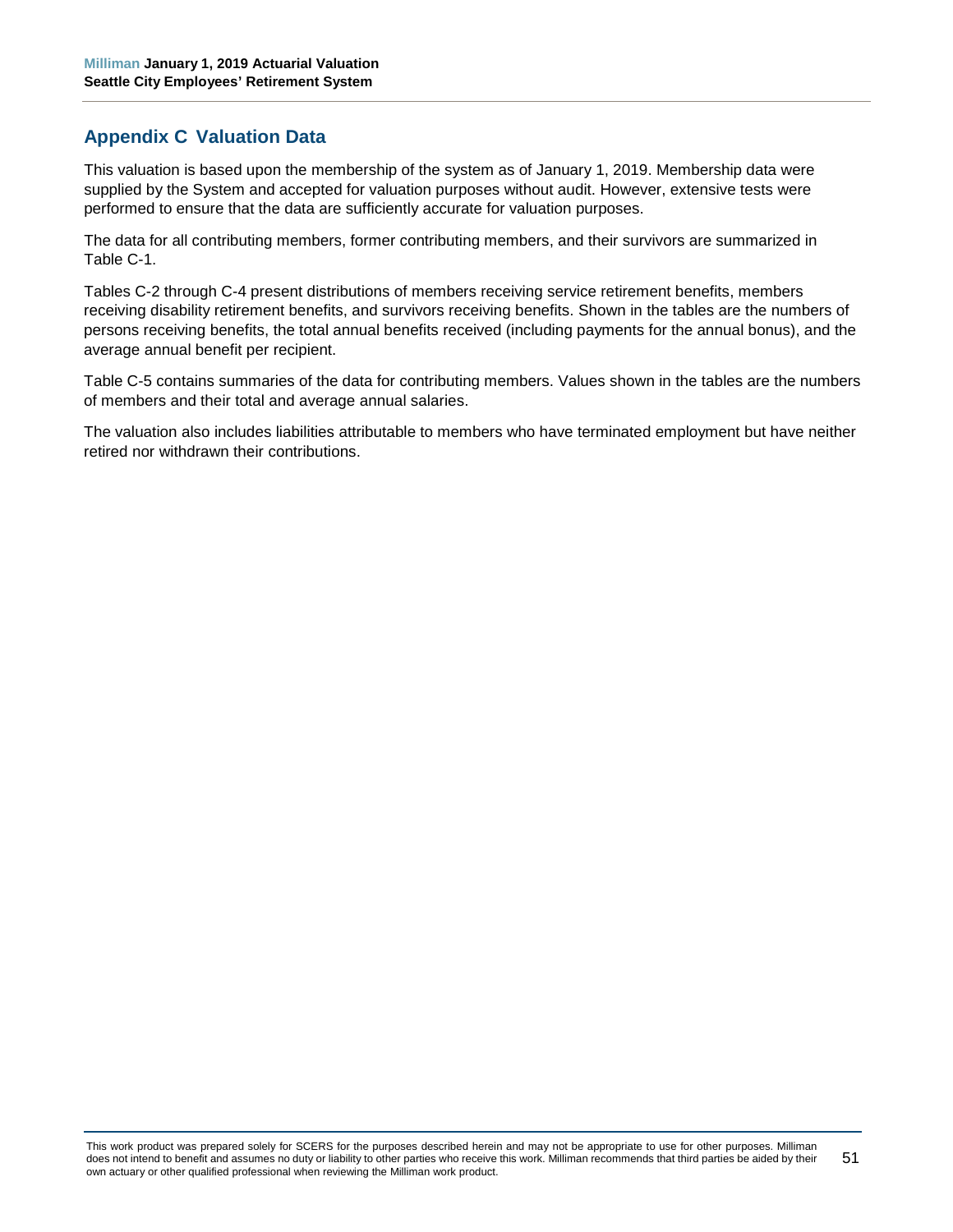<span id="page-57-0"></span>

|                 |               | <b>Contributing Members</b>            |                                      |               | <b>Annuitants</b>                      |                                      |
|-----------------|---------------|----------------------------------------|--------------------------------------|---------------|----------------------------------------|--------------------------------------|
|                 | <b>Number</b> | Annual<br><b>Salaries</b><br>(\$1,000) | Average<br>Annual<br><b>Salaries</b> | <b>Number</b> | Annual<br><b>Benefits</b><br>(\$1,000) | Average<br>Annual<br><b>Benefits</b> |
| January 1, 2019 | 9,388         | \$<br>777,619                          | \$<br>82,831                         | 6,792         | \$<br>197,256                          | 29,042<br>\$                         |
| January 1, 2018 | 9,284         | 760,987                                | 81,968                               | 6,534         | 182,794                                | 27,976                               |
| January 1, 2017 | 9,151         | 725,580                                | 79,288                               | 6,382         | 174,933                                | 27,411                               |
| January 1, 2016 | 8,882         | 686,748                                | 77,317                               | 6,223         | 165,836                                | 26,650                               |
| January 1, 2015 | 8,746         | 647,800                                | 74,068                               | 6,019         | 155,597                                | 25,852                               |
| January 1, 2014 | 8,603         | 606,888                                | 70,548                               | 5,880         | 147,145                                | 25,026                               |
| January 1, 2013 | 8,465         | 579,396                                | 68,449                               | 5,742         | 137,836                                | 24,006                               |
| January 1, 2012 | 8,430         | 560,412                                | 66,476                               | 5,580         | 128,645                                | 23,056                               |
| January 1, 2011 | 8,599         | 569,472                                | 66,225                               | 5,428         | 118,920                                | 21,909                               |
| January 1, 2010 | 9,071         | 596,892                                | 65,802                               | 5,304         | 108,886                                | 20,529                               |
| January 1, 2008 | 8,842         | 529,062                                | 59,835                               | 5,201         | 102,772                                | 19,760                               |
| January 1, 2006 | 8,521         | 468,096                                | 54,934                               | 5,011         | 83,988                                 | 16,761                               |
| January 1, 2004 | 8,382         | 441,562                                | 52,680                               | 4,876         | 74,341                                 | 15,246                               |
| January 1, 2002 | 8,758         | 418,908                                | 47,831                               | 4,733         | 61,801                                 | 13,058                               |
| January 1, 2000 | 8,669         | 382,620                                | 44,137                               | 4,681         | 55,542                                 | 11,865                               |
| January 1, 1999 | 7,779         | 333,984                                | 42,934                               | 4,644         | 52,482                                 | 11,301                               |
| January 1, 1998 | 7,926         | 329,028                                | 41,512                               | 4,649         | 50,394                                 | 10,840                               |

# **Table C-1 Summary of Membership Data**

This work product was prepared solely for SCERS for the purposes described herein and may not be appropriate to use for other purposes. Milliman does not intend to benefit and assumes no duty or liability to other 52<br>parti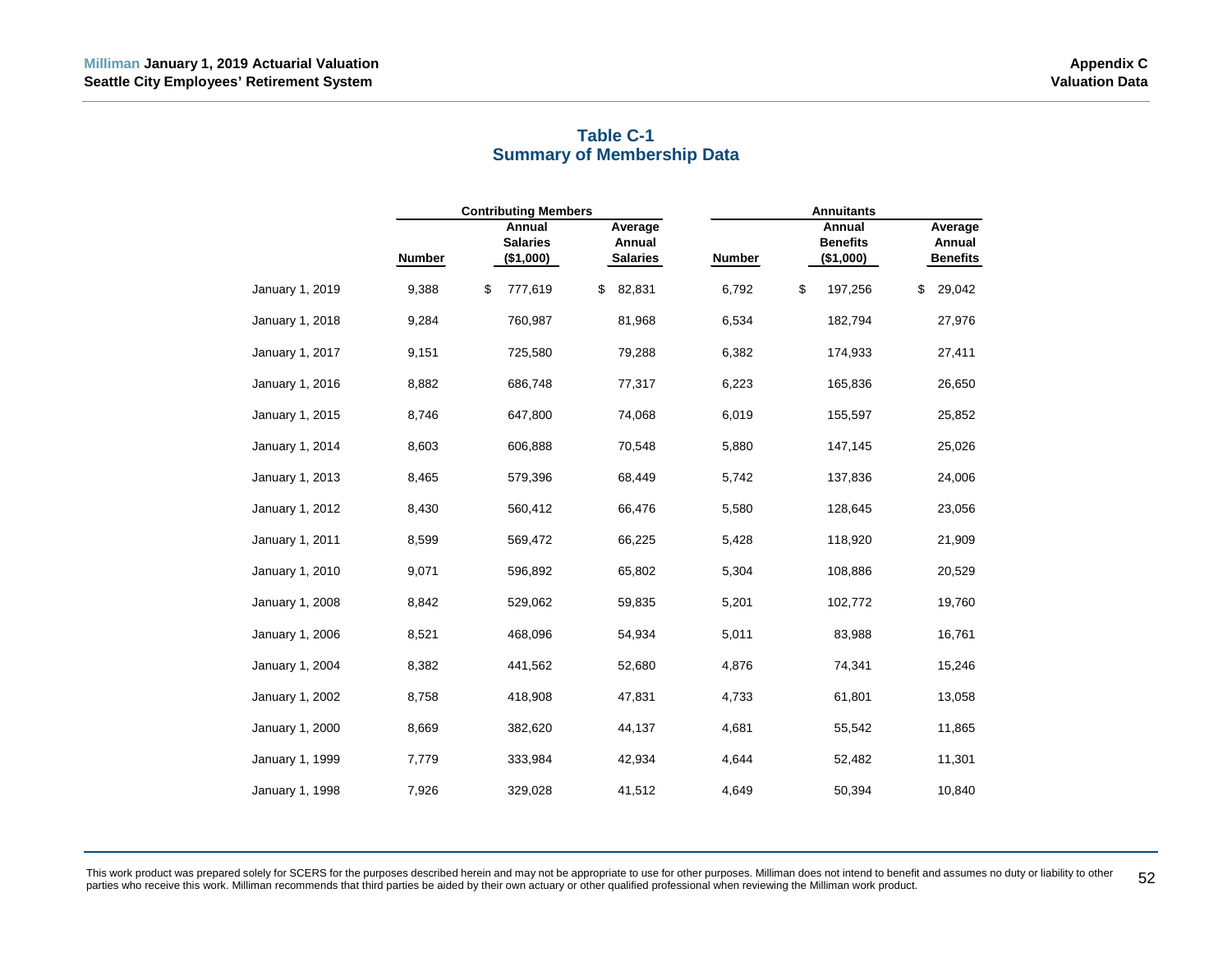<span id="page-58-0"></span>

|                                        | $50$         | 50-54        | 55-59        | 60-64           |     | 65-69     | 70-74        | 75-79           | 80-84        | 85-89        |     | $90+$     | Totals        |
|----------------------------------------|--------------|--------------|--------------|-----------------|-----|-----------|--------------|-----------------|--------------|--------------|-----|-----------|---------------|
| Number of Persons                      |              |              |              |                 |     |           |              |                 |              |              |     |           |               |
| Male                                   | 0            | 9            | 101          | 376             |     | 796       | 866          | 535             | 310          | 165          |     | 137       | 3,295         |
| Female                                 | 0            | 12           | 117          | 388             |     | 789       | 672          | 323             | 180          | 100          |     | 104       | 2,685         |
| Total                                  | $\mathbf 0$  | 21           | 218          | 764             |     | 1,585     | 1,538        | 858             | 490          | 265          |     | 241       | 5,980         |
| <b>Annual Benefits</b><br>in Thousands |              |              |              |                 |     |           |              |                 |              |              |     |           |               |
| Male<br>\$                             | $\mathbf 0$  | \$<br>496    | \$<br>4,029  | \$<br>14,179    | -\$ | 27,099    | \$<br>27,825 | \$<br>16,405 \$ | $8,275$ \$   | 4,167        | -\$ | 3,351     | \$<br>105,826 |
| Female                                 | 0            | 555          | 4,617        | 14,690          |     | 23,060    | 18,131       | 7,518           | 3,759        | 1,710        |     | 1,414     | 75,455        |
| Total                                  | $\mathbf 0$  | 1,052        | 8,646        | 28,869          |     | 50,158    | 45,956       | 23,924          | 12,034       | 5,878        |     | 4,764     | 181,281       |
| Average Annual<br><b>Benefits</b>      |              |              |              |                 |     |           |              |                 |              |              |     |           |               |
| \$<br>Male                             | $\mathbf{0}$ | \$<br>55,166 | \$<br>39,891 | \$<br>37,710 \$ |     | 34,043 \$ | 32,130       | \$<br>30,664    | \$<br>26,693 | \$<br>25,256 | \$  | 24,457 \$ | 32,117        |
| Female                                 | 0            | 46,266       | 39,462       | 37,861          |     | 29,227    | 26,981       | 23,277          | 20,886       | 17,104       |     | 13,592    | 28,102        |
| Total                                  | 0            | 50,080       | 39,661       | 37,787          |     | 31,646    | 29,880       | 27,883          | 24,559       | 22,180       |     | 19,769    | 30,314        |

# **Table C-2 Members Receiving Service Retirement Benefits as of January 1, 2019 – Inactive Lives**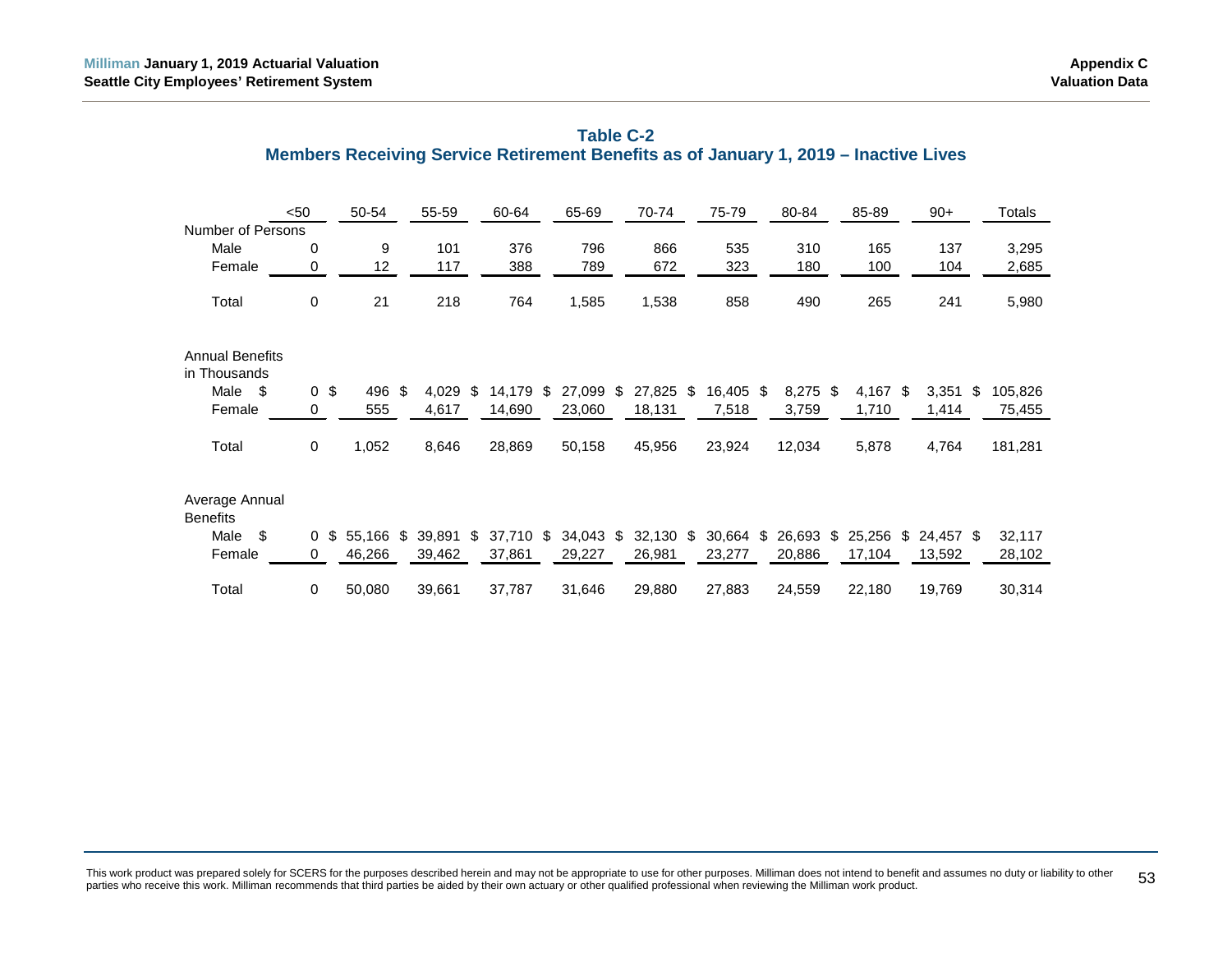|                                        | $50$                   | 50-54    | 55-59     | 60-64            | 65-69  | 70-74               | 75-79           | 80-84           | 85-89        | $90+$   | Totals |
|----------------------------------------|------------------------|----------|-----------|------------------|--------|---------------------|-----------------|-----------------|--------------|---------|--------|
| Number of Persons                      |                        |          |           |                  |        |                     |                 |                 |              |         |        |
| Male                                   | 2                      | 3        | 2         | 4                | 3      | 4                   | 2               | 2               | 1            | 1       | 24     |
| Female                                 | 0                      |          | 6         | 11               | 4      |                     | 2               | 2               | 0            | 0       | 27     |
| Total                                  | 2                      | 4        | 8         | 15               | 7      | $\sqrt{5}$          | 4               | 4               | $\mathbf{1}$ | 1       | 51     |
| <b>Annual Benefits</b><br>in Thousands |                        |          |           |                  |        |                     |                 |                 |              |         |        |
| Male \$                                | $39 \text{ } $$        | 59 \$    | 45 \$     | $72 \text{ }$ \$ | $50*$  | 56 \$               | $23 \text{ } $$ | $31 \text{ } $$ | $*$ \$       | $*$ \$  | 376    |
| Female                                 | 0                      | $^\star$ | 108       | 207              | 74     | $\ast$              | 26              | 25              | 0            | 0       | 440    |
| Total                                  | 39                     | 59       | 154       | 279              | 124    | 56                  | 49              | 57              | $\ast$       | $\star$ | 816    |
| Average Annual<br><b>Benefits</b>      |                        |          |           |                  |        |                     |                 |                 |              |         |        |
| Male                                   | $$19,680$ \$ 19,602 \$ |          | 22,588 \$ | 17,880 \$        |        | 16,635 \$ 14,085 \$ | $11,551$ \$     | $15,711$ \$     | $*$ \$       | $*$ \$  | 15,651 |
| Female                                 | 0                      |          | 18,060    | 18,834           | 18,496 |                     | 12,754          | 12,661          | 0            | 0       | 16,309 |
| Total                                  | 19,680                 | 14,701   | 19,192    | 18,580           | 17,698 | 11,268              | 12,152          | 14,186          | $\star$      | $\ast$  | 16,000 |

<span id="page-59-0"></span>

| Table C-3                                                                               |
|-----------------------------------------------------------------------------------------|
| Members Receiving Disability Retirement Benefits as of January 1, 2019 – Inactive Lives |

This work product was prepared solely for SCERS for the purposes described herein and may not be appropriate to use for other purposes. Milliman does not intend to benefit and assumes no duty or liability to other [54] [54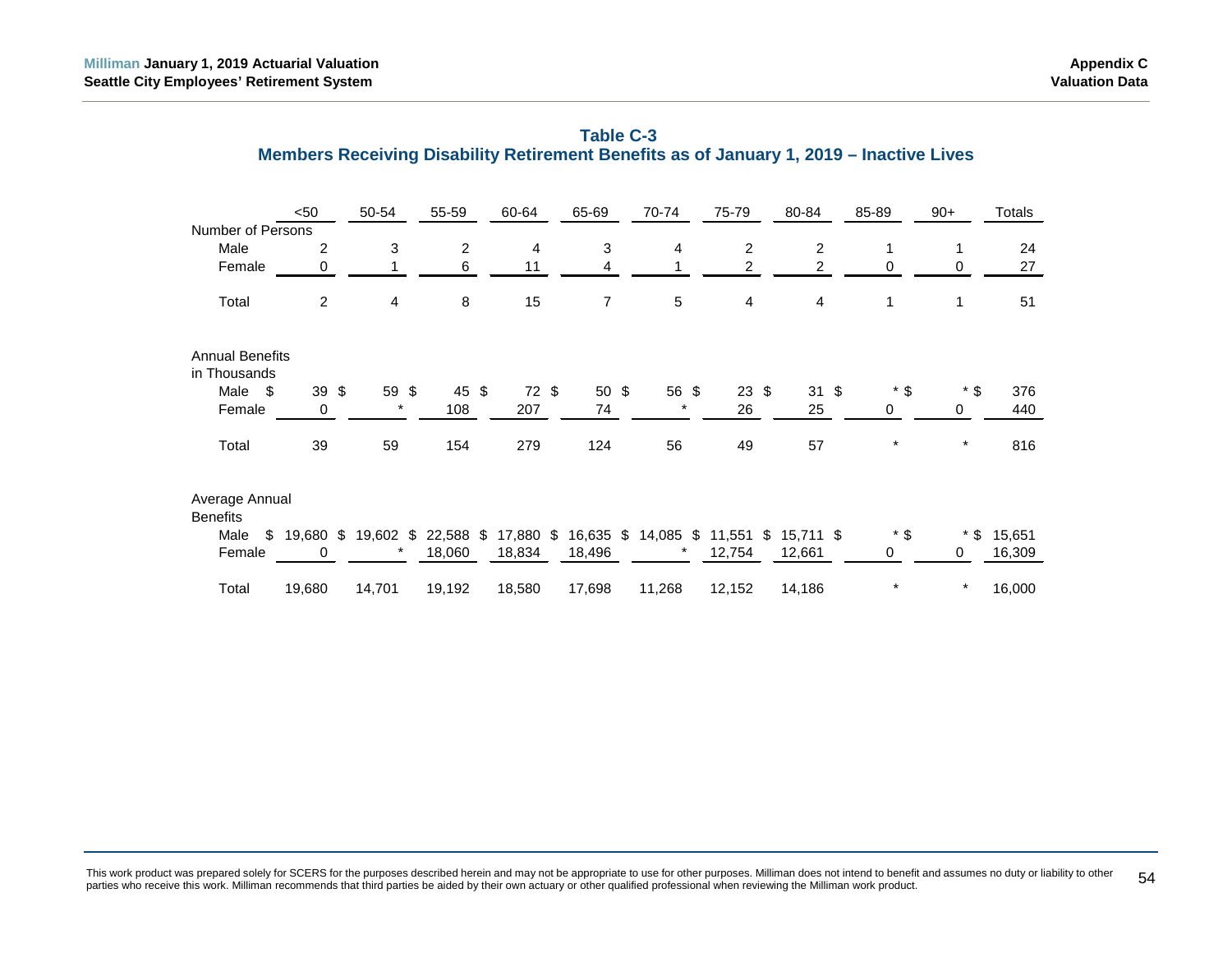|                                        | $50$   | 50-54          | 55-59            | 60-64        | 65-69           | 70-74              | 75-79        | 80-84        | 85-89        | $90+$           | Totals |
|----------------------------------------|--------|----------------|------------------|--------------|-----------------|--------------------|--------------|--------------|--------------|-----------------|--------|
| Number of Persons                      |        |                |                  |              |                 |                    |              |              |              |                 |        |
| Male                                   | 1      | $\mathbf 0$    | 2                | 9            | 9               | 10                 | 10           | 3            | 7            | 5               | 56     |
| Female                                 | 4      | 14             | 25               | 42           | 75              | 88                 | 70           | 77           | 82           | 141             | 618    |
| Total                                  | 5      | 14             | 27               | 51           | 84              | 98                 | 80           | 80           | 89           | 146             | 674    |
| <b>Annual Benefits</b><br>in Thousands |        |                |                  |              |                 |                    |              |              |              |                 |        |
| $\mathfrak s$<br>Male                  | $*$ \$ | 0 <sup>5</sup> | $21 \text{ }$ \$ | 169 \$       | $99 \text{ } $$ | $242$ \$           | $115$ \$     | 43 \$        | 87 \$        | 37 <sup>5</sup> | 813    |
| Female                                 | 85     | 264            | 646              | 903          | 1,718           | 1,753              | 1,470        | 1,631        | 1,619        | 2,504           | 12,594 |
| Total                                  | 85     | 264            | 667              | 1,072        | 1,817           | 1,995              | 1,585        | 1,674        | 1,707        | 2,541           | 13,407 |
| Average Annual<br><b>Benefits</b>      |        |                |                  |              |                 |                    |              |              |              |                 |        |
| \$<br>Male                             | $*$ \$ | 0 <sup>5</sup> | 10,546 \$        | \$<br>18,776 | 11,009          | \$<br>24,226<br>\$ | 11,461<br>\$ | \$<br>14,446 | \$<br>12,445 | 7,315<br>- \$   | 14,519 |
| Female                                 | 21,340 | 18,846         | 25,821           | 21,494       | 22,912          | 19,922             | 20,999       | 21,181       | 19,749       | 17,762          | 20,378 |
| Total                                  | 17,072 | 18,846         | 24,690           | 21,014       | 21,636          | 20,361             | 19,807       | 20,929       | 19,175       | 17,404          | 19,891 |

<span id="page-60-0"></span>

| <b>Table C-4</b>                                                               |
|--------------------------------------------------------------------------------|
| Survivors Receiving Retirement Benefits as of January 1, 2019 – Inactive Lives |

*\* Benefit amounts for groups with only one member not shown*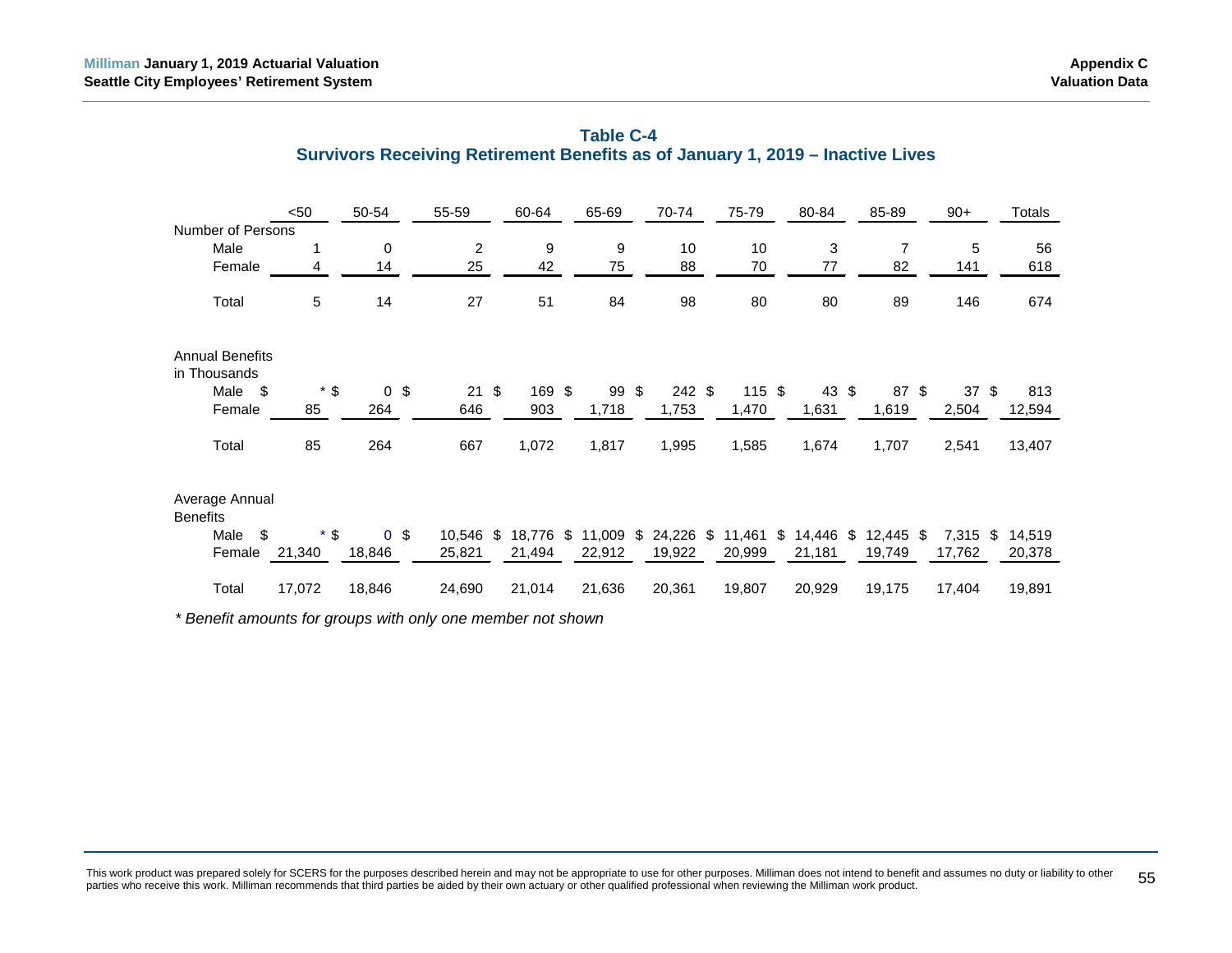# **Table C-5 Distribution of Employees and Salaries as of January 1, 2019 – Active Lives**

<span id="page-61-0"></span>

| Nearest<br>Year of | Number of Employees - By Age Group - Males<br>25-29<br>30-34<br>35-39<br>40-44<br>45-49<br>50-54<br>55-59<br>60-64<br>$70+$<br>20-24<br>65-69<br>Totals<br>$20$<br>33<br>$\overline{22}$<br>12<br>30<br>29<br>23<br>8<br>9<br>6<br>172<br>2<br>21<br>63<br>81<br>70<br>47<br>38<br>29<br>17<br>2<br>395<br>24<br>26<br>10<br>36<br>89<br>71<br>55<br>5<br>$\overline{4}$<br>386<br>50<br>40<br>71<br>113<br>132<br>110<br>81<br>59<br>71<br>46<br>8<br>703<br>11<br>1<br>4<br>38<br>115<br>144<br>135<br>105<br>66<br>30<br>10<br>128<br>81<br>856 |         |                |                |          |        |          |       |                |                    |       |       |               |  |  |
|--------------------|----------------------------------------------------------------------------------------------------------------------------------------------------------------------------------------------------------------------------------------------------------------------------------------------------------------------------------------------------------------------------------------------------------------------------------------------------------------------------------------------------------------------------------------------------|---------|----------------|----------------|----------|--------|----------|-------|----------------|--------------------|-------|-------|---------------|--|--|
| Service            |                                                                                                                                                                                                                                                                                                                                                                                                                                                                                                                                                    |         |                |                |          |        |          |       |                |                    |       |       |               |  |  |
| 0                  |                                                                                                                                                                                                                                                                                                                                                                                                                                                                                                                                                    |         |                |                |          |        |          |       |                |                    |       |       |               |  |  |
| 1                  |                                                                                                                                                                                                                                                                                                                                                                                                                                                                                                                                                    |         |                |                |          |        |          |       |                |                    |       |       |               |  |  |
| 2                  |                                                                                                                                                                                                                                                                                                                                                                                                                                                                                                                                                    |         |                |                |          |        |          |       |                |                    |       |       |               |  |  |
| $3 - 4$            |                                                                                                                                                                                                                                                                                                                                                                                                                                                                                                                                                    |         |                |                |          |        |          |       |                |                    |       |       |               |  |  |
| $5-9$              |                                                                                                                                                                                                                                                                                                                                                                                                                                                                                                                                                    |         |                |                |          |        |          |       |                |                    |       |       |               |  |  |
| $10 - 14$          |                                                                                                                                                                                                                                                                                                                                                                                                                                                                                                                                                    |         | $\overline{c}$ | 56             | 150      | 180    | 165      | 154   | 128            | 108                | 38    | 11    | 992           |  |  |
| 15-19              |                                                                                                                                                                                                                                                                                                                                                                                                                                                                                                                                                    |         |                | $\overline{4}$ | 31       | 92     | 118      | 141   | 133            | 99                 | 40    | 10    | 668           |  |  |
| 20-24              |                                                                                                                                                                                                                                                                                                                                                                                                                                                                                                                                                    |         |                |                | 4        | 22     | 76       | 130   | 113            | 99                 | 23    | 12    | 479           |  |  |
| 25-29              |                                                                                                                                                                                                                                                                                                                                                                                                                                                                                                                                                    |         |                |                |          |        | 23       | 69    | 95             | 90                 | 32    | 8     | 317           |  |  |
| 30-34              |                                                                                                                                                                                                                                                                                                                                                                                                                                                                                                                                                    |         |                |                |          |        |          | 13    | 49             | 51                 | 22    | 6     | 141           |  |  |
| 35-39              |                                                                                                                                                                                                                                                                                                                                                                                                                                                                                                                                                    |         |                |                |          |        |          |       | 27             | 31                 | 12    |       | 70            |  |  |
| $40+$              |                                                                                                                                                                                                                                                                                                                                                                                                                                                                                                                                                    |         |                |                |          |        |          |       | $\overline{2}$ | 15                 | 18    | 9     | 44            |  |  |
| Totals             | $\overline{2}$                                                                                                                                                                                                                                                                                                                                                                                                                                                                                                                                     | 58      | 240            | 487            | 635      | 664    | 701      | 743   | 763            | 633                | 229   | 68    | 5,223         |  |  |
| Nearest<br>Year of | Monthly Salaries in Thousands - By Age Group - Males                                                                                                                                                                                                                                                                                                                                                                                                                                                                                               |         |                |                |          |        |          |       |                |                    |       |       |               |  |  |
| Service            | $20$                                                                                                                                                                                                                                                                                                                                                                                                                                                                                                                                               | 20-24   | 25-29          | 30-34          | 35-39    | 40-44  | 45-49    | 50-54 | 55-59          | 60-64              | 65-69 | $70+$ | <b>Totals</b> |  |  |
| $\mathbf 0$<br>\$  | \$                                                                                                                                                                                                                                                                                                                                                                                                                                                                                                                                                 | $62$ \$ | $148$ \$       | $165$ \$       | $199$ \$ | 149 \$ | $153$ \$ | 56 \$ | $54$ \$        | $\overline{44}$ \$ | \$    | \$    | 1,031         |  |  |
| 1                  | 3                                                                                                                                                                                                                                                                                                                                                                                                                                                                                                                                                  | 79      | 339            | 483            | 470      | 322    | 255      | 172   | 205            | 107                | 15    | 15    | 2,465         |  |  |
| 2                  |                                                                                                                                                                                                                                                                                                                                                                                                                                                                                                                                                    | 46      | 190            | 543            | 473      | 376    | 338      | 313   | 179            | 34                 | 34    |       | 2,528         |  |  |
| $3 - 4$            |                                                                                                                                                                                                                                                                                                                                                                                                                                                                                                                                                    | 42      | 394            | 728            | 925      | 820    | 582      | 416   | 474            | 330                | 57    | 10    | 4,779         |  |  |
| $5-9$              |                                                                                                                                                                                                                                                                                                                                                                                                                                                                                                                                                    | 16      | 189            | 782            | 1,066    | 1,014  | 1,007    | 786   | 648            | 475                | 239   | 62    | 6,284         |  |  |
| $10 - 14$          |                                                                                                                                                                                                                                                                                                                                                                                                                                                                                                                                                    |         | 11             | 386            | 1,033    | 1,315  | 1,241    | 1,127 | 919            | 704                | 236   | 64    | 7,036         |  |  |
| 15-19              |                                                                                                                                                                                                                                                                                                                                                                                                                                                                                                                                                    |         |                | 19             | 208      | 632    | 928      | 1,030 | 1,038          | 742                | 270   | 69    | 4,935         |  |  |
| 20-24              |                                                                                                                                                                                                                                                                                                                                                                                                                                                                                                                                                    |         |                |                | 27       | 165    | 570      | 1,033 | 828            | 701                | 164   | 71    | 3,560         |  |  |
| 25-29              |                                                                                                                                                                                                                                                                                                                                                                                                                                                                                                                                                    |         |                |                |          |        | 162      | 542   | 765            | 686                | 239   | 46    | 2,440         |  |  |
| 30-34              |                                                                                                                                                                                                                                                                                                                                                                                                                                                                                                                                                    |         |                |                |          |        |          | 89    | 398            | 397                | 182   | 48    | 1,114         |  |  |
| 35-39              |                                                                                                                                                                                                                                                                                                                                                                                                                                                                                                                                                    |         |                |                |          |        |          |       | 210            | 274                | 99    |       | 584           |  |  |
| $40+$              |                                                                                                                                                                                                                                                                                                                                                                                                                                                                                                                                                    |         |                |                |          |        |          |       | 21             | 122                | 126   | 65    | 333           |  |  |
| Totals             | 3                                                                                                                                                                                                                                                                                                                                                                                                                                                                                                                                                  | 245     | 1,271          | 3,106          | 4,402    | 4,793  | 5,237    | 5,565 | 5,740          | 4,615              | 1,661 | 451   | 37,089        |  |  |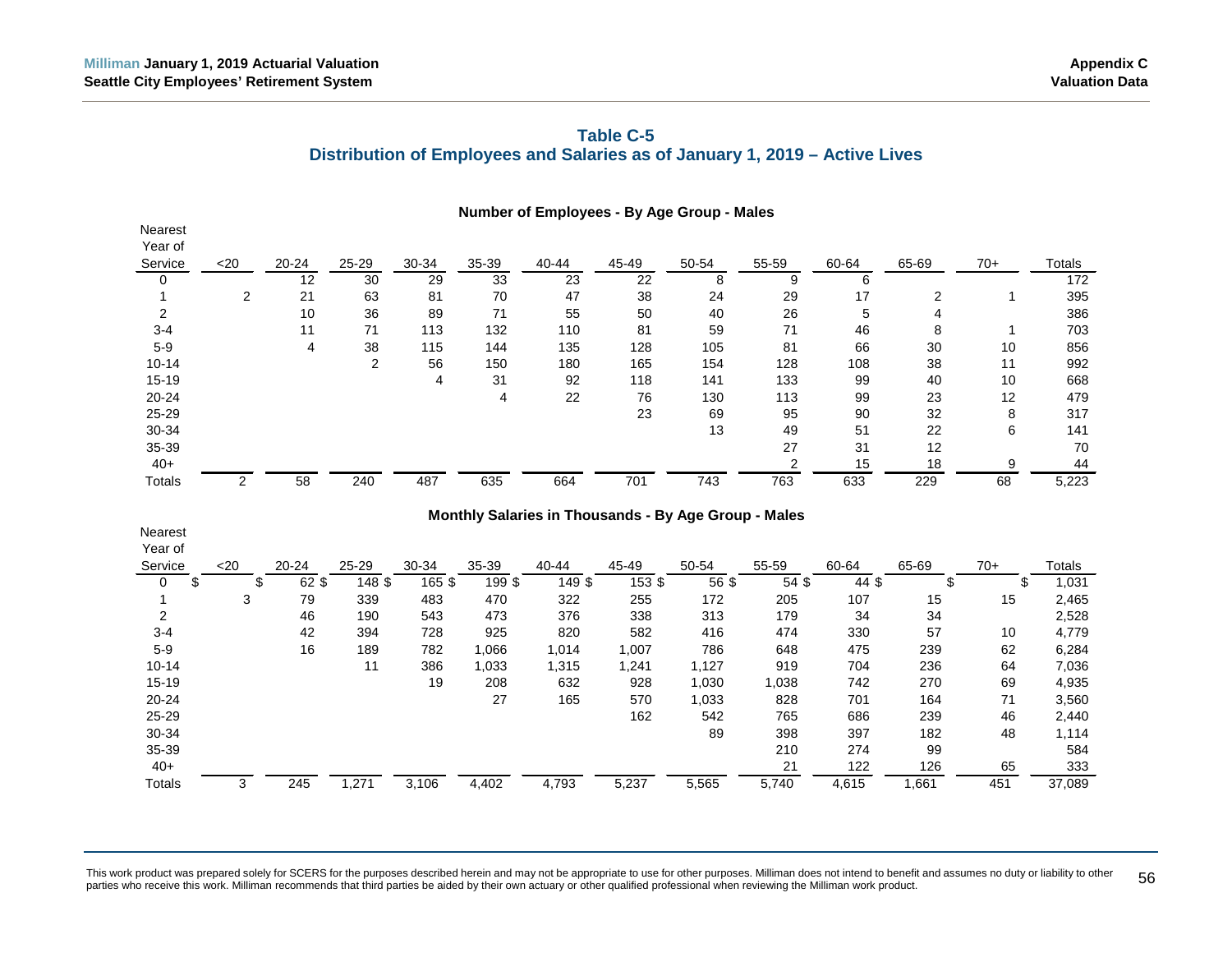# **Table C-5 Distribution of Employees and Salaries as of January 1, 2019 – Active Lives (continued)**

|                | <b>Average Monthly Salaries - By Age Group - Males</b> |    |             |  |       |    |            |  |            |  |            |  |            |  |            |             |          |       |        |             |
|----------------|--------------------------------------------------------|----|-------------|--|-------|----|------------|--|------------|--|------------|--|------------|--|------------|-------------|----------|-------|--------|-------------|
| <b>Nearest</b> |                                                        |    |             |  |       |    |            |  |            |  |            |  |            |  |            |             |          |       |        |             |
| Year of        |                                                        |    |             |  |       |    |            |  |            |  |            |  |            |  |            |             |          |       |        |             |
| Service        | $20$                                                   |    | 20-24       |  | 25-29 |    | 30-34      |  | 35-39      |  | $40 - 44$  |  | 45-49      |  | 50-54      | 55-59       | 60-64    | 65-69 | $70+$  | Totals      |
| 0              | \$                                                     | \$ | 5,196<br>\$ |  | 4,933 | \$ | $5,674$ \$ |  | $6,037$ \$ |  | $6,480$ \$ |  | $6,943$ \$ |  | $7,040$ \$ | 6,028<br>\$ | 7,385 \$ |       | \$     | \$<br>5,993 |
|                | 1,472                                                  |    | 3,777       |  | 5,382 |    | 5,963      |  | 6,712      |  | 6,842      |  | 6,719      |  | 7,174      | 7,058       | 6,275    | 7,609 | 15,108 | 6,240       |
| 2              |                                                        |    | 4,593       |  | 5,277 |    | 6,104      |  | 6,665      |  | 6,842      |  | 6,769      |  | 7,824      | 6,895       | 6,848    | 8,532 |        | 6,548       |
| $3 - 4$        |                                                        |    | 3,803       |  | 5,548 |    | 6,445      |  | 7,009      |  | 7,452      |  | 7,191      |  | 7,059      | 6,678       | 7,166    | 7,155 | 9,966  | 6,798       |
| $5 - 9$        |                                                        |    | 3,996       |  | 4,971 |    | 6,802      |  | 7,405      |  | 7,511      |  | 7,867      |  | 7,490      | 8,000       | 7,194    | 7,963 | 6,161  | 7,341       |
| $10 - 14$      |                                                        |    |             |  | 5,558 |    | 6,891      |  | 6,889      |  | 7,303      |  | 7,523      |  | 7,316      | 7,180       | 6,517    | 6,216 | 5,861  | 7,093       |
| $15 - 19$      |                                                        |    |             |  |       |    | 4,701      |  | 6,707      |  | 6,870      |  | 7,862      |  | 7,307      | 7,802       | 7,493    | 6,740 | 6,945  | 7,388       |
| $20 - 24$      |                                                        |    |             |  |       |    |            |  | 6,721      |  | 7,519      |  | 7,504      |  | 7,946      | 7,324       | 7,080    | 7,133 | 5,957  | 7,431       |
| 25-29          |                                                        |    |             |  |       |    |            |  |            |  |            |  | 7,045      |  | 7,853      | 8,056       | 7,620    | 7,457 | 5,735  | 7,696       |
| 30-34          |                                                        |    |             |  |       |    |            |  |            |  |            |  |            |  | 6,865      | 8,127       | 7,777    | 8,274 | 8,060  | 7,904       |
| 35-39          |                                                        |    |             |  |       |    |            |  |            |  |            |  |            |  |            | 7,792       | 8,852    | 8,289 |        | 8,347       |
| $40+$          |                                                        |    |             |  |       |    |            |  |            |  |            |  |            |  |            | 10,648      | 8,107    | 6,989 | 7,177  | 7,575       |
| Totals         | 1,472                                                  |    | 4,232       |  | 5,296 |    | 6,378      |  | 6,932      |  | 7,218      |  | 7,471      |  | 7,490      | 7,523       | 7,290    | 7,255 | 6,631  | 7,101       |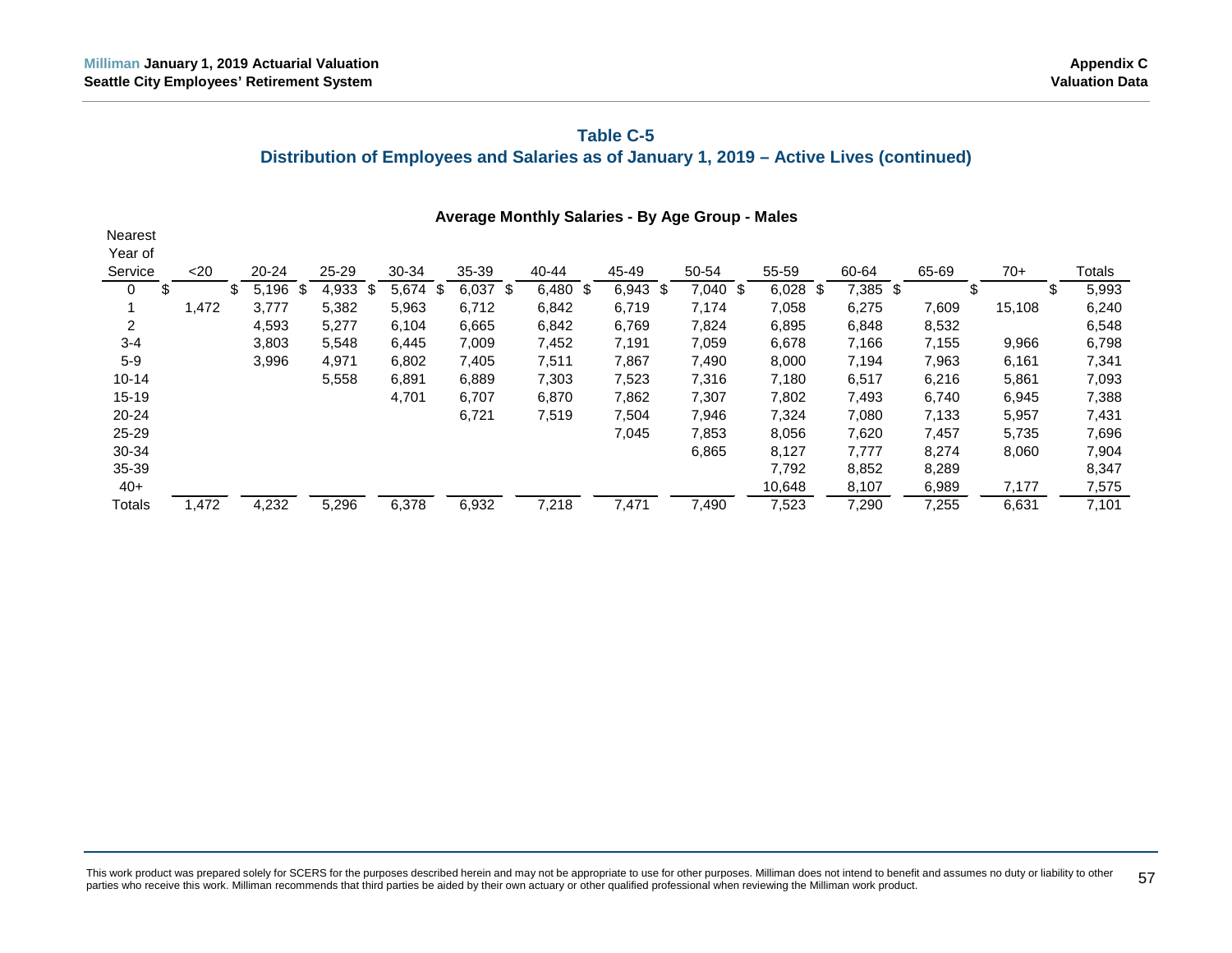# **Table C-6 Distribution of Employees and Salaries as of January 1, 2019 – Active Lives**

|           |        |           |           |       |       |                | Number of Employees - By Age Group - Females |       |       |       |       |       |        |
|-----------|--------|-----------|-----------|-------|-------|----------------|----------------------------------------------|-------|-------|-------|-------|-------|--------|
| Nearest   |        |           |           |       |       |                |                                              |       |       |       |       |       |        |
| Year of   |        |           |           |       |       |                |                                              |       |       |       |       |       |        |
| Service   | $<$ 20 | $20 - 24$ | $25 - 29$ | 30-34 | 35-39 | 40-44          | 45-49                                        | 50-54 | 55-59 | 60-64 | 65-69 | $70+$ | Totals |
|           |        | 11        | 26        | 29    | 28    | 23             | 17                                           | 10    | 18    |       |       |       | 173    |
|           |        | 22        | 88        | 76    | 70    | 36             | 34                                           | 32    | 25    | 11    | 3     | 2     | 399    |
|           |        | 12        | 39        | 76    | 64    | 52             | 34                                           | 35    | 20    | 12    | 4     |       | 348    |
| $3 - 4$   |        | 8         | 57        | 96    | 97    | 72             | 64                                           | 51    | 49    | 30    | 8     |       | 532    |
| $5-9$     |        |           | 38        | 85    | 116   | 109            | 74                                           | 65    | 67    | 43    | 13    | 4     | 615    |
| $10 - 14$ |        |           |           | 39    | 111   | 118            | 116                                          | 103   | 105   | 77    | 31    | 9     | 709    |
| $15 - 19$ |        |           |           |       | 34    | 76             | 96                                           | 84    | 93    | 66    | 19    | 12    | 480    |
| 20-24     |        |           |           |       | 3     | 26             | 60                                           | 85    | 83    | 60    | 18    | 8     | 343    |
| 25-29     |        |           |           |       |       | $\overline{2}$ | 33                                           | 77    | 87    | 54    | 32    | 6     | 291    |
| 30-34     |        |           |           |       |       |                |                                              | 25    | 66    | 50    | 22    |       | 171    |
| $35 - 39$ |        |           |           |       |       |                |                                              |       | 10    | 29    | 21    | 2     | 62     |
| $40+$     |        |           |           |       |       |                |                                              |       |       | 14    | 21    | 5     | 42     |
| Totals    |        | 54        | 248       | 401   | 523   | 514            | 529                                          | 567   | 625   | 455   | 193   | 55    | 4,165  |

#### **Monthly Salaries in Thousands - By Age Group - Females**

<span id="page-63-0"></span>

| <b>Nearest</b><br>Year of |      |                  |        |        |        |           |       |            |        |       |       |     |        |
|---------------------------|------|------------------|--------|--------|--------|-----------|-------|------------|--------|-------|-------|-----|--------|
| Service                   | $20$ | 20-24            | 25-29  | 30-34  | 35-39  | $40 - 44$ | 45-49 | 50-54      | 55-59  | 60-64 | 65-69 | 70+ | Totals |
| 0<br>S                    | 5\$  | 46 \$            | 145 \$ | 165 \$ | 179 \$ | 145 \$    | 94 \$ | - \$<br>61 | 139 \$ | 65\$  | 4\$   |     | 1,049  |
|                           |      | 80               | 469    | 446    | 453    | 240       | 214   | 213        | 158    | 60    | 18    | 3   | 2,354  |
| $\overline{2}$            |      | 38               | 213    | 461    | 420    | 351       | 250   | 248        | 131    | 80    | 17    |     | 2,209  |
| $3 - 4$                   |      | 29               | 296    | 600    | 702    | 486       | 461   | 351        | 356    | 209   | 43    |     | 3,534  |
| $5-9$                     |      |                  | 182    | 528    | 797    | 734       | 564   | 452        | 499    | 335   | 86    | 17  | 4,195  |
| $10 - 14$                 |      |                  |        | 213    | 677    | 842       | 829   | 642        | 704    | 532   | 209   | 26  | 4,675  |
| $15 - 19$                 |      |                  |        |        | 190    | 500       | 736   | 655        | 660    | 462   | 125   | 62  | 3,390  |
| $20 - 24$                 |      |                  |        |        | 17     | 153       | 421   | 634        | 581    | 389   | 86    | 25  | 2,306  |
| 25-29                     |      |                  |        |        |        | 12        | 220   | 567        | 626    | 383   | 220   | 20  | 2,048  |
| 30-34                     |      |                  |        |        |        |           | 5     | 170        | 470    | 347   | 179   | 58  | 1,228  |
| 35-39                     |      |                  |        |        |        |           |       |            | 70     | 222   | 147   | 22  | 461    |
| $40+$                     |      |                  |        |        |        |           |       |            | 11     | 92    | 128   | 33  | 264    |
| <b>Totals</b>             | 5    | $19\overline{4}$ | ,306   | 2,414  | 3,435  | 3,463     | 3,795 | 3,992      | 4,405  | 3,176 | ,263  | 266 | 27,712 |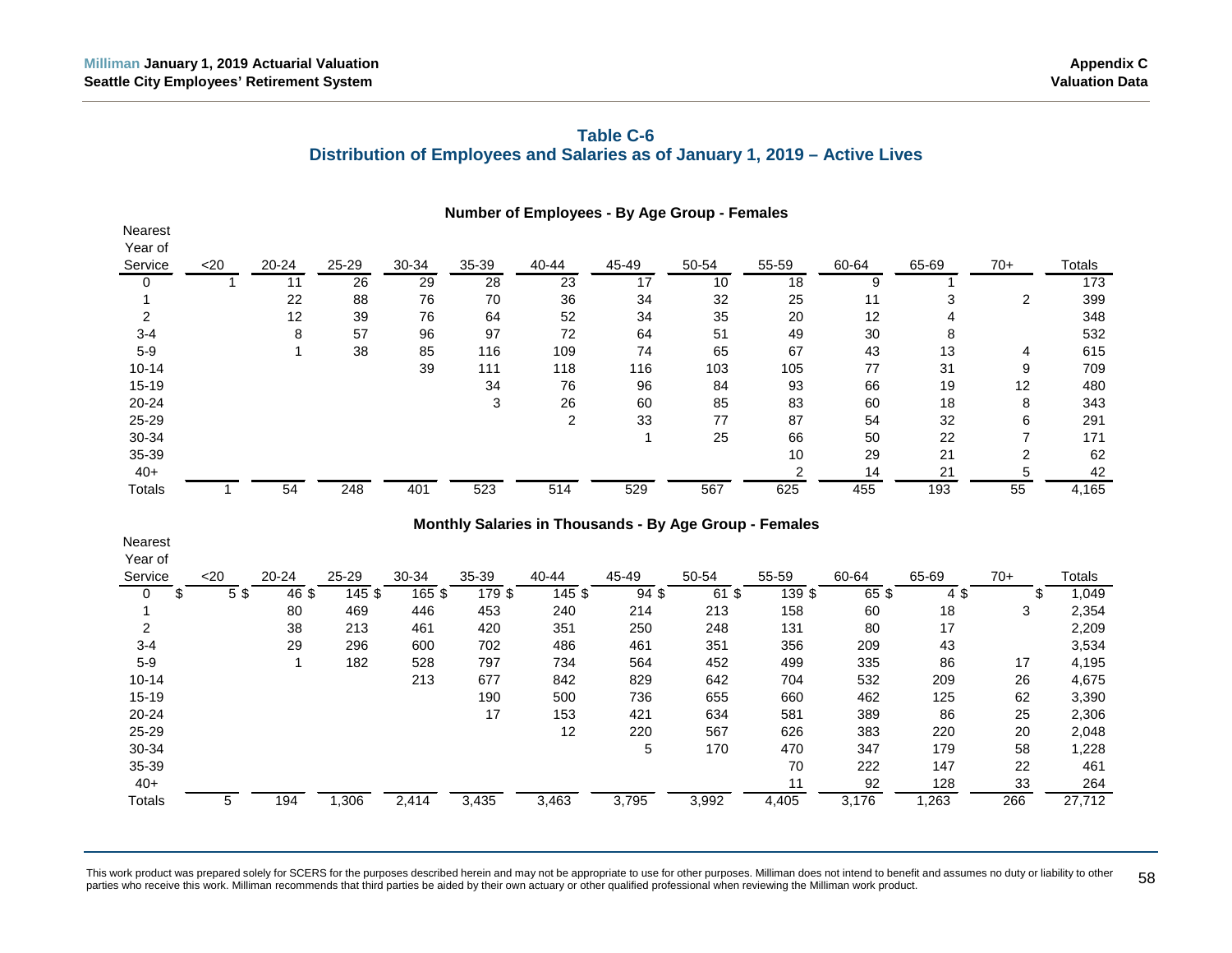# **Table C-6**

# **Distribution of Employees and Salaries as of January 1, 2019 – Active Lives (continued)**

|                | Average Monthly Salaries - By Age Group - Females |            |           |    |       |    |       |    |             |  |            |  |            |  |            |            |            |            |        |   |        |
|----------------|---------------------------------------------------|------------|-----------|----|-------|----|-------|----|-------------|--|------------|--|------------|--|------------|------------|------------|------------|--------|---|--------|
| <b>Nearest</b> |                                                   |            |           |    |       |    |       |    |             |  |            |  |            |  |            |            |            |            |        |   |        |
| Year of        |                                                   |            |           |    |       |    |       |    |             |  |            |  |            |  |            |            |            |            |        |   |        |
| Service        |                                                   | $20$       | $20 - 24$ |    | 25-29 |    | 30-34 |    | 35-39       |  | 40-44      |  | 45-49      |  | 50-54      | 55-59      | 60-64      | 65-69      | $70+$  |   | Totals |
| 0              | \$<br>4,                                          | .722<br>\$ | 4,173     | \$ | 5,593 | \$ | 5,705 | \$ | 6,377<br>\$ |  | $6,324$ \$ |  | $5,522$ \$ |  | $6,108$ \$ | $7,715$ \$ | $7,258$ \$ | $4,465$ \$ |        | S | 6,064  |
|                |                                                   |            | 3,636     |    | 5,334 |    | 5,871 |    | 6,468       |  | 6,672      |  | 6,306      |  | 6,649      | 6,303      | 5,438      | 5,913      | 1,637  |   | 5,900  |
| 2              |                                                   |            | 3,128     |    | 5,461 |    | 6,069 |    | 6,556       |  | 6,745      |  | 7,361      |  | 7,084      | 6,554      | 6,693      | 4,355      |        |   | 6,348  |
| $3 - 4$        |                                                   |            | 3,630     |    | 5,187 |    | 6,250 |    | 7,239       |  | 6,747      |  | 7,211      |  | 6,884      | 7,272      | 6,969      | 5,423      |        |   | 6,643  |
| $5-9$          |                                                   |            | 1,472     |    | 4,802 |    | 6,210 |    | 6,871       |  | 6,733      |  | 7,622      |  | 6,948      | 7,440      | 7,786      | 6,636      | 4,356  |   | 6,822  |
| $10 - 14$      |                                                   |            |           |    |       |    | 5,466 |    | 6,102       |  | 7,135      |  | 7,151      |  | 6,231      | 6,704      | 6,907      | 6,738      | 2,912  |   | 6,593  |
| $15 - 19$      |                                                   |            |           |    |       |    |       |    | 5,588       |  | 6,582      |  | 7,662      |  | 7,794      | 7,099      | 7,003      | 6,591      | 5,141  |   | 7,062  |
| 20-24          |                                                   |            |           |    |       |    |       |    | 5,791       |  | 5,895      |  | 7,019      |  | 7,465      | 7,001      | 6,475      | 4,772      | 3,065  |   | 6,724  |
| 25-29          |                                                   |            |           |    |       |    |       |    |             |  | 5,819      |  | 6,667      |  | 7,363      | 7,196      | 7,101      | 6,866      | 3,328  |   | 7,037  |
| 30-34          |                                                   |            |           |    |       |    |       |    |             |  |            |  | 4,729      |  | 6,791      | 7,120      | 6,930      | 8,145      | 8,245  |   | 7,180  |
| 35-39          |                                                   |            |           |    |       |    |       |    |             |  |            |  |            |  |            | 7,028      | 7,643      | 6,989      | 10,939 |   | 7,429  |
| $40+$          |                                                   |            |           |    |       |    |       |    |             |  |            |  |            |  |            | 5,521      | 6,592      | 6,087      | 6,565  |   | 6,285  |
| Totals         |                                                   | 4,722      | 3,591     |    | 5,266 |    | 6,020 |    | 6,568       |  | 6,738      |  | 7.174      |  | 7.041      | 7,048      | 6,980      | 6,543      | 4,827  |   | 6,654  |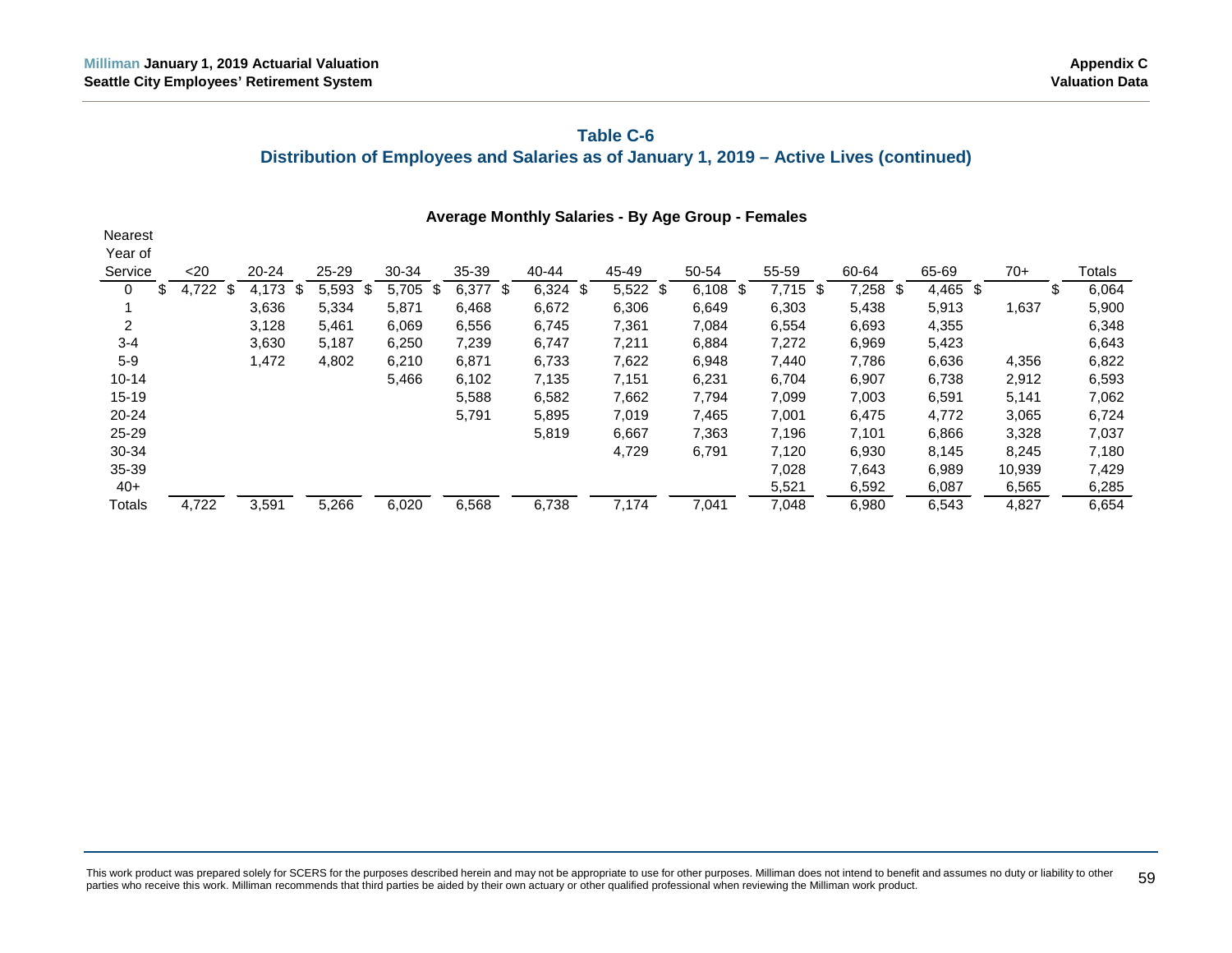# <span id="page-65-0"></span>**Appendix D Glossary**

The following definitions are largely excerpts from a list adopted in 1981 by the major actuarial organizations in the United States. In some cases the definitions have been modified for specific applicability to the Seattle City Employees' Retirement System. Defined terms are capitalized throughout this Appendix.

#### **Accrued Benefit**

The amount of an individual's benefit (whether or not vested) as of a specific date, determined in accordance with the terms of a pension plan and based on compensation and service to that date.

#### **Actuarial Accrued Liability**

That portion, as determined by a particular Actuarial Cost Method, of the Actuarial Present Value of pension plan benefits and expenses which is not provided for by future Normal Costs.

#### **Actuarial Assumptions**

Assumptions as to the occurrence of future events affecting pension costs, such as: mortality, withdrawal, disability, and retirement; changes in compensation, rates of investment earnings, and asset appreciation or depreciation; procedures used to determine the Actuarial Value of Assets; and other relevant items.

#### **Actuarial Cost Method**

A procedure for determining the Actuarial Present Value of pension plan benefits and expenses and for developing an actuarially equivalent allocation of such value to time periods, usually in the form of a Normal Cost and an Actuarial Accrued Liability.

#### **Actuarial Gain (Loss)**

A measure of the difference between actual experience and that expected based upon a set of Actuarial Assumptions during the period between two Actuarial Valuation dates, as determined in accordance with a particular Actuarial Cost Method.

#### **Actuarial Present Value**

The value of an amount or series of amounts payable or receivable at various times, determined as of a given date by the application of a particular set of Actuarial Assumptions.

#### **Actuarial Valuation**

The determination, as of a valuation date, of the Normal Cost, Actuarial Accrued Liability, Actuarial Value of Assets, and related Actuarial Present Values for a pension plan.

#### **Actuarial Value of Assets**

The value of cash, investments and other property belonging to a pension plan, as used by the actuary for the purpose of an Actuarial Valuation.

#### **Actuarially Equivalent**

Of equal Actuarial Present Value, determined as of a given date with each value based on the same set of Actuarial Assumptions.